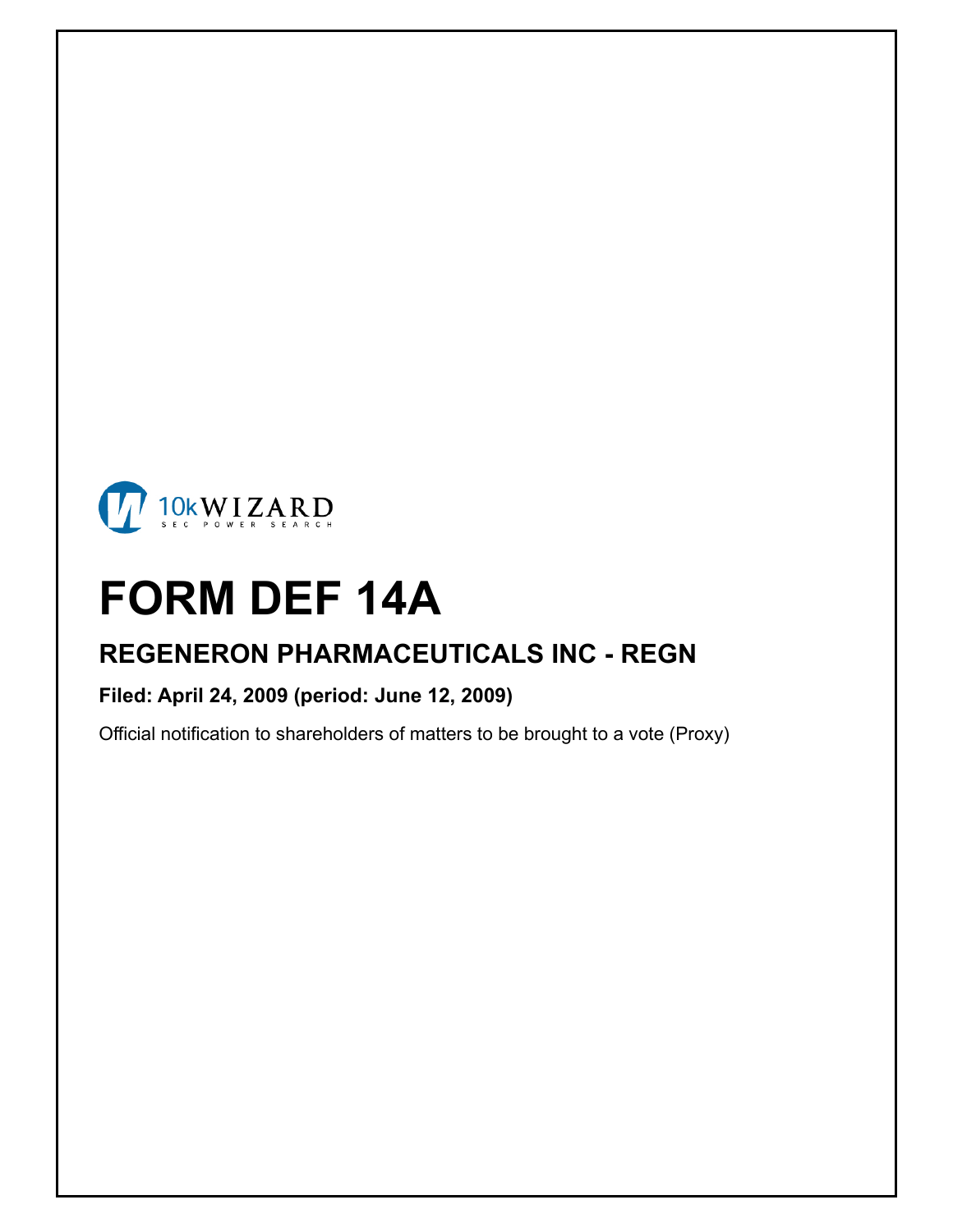# **Table of Contents**

[DEF 14A - DEFINITIVE PROXY STATEMENT](#page-2-0)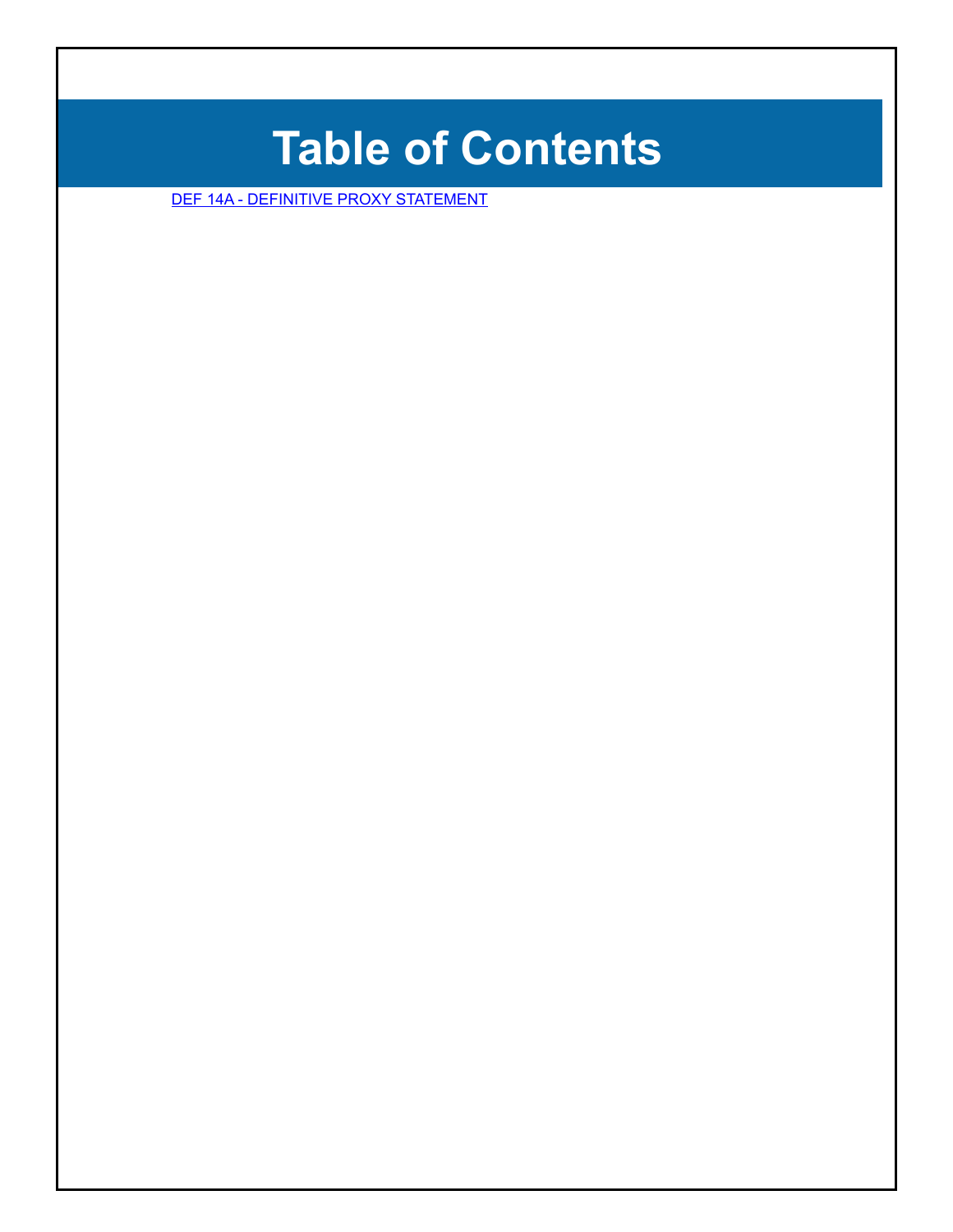#### SCHEDULE 14A

# (Rule 14a-101)

#### INFORMATION REQUIRED IN PROXY STATEMENT

#### SCHEDULE 14A INFORMATION

Proxy Statement Pursuant to Section 14(a) of the Securities Exchange Act of 1934 (Amendment No. )

<span id="page-2-0"></span>Filed by the Registrant [x] Filed by a Party other than the Registrant [  $\Box$ ]

- Check the appropriate box:<br>
[ ] Preliminary Proxy Statement [\_] Preliminary Proxy Statement [\_] Soliciting Material Under Rule Confidential, For Use of the
- Commission Only (as permitted by Rule  $14a-6(e)(2)$ ) [x] Definitive Proxy Statement

[] Definitive Additional Materials

REGENERON PHARMACEUTICALS, INC. ------------------------------------------------------------------------------------------------------------------------------------------------------

(Name of Registrant as Specified In Its Charter)

------------------------------------------------------------------------------------------------------------------------------------------------------

(Name of Person(s) Filing Proxy Statement, if Other Than the Registrant)

Payment of Filing Fee (Check the appropriate box):

[x] No fee required.

[ ] Fee computed on table below per Exchange Act Rules 14a-6(i)(4) and 0-11.

1) Title of each class of securities to which transaction applies:

2) Aggregate number of securities to which transaction applies:

3) Per unit price or other underlying value of transaction computed pursuant to Exchange Act Rule 0-11 (set forth the amount on which the filing fee is calculated and state how it was determined):

\_\_\_\_\_\_\_\_\_\_\_\_\_\_\_\_\_\_\_\_\_\_\_\_\_\_\_\_\_\_\_\_\_\_\_\_\_\_\_\_\_\_\_\_\_\_\_\_\_\_\_\_\_\_\_\_\_\_\_\_\_\_\_\_\_\_\_\_\_\_\_\_\_\_\_\_\_\_\_\_\_\_\_\_

4) Proposed maximum aggregate value of transaction:

\_\_\_\_\_\_\_\_\_\_\_\_\_\_\_\_\_\_\_\_\_\_\_\_\_\_\_\_\_\_\_\_\_\_\_\_\_\_\_\_\_\_\_\_\_\_\_\_\_\_\_\_\_\_\_\_\_\_\_\_\_\_\_\_\_\_\_\_\_\_\_\_\_\_\_\_\_\_\_\_\_\_\_\_ 5) Total fee paid:

[  $\Box$ ] Fee paid previously with preliminary materials:

[ ] Check box if any part of the fee is offset as provided by Exchange Act Rule 0-11(a)(2) and identify the filing for which the offsetting fee was paid previously. Identify the previous filing by registration statement number, or the form or schedule and the date of its filing.

\_\_\_\_\_\_\_\_\_\_\_\_\_\_\_\_\_\_\_\_\_\_\_\_\_\_\_\_\_\_\_\_\_\_\_\_\_\_\_\_\_\_\_\_\_\_\_\_\_\_\_\_\_\_\_\_\_\_\_\_\_\_\_\_\_\_\_\_\_\_\_\_\_\_\_\_\_\_\_\_\_\_\_\_

\_\_\_\_\_\_\_\_\_\_\_\_\_\_\_\_\_\_\_\_\_\_\_\_\_\_\_\_\_\_\_\_\_\_\_\_\_\_\_\_\_\_\_\_\_\_\_\_\_\_\_\_\_\_\_\_\_\_\_\_\_\_\_\_\_\_\_\_\_\_\_\_\_\_\_\_\_\_\_\_\_\_\_\_

1) Amount previously paid:

2) Form, Schedule or Registration Statement No.:

 $\mathcal{L}_\mathcal{L} = \{ \mathcal{L}_\mathcal{L} = \{ \mathcal{L}_\mathcal{L} = \{ \mathcal{L}_\mathcal{L} = \{ \mathcal{L}_\mathcal{L} = \{ \mathcal{L}_\mathcal{L} = \{ \mathcal{L}_\mathcal{L} = \{ \mathcal{L}_\mathcal{L} = \{ \mathcal{L}_\mathcal{L} = \{ \mathcal{L}_\mathcal{L} = \{ \mathcal{L}_\mathcal{L} = \{ \mathcal{L}_\mathcal{L} = \{ \mathcal{L}_\mathcal{L} = \{ \mathcal{L}_\mathcal{L} = \{ \mathcal{L}_\mathcal{$ 3) Filing Party:

\_\_\_\_\_\_\_\_\_\_\_\_\_\_\_\_\_\_\_\_\_\_\_\_\_\_\_\_\_\_\_\_\_\_\_\_\_\_\_\_\_\_\_\_\_\_\_\_\_\_\_\_\_\_\_\_\_\_\_\_\_\_\_\_\_\_\_\_\_\_\_\_\_\_\_\_\_\_\_\_\_\_\_\_ 4) Date Filed: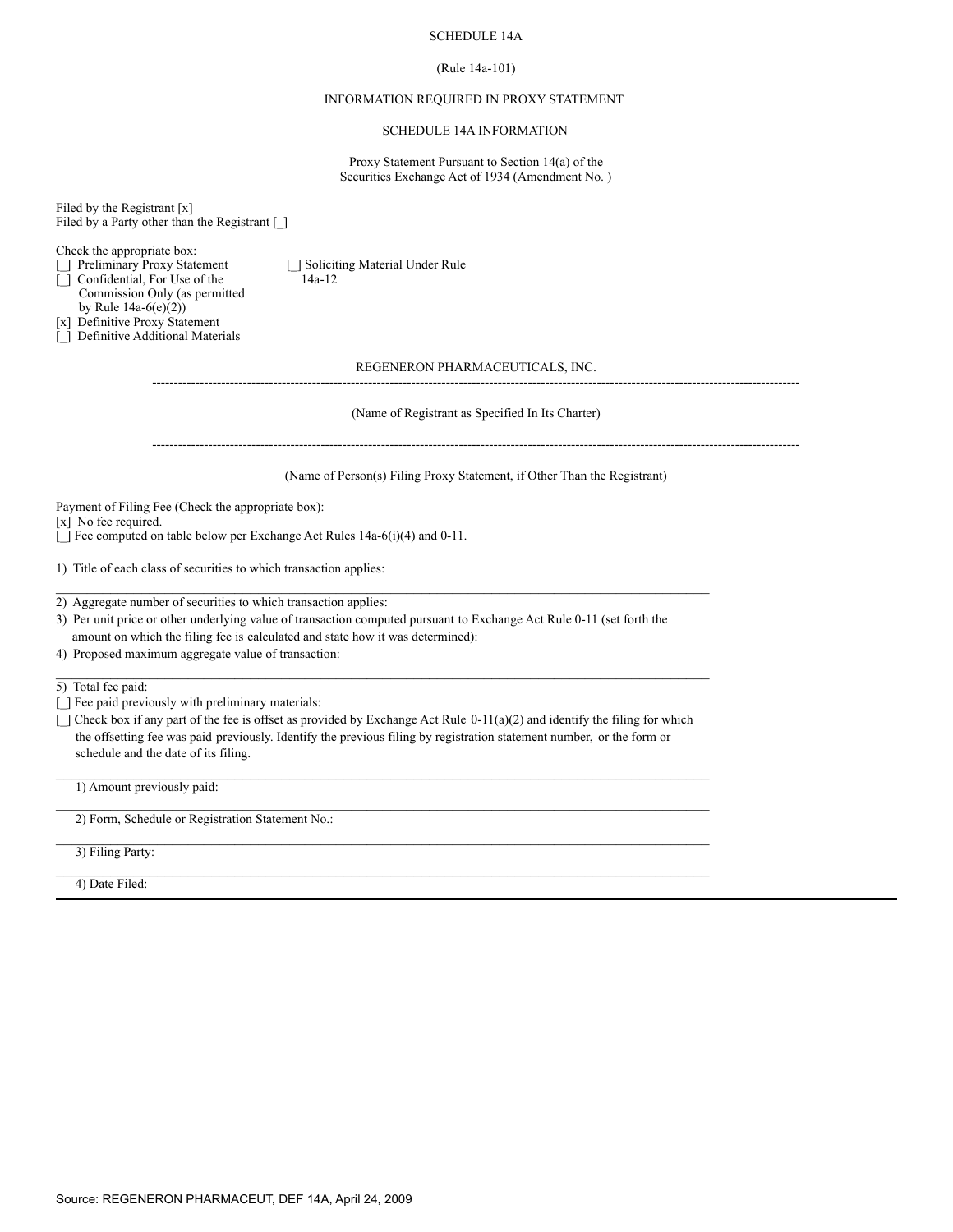

**777 Old Saw Mill River Road Tarrytown, New York 10591-6707**

April 24, 2009

Dear Fellow Shareholder:

 It is my pleasure to invite you to attend the 2009 Annual Meeting of Shareholders of Regeneron Pharmaceuticals, Inc. to be held on Friday, June 12, 2009 at 10:30 in the morning at the Westchester Marriott Hotel, 670 White Plains Road, Tarrytown, New York 10591.

 The Notice of Annual Meeting and proxy statement in this mailing describe the items we plan to address at the meeting. We will also present a brief report on our business and give you the opportunity to ask questions of interest to Regeneron's shareholders.

 Your vote is important. Whether or not you plan to attend the Annual Meeting, you can cast your vote by completing the accompanying proxy and returning it in the enclosed prepaid envelope, or by voting through the Internet or by phone using the procedures described in the accompanying proxy statement and proxy card. If you attend the Annual Meeting, you may vote in person if you wish, even if you previously submitted a proxy.

I look forward to seeing you on June  $12^{th}$ .

Sincerely,

Vapoos

P. Roy Vagelos, M.D. *Chairman of the Board of Directors*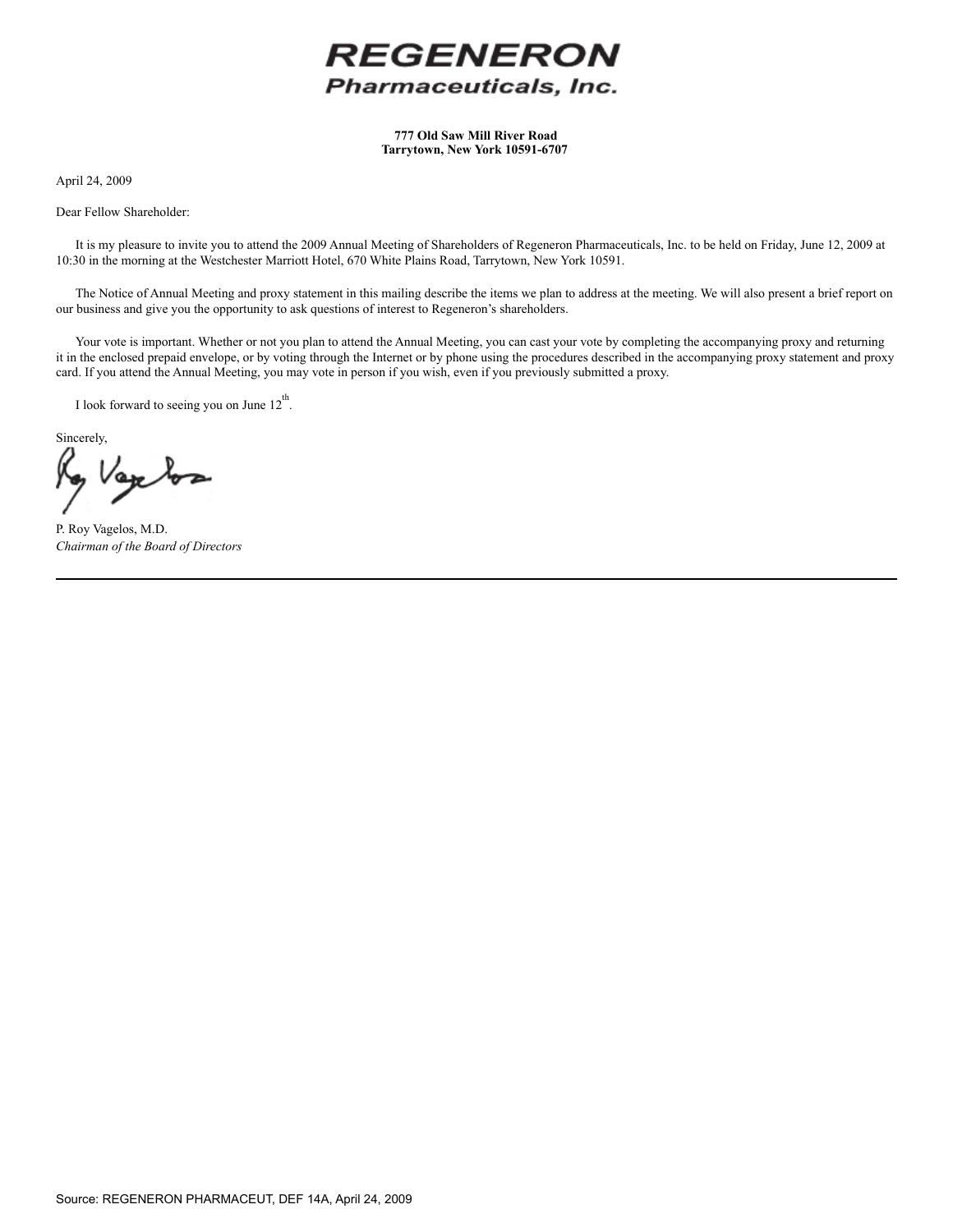#### **REGENERON PHARMACEUTICALS, INC. 777 Old Saw Mill River Road Tarrytown, New York 10591**

# **NOTICE OF ANNUAL MEETING OF SHAREHOLDERS \_\_\_\_\_\_\_\_\_\_\_\_\_\_\_\_**

**\_\_\_\_\_\_\_\_\_\_\_\_\_\_\_\_**

 The 2009 Annual Meeting of Shareholders of Regeneron Pharmaceuticals, Inc. (the "Company") will be held on Friday, June 12, 2009, commencing at 10:30 a.m., at the Westchester Marriott Hotel, 670 White Plains Road, Tarrytown, New York, for the following purposes:

- (1) to elect four directors for a term of three years;
- (2) to ratify the appointment of PricewaterhouseCoopers LLP as the Company's independent registered public accounting firm for the fiscal year ended December 31, 2009; and
- (3) to act upon such other matters as may properly come before the meeting and any adjournment(s) or postponement(s) thereof.

 The board of directors has fixed the close of business on April 14, 2009 as the record date for determining shareholders entitled to notice of, and to vote at, the Annual Meeting and at any adjournment(s) or postponement(s) thereof.

As Authorized by the Board of Directors,

Kil.

Stuart Kolinski *Senior Vice President, General Counsel and Secretary*

April 24, 2009

 **Important Notice Regarding the Availability of Proxy Materials for the Shareholder Meeting to Be Held on June 12, 2009: The Proxy Statement and Annual Report to Shareholders are available at https://materials.proxyvote.com/75886f.**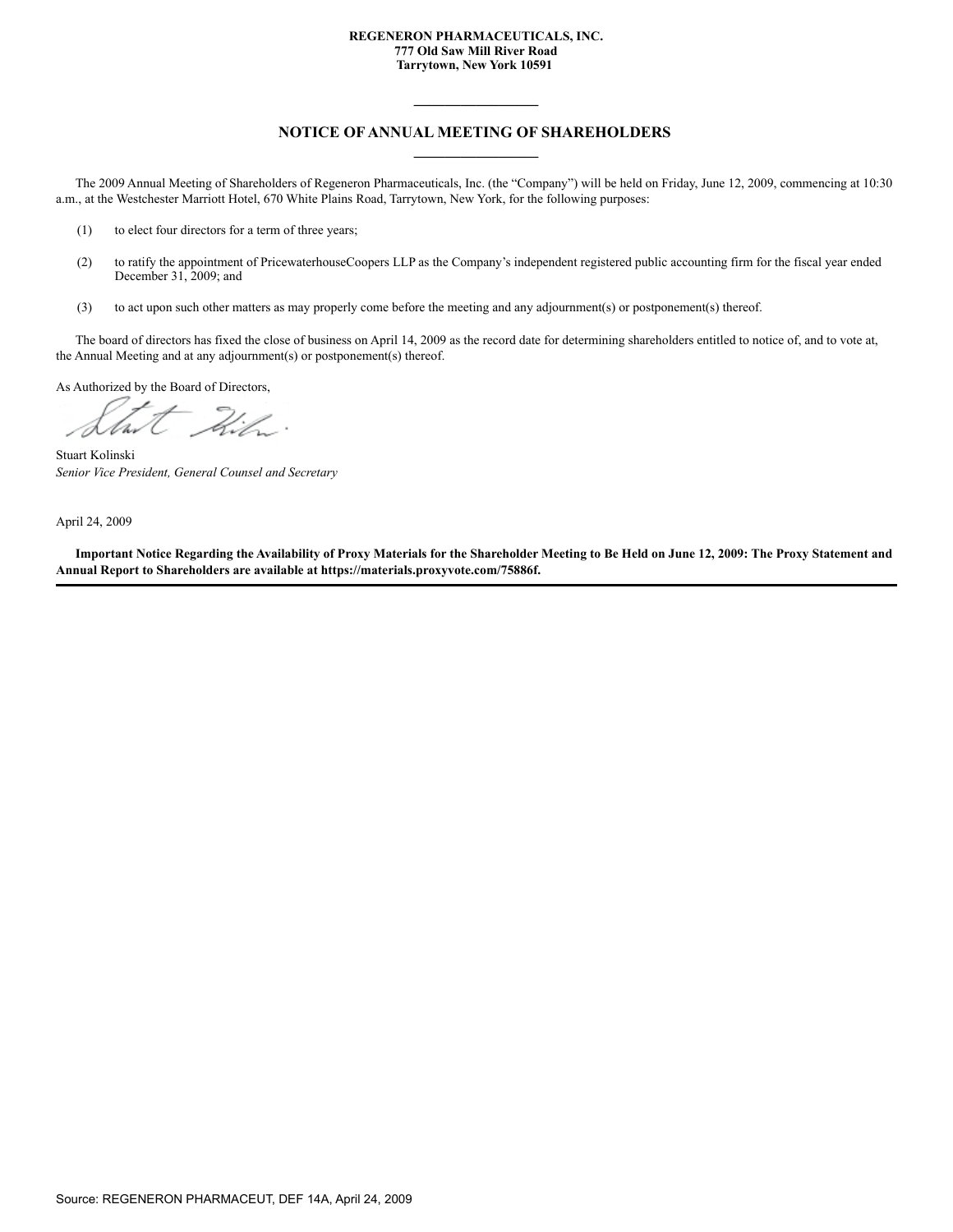#### **REGENERON PHARMACEUTICALS, INC. 777 Old Saw Mill River Road Tarrytown, New York 10591**

April 24, 2009

# **\_\_\_\_\_\_\_\_\_\_\_\_\_ PROXY STATEMENT \_\_\_\_\_\_\_\_\_\_\_\_\_**

#### **GENERAL INFORMATION ABOUT THE MEETING**

#### **Why are you receiving these proxy materials?**

 We are providing these proxy materials to you because Regeneron's board of directors is asking (technically called soliciting) holders of the Company's common stock, par value \$.001 per share (sometimes referred to in this proxy statement as "Common Stock") and Class A stock, par value \$.001 per share ("Class A stock") to provide proxies to be voted at our 2009 Annual Meeting of Shareholders. The Annual Meeting is scheduled for June 12, 2009, commencing at 10:30 a.m. at the Westchester Marriott Hotel, 670 White Plains Road, Tarrytown, New York 10591, and your proxy will be used at the Annual Meeting or at any adjournment(s) or postponement(s) of the meeting. The Notice of Annual Meeting of Shareholders, this proxy statement, and the enclosed proxy card are being mailed to shareholders beginning on or about April 27, 2009.

#### **Who is entitled to vote at the Annual Meeting?**

 Only shareholders of record at the close of business on the record date, April 14, 2009, are entitled to vote at the Annual Meeting shares of common stock and/or Class A stock held on that date. As of April 14, 2009, 77,845,431 shares of common stock and 2,246,698 shares of Class A stock were issued and outstanding. The common stock and the Class A stock vote together on all matters as a single class, with the common stock being entitled to one vote per share and the Class A stock being entitled to ten votes per share.

#### **What are you being asked to vote on?**

We are asking you to vote on:

- the election of four directors for a three-year term; and
- the ratification of the appointment of PricewaterhouseCoopers LLP as our independent registered public accounting firm for 2009.

#### **How can you vote?**

 You may vote in person at the Annual Meeting or by proxy. We recommend you vote by proxy even if you plan to attend the meeting. You can always change your vote at the meeting. The meeting will be held at the Westchester Marriott Hotel, 670 White Plains Road, Tarrytown, NY 10591. If you are planning to attend the meeting, directions to this location are available on our website at www.regeneron.com.

 If you vote by proxy in time for it to be voted at the Annual Meeting, one of the individuals named as your proxy will vote your shares as you have directed in your proxy. If you sign and timely return your proxy card, but no indication is given as to how to vote your shares as to a proposal, your shares will be voted FOR the proposal. The board of directors knows of no matter, other than those indicated above under "What are you being asked to vote on?", to be presented at the Annual Meeting. If any other matter properly comes before the Annual Meeting, the persons named in the proxy card will use their discretion as to how to vote shares represented by duly executed and timely returned proxies.

 If you attend the Annual Meeting and wish to vote in person, we will give you a ballot at the meeting. However, if your shares are held in the name of your broker, bank or other nominee, you must obtain from your nominee and bring to the Annual Meeting a "legal proxy" authorizing you to vote your "street name" shares held as of the record date.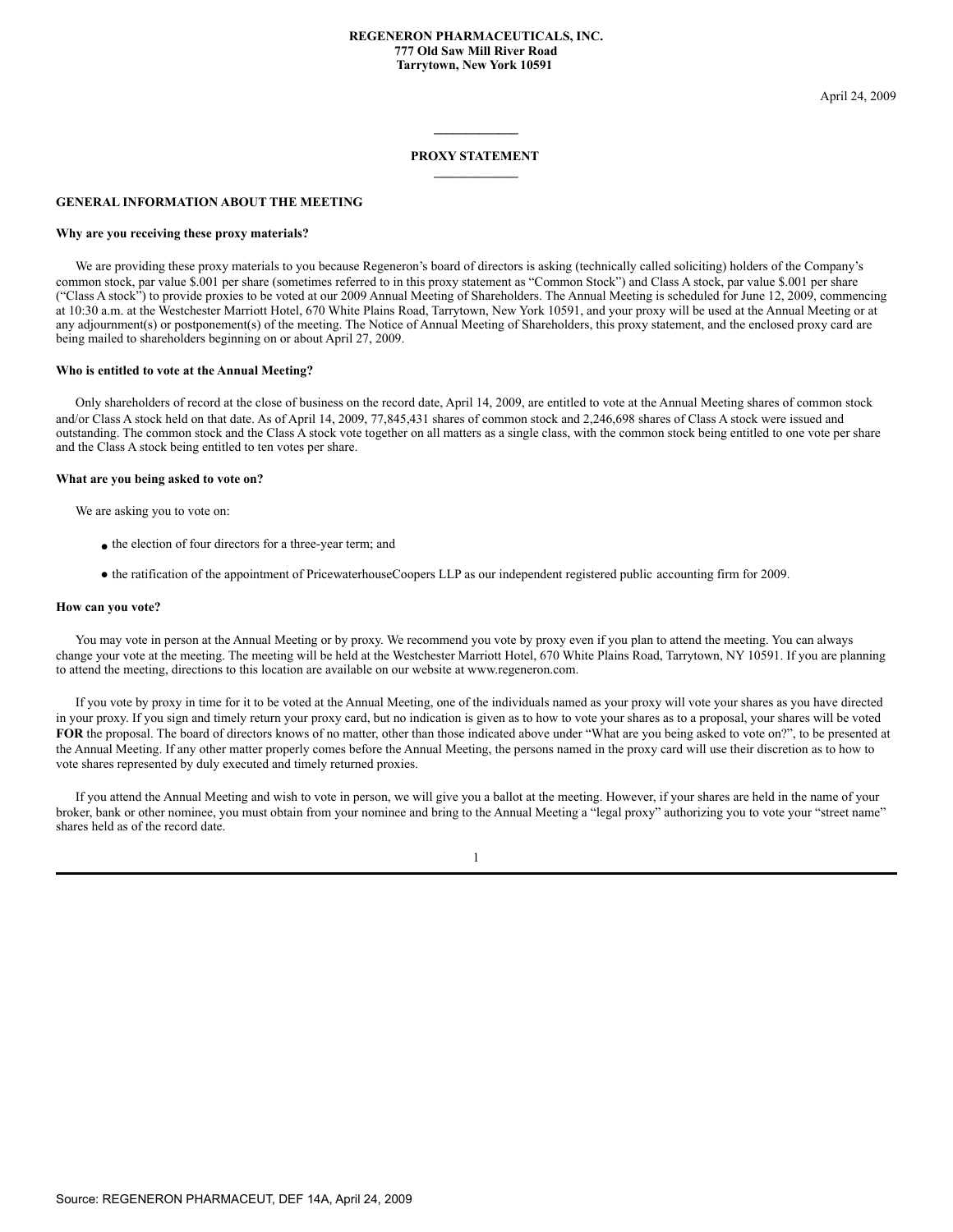#### **How do you vote by proxy?**

 You may vote by proxy (1) by completing, signing, dating, and returning your proxy card in the enclosed envelope, (2) through the Internet at www.proxyvote.com by 11:59 p.m., Eastern Time, on June 11, 2009, or (3) by calling 1-800-690-6903 by 11:59 p.m., Eastern Time, on June 11, 2009. If your shares are held in "street name" through a broker, bank, or other nominee, you should provide written instructions to the nominee on how to vote your shares. You may also wish to check the voting form used by the firm that holds your shares to see if it offers telephone or Internet voting.

#### **If you are a Regeneron employee or former employee, how do you vote shares in the Company Stock Fund in your 401(k) account?**

 If you participate in the Regeneron Pharmaceuticals, Inc. 401(k) Savings Plan, you may provide voting instructions to Capital Bank and Trust Company, the plan's trustee, (1) by completing, signing, dating, and returning your proxy card in the enclosed envelope, (2) through the Internet at www.proxyvote.com by  $11:59$  p.m., Eastern Time, on June  $11, 2009$ , or (3) by calling  $1-800-690-6903$  by  $11:59$  p.m., Eastern Time, on June  $11, 2009$ . The trustee will vote your shares in accordance with your duly executed instructions. If you fail to sign or timely return the proxy voting instructions, whether by mail, by telephone, or over the Internet, the trustee will vote your shares as "WITHHELD" with regard to the election of directors (Proposal No. 1) and "ABSTAIN" with respect to the vote on the proposal to ratify the appointment of PricewaterhouseCoopers LLP as the Company's independent registered public accounting firm for 2009 (Proposal No. 2).

#### **Can you change your vote or revoke your proxy?**

 Yes. You may change your vote or revoke your proxy at any time before the proxy is exercised. If you submitted your proxy by mail, you must (i) file with the Secretary of the Company, at or before the taking of the vote at the Annual Meeting, a written notice of revocation bearing a later date than the proxy you previously submitted or (ii) duly execute a later dated proxy relating to the same shares and deliver it to the Secretary of the Company or other designee before the taking of the vote at the Annual Meeting. If you voted by proxy electronically through the Internet or by telephone as described above, you may simply vote again at a later date using the same procedures, in which case the later submitted proxy will be recorded and the earlier vote revoked. Attendance at the Annual Meeting will not have the effect of revoking a proxy unless you give written notice of revocation to the Secretary of the Company before the proxy is exercised or you vote by written ballot at the Annual Meeting. If you hold your shares through a broker, bank, or other nominee in "street name," you will need to contact them or follow the instructions in the voting instruction form used by the firm that holds your shares to revoke your proxy.

#### **What constitutes a quorum?**

 The presence at the Annual Meeting, in person or by proxy, of the holders as of the record date of the shares of common stock and Class A stock having a majority of the voting power of all shares of common stock and Class A Stock outstanding on the record date will constitute a quorum for the transaction of business at the Annual Meeting. Shares held as of the record date by holders who are present or represented by proxy at the Annual Meeting but who have abstained from voting or have not voted with respect to some or all of such shares on any proposal to be voted on at the Annual Meeting will be counted as present for purposes of establishing a quorum. Brokers holding your shares in their name will have discretionary voting power to vote those shares with respect to the election of directors (Proposal No. 1) and the ratification of the appointment of PricewaterhouseCoopers LLP as the Company's independent registered public accounting firm for 2009 (Proposal No. 2) without instruction from you, and, accordingly, broker non-votes will not occur with respect to either of the two proposals.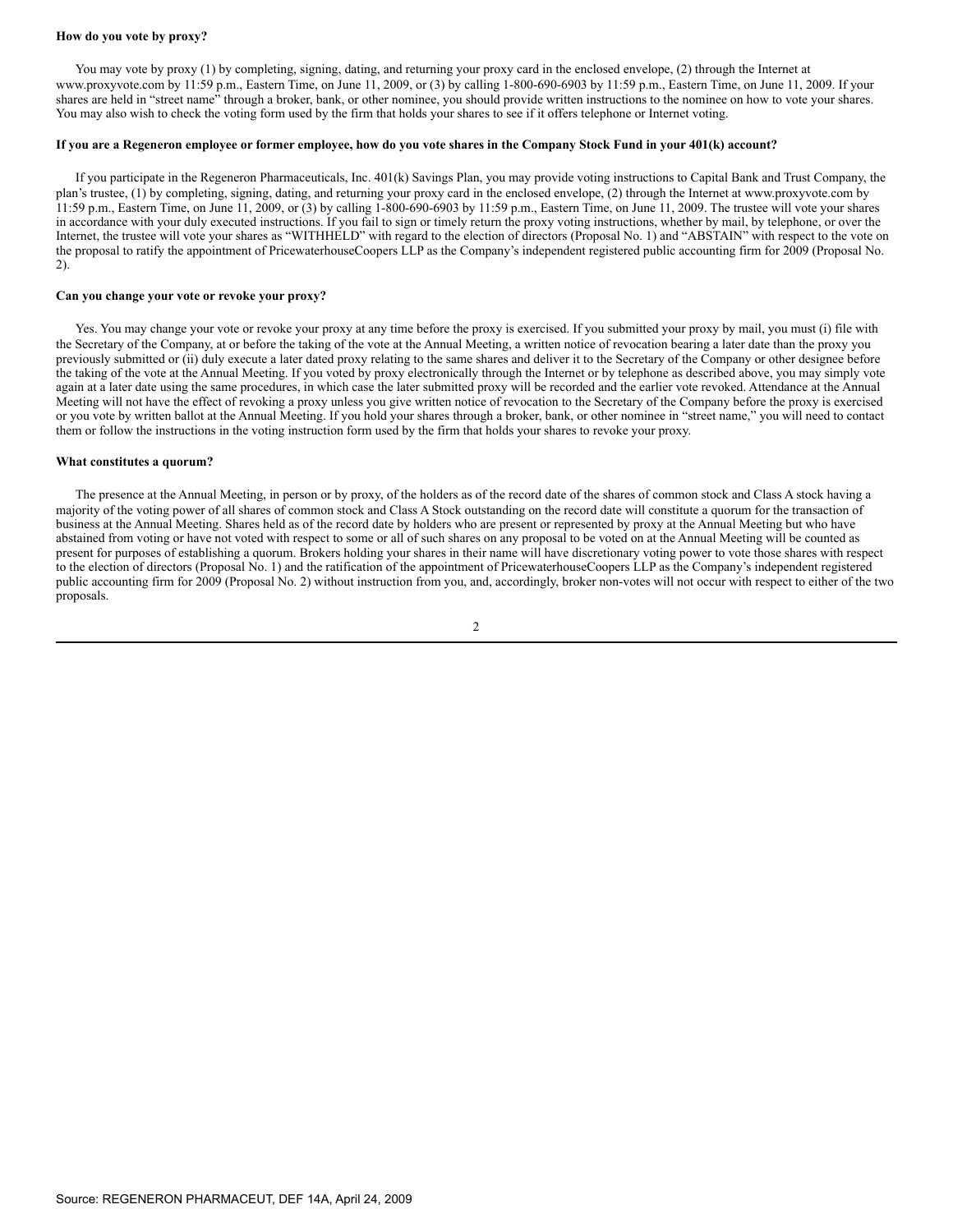#### **What vote is required to approve each item?**

 The election of directors will be determined by a plurality of the votes cast in person or by proxy at the Annual Meeting. Approval of the ratification of the appointment of PricewaterhouseCoopers LLP as the Company's independent registered public accounting firm for 2009 requires the affirmative vote of a majority of the votes cast on the matter in person or by proxy at the Annual Meeting. If any other matter is properly brought before the Annual Meeting, such matter also will be determined by the affirmative vote of a majority of the votes cast in person or by proxy at the Annual Meeting. Shares represented by proxies which are marked "WITHHELD" with regard to the election of directors (Proposal No. 1) will be excluded entirely from the vote on this proposal and thus will have no effect on the outcome of the vote. Shares represented by proxies which are marked "ABSTAIN" will have no effect on the outcome of the vote on the proposal to ratify the appointment of PricewaterhouseCoopers LLP as the Company's independent registered public accounting firm for 2009 (Proposal No. 2) because abstentions do not constitute votes cast.

#### **What are the board's recommendations?**

The board of directors recommends that you vote:

- **FOR** election of the four nominated directors; and
- **FOR** ratification of the appointment of PricewaterhouseCoopers LLP as the Company's independent registered public accounting firm for 2009.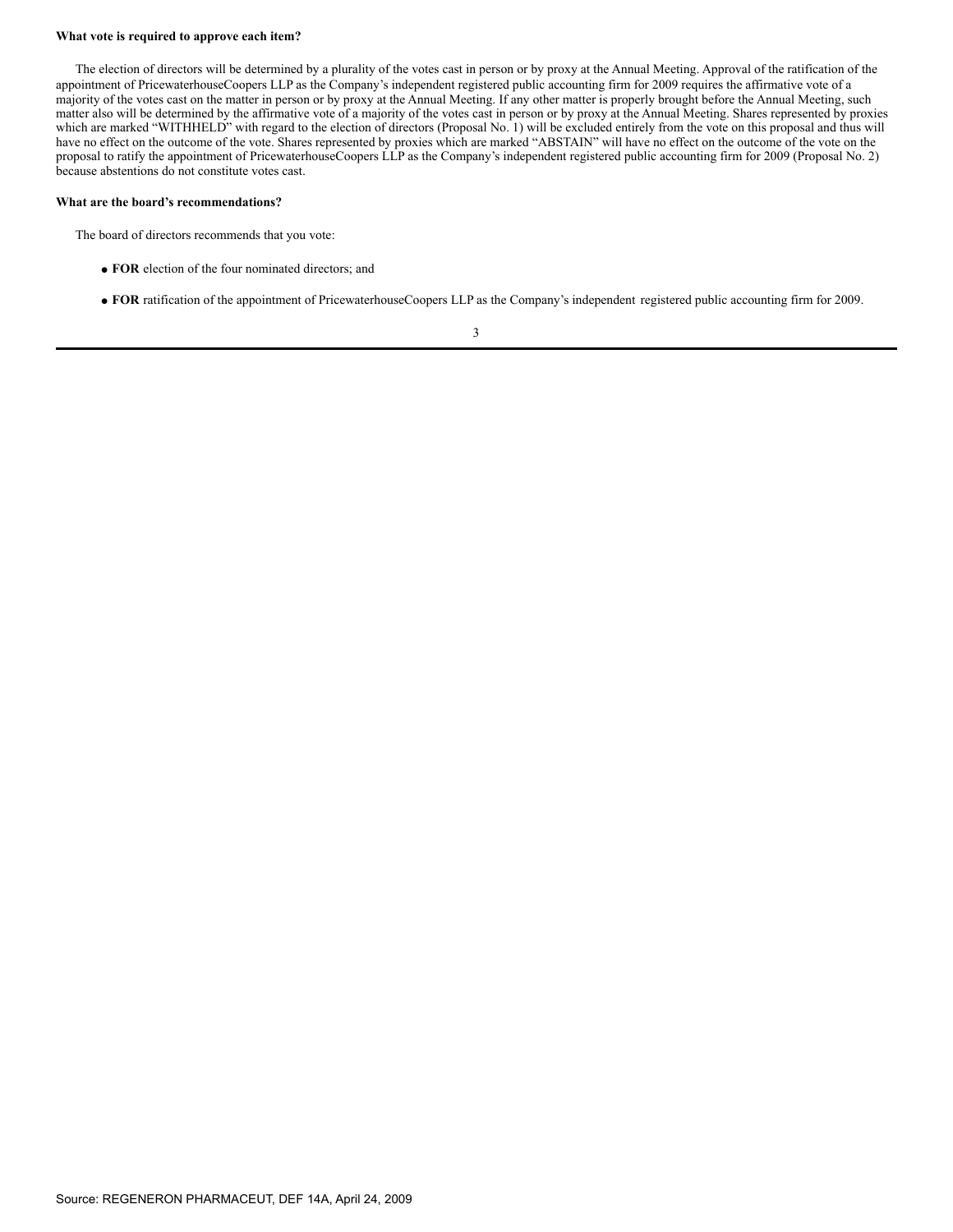#### **PROPOSAL NO. 1: ELECTION OF DIRECTORS**

 According to the Company's Certificate of Incorporation, the board of directors is divided into three classes, denominated Class I, Class II, and Class III, with members of each class holding office for staggered three-year terms. There are currently four Class III Directors whose terms expire at the 2009 Annual Meeting, three Class I Directors whose terms expire at the 2010 Annual Meeting, and three Class II Directors whose terms expire at the 2011 Annual Meeting (in all cases, subject to the election and qualification of their successors and to their earlier death, resignation, or removal).

 Biographical information is given below, as of April 14, 2009, for each nominee for Class III Director whose current term of office expires at the 2009 Annual Meeting, and for each Class I and Class II Director whose term of office will continue after the 2009 Annual Meeting. The board of directors, upon the recommendation of the Corporate Governance Committee, has nominated for election at the 2009 Annual Meeting Charles A. Baker, Michael S. Brown, M.D., Arthur F. Ryan, and George L. Sing as Class III Directors for a three-year term expiring at the 2012 Annual Meeting. All of the nominees are presently directors and were previously elected by the shareholders.

#### **The Board Unanimously Recommends a Vote FOR the Election of Charles A. Baker, Michael S. Brown, M.D., Arthur F. Ryan, and George L. Sing as Class III Directors for a Term Expiring at the 2012 Annual Meeting.**

#### **Nominees for Class III Directors for Election at the 2009 Annual Meeting for a Term Expiring at the 2012 Annual Meeting**



CHARLES A. BAKER, 76, has been a Director of the Company since February 1989. In September 2000, Mr. Baker retired as Chairman, President, and Chief Executive Officer of The Liposome Company, Inc., a biopharmaceutical company, a position he had held since December 1989. During his career, Mr. Baker served in a senior management capacity in various other pharmaceutical companies, including tenures as Group Vice President, Squibb Corporation (now Bristol-Myers Squibb) and President, Squibb International, and various senior executive positions at Abbott Laboratories and Pfizer Inc. Mr. Baker currently is a member of the Board of Directors of Progenics Pharmaceuticals, Inc.

**Charles A. Baker**



#### **Michael S. Brown, M.D.**



**Arthur F. Ryan**

MICHAEL S. BROWN, M.D., 68, has been a Director of the Company since June 1991. Dr. Brown holds the Distinguished Chair in Biomedical Sciences, a position he has held since 1989, is a Regental Professor of Molecular Genetics and Internal Medicine, and the Director of the Jonsson Center for Molecular Genetics at the University of Texas Southwestern Medical Center at Dallas, positions he has held since 1985. Drs. Brown and Goldstein jointly received the Nobel Prize for Physiology or Medicine in 1985. Dr. Brown is a member of the National Academy of Sciences, the Institute of Medicine and Foreign Member of the Royal Society (London). Dr. Brown is a member of the Board of Directors of Pfizer Inc.

ARTHUR F. RYAN, 66, has been a Director of the Company since January 2003. In 2008, Mr. Ryan retired as the Chairman of the Board of Prudential Financial, Inc., one of the largest diversified financial institutions in the world. He served as Chief Executive Officer of Prudential until December 2007. Prior to joining Prudential in December 1994, Mr. Ryan served as President and Chief Operating Officer of Chase Manhattan Bank since 1990. Mr. Ryan ran Chase's

4

worldwide retail bank between 1984 and 1990.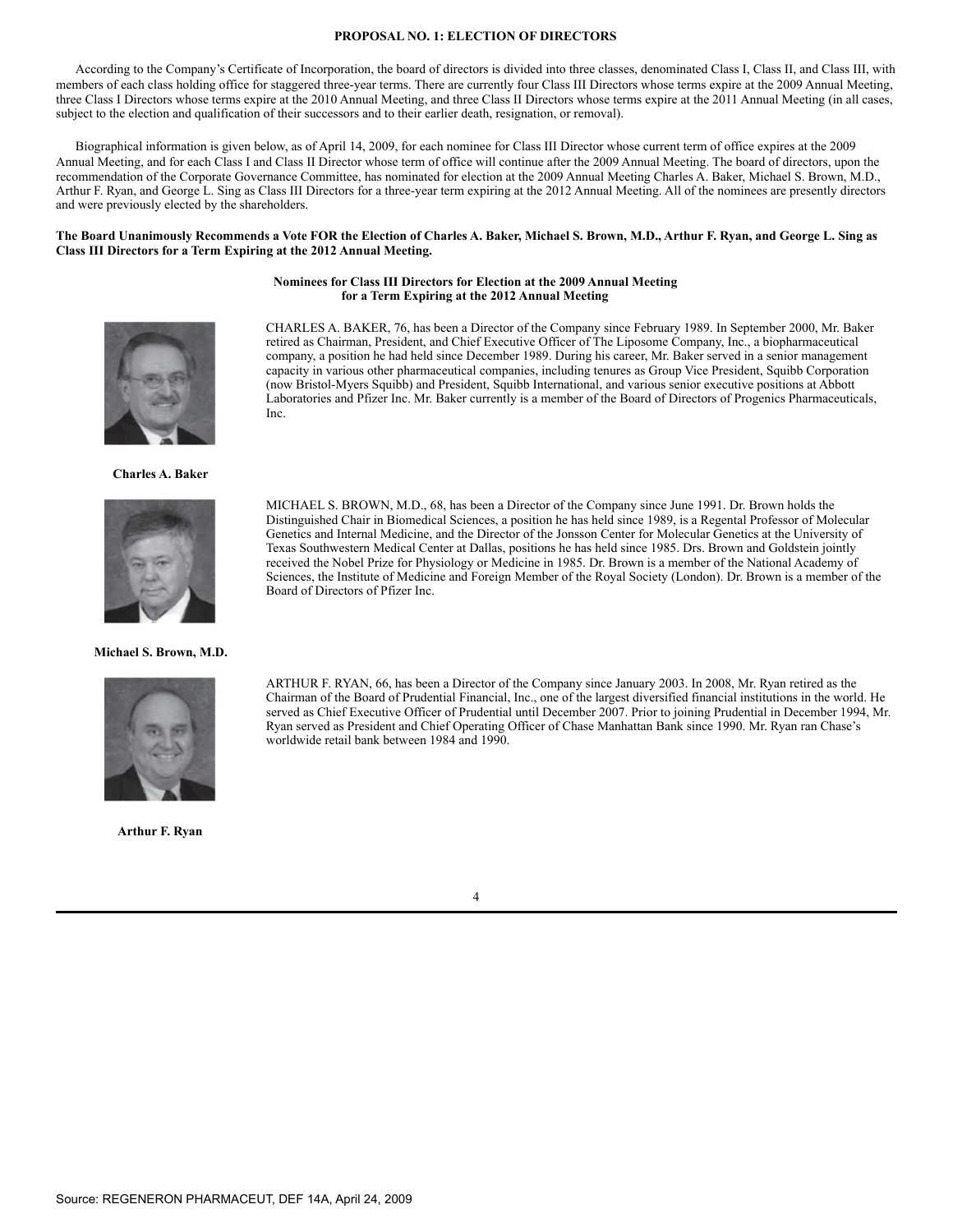

**George L. Sing**

GEORGE L. SING, 59, has been a Director of the Company since January 1988. Since 1998, he has been a Managing Director of Lancet Capital, a venture capital investment firm in the healthcare field. Since January 2004, Mr. Sing has served as Chief Executive Officer of Stemnion, Inc., a bio-medical company in the regenerative medicine field.

#### **Class I Directors Continuing in Office Term Expires at the 2010 Annual Meeting**



LEONARD S. SCHLEIFER, M.D., Ph.D., 56, founded the Company in 1988, has been a Director and its President and Chief Executive Officer since its inception, and served as Chairman of the Board from 1990 through 1994. Dr. Schleifer is a licensed physician and is certified in Neurology by the American Board of Psychiatry and Neurology.

**Leonard S. Schleifer, M.D., Ph.D.**



### **Eric M. Shooter, Ph.D.**



**George D. Yancopoulos, M.D., Ph.D.**

ERIC M. SHOOTER, Ph.D., 84, a co-founder of the Company, has been a Director since 1988. Dr. Shooter has been a Professor at Stanford University School of Medicine since 1968 and is now a Professor Emeritus. He was the founding Chairman of the Department of Neurobiology at Stanford University School of Medicine in 1975 and served as its Chairman until 1987. Dr. Shooter is a Fellow of the Royal Society of England and a member of the National Academy of Sciences.

GEORGE D. YANCOPOULOS, M.D., Ph.D., 49, has been Executive Vice President, Chief Scientific Officer, and President, Regeneron Research Laboratories, since December 2000 and a Director since 2001. Prior to that date, he was Senior Vice President, Research, a position he held since June 1997, and Chief Scientific Officer, a position he held since January 1998. Dr. Yancopoulos was Vice President, Discovery from January 1992 until June 1997, Head of Discovery from January 1991 to January 1992, and Senior Staff Scientist from March 1989 to January 1991. Dr. Yancopoulos is a member of the National Academy of Sciences.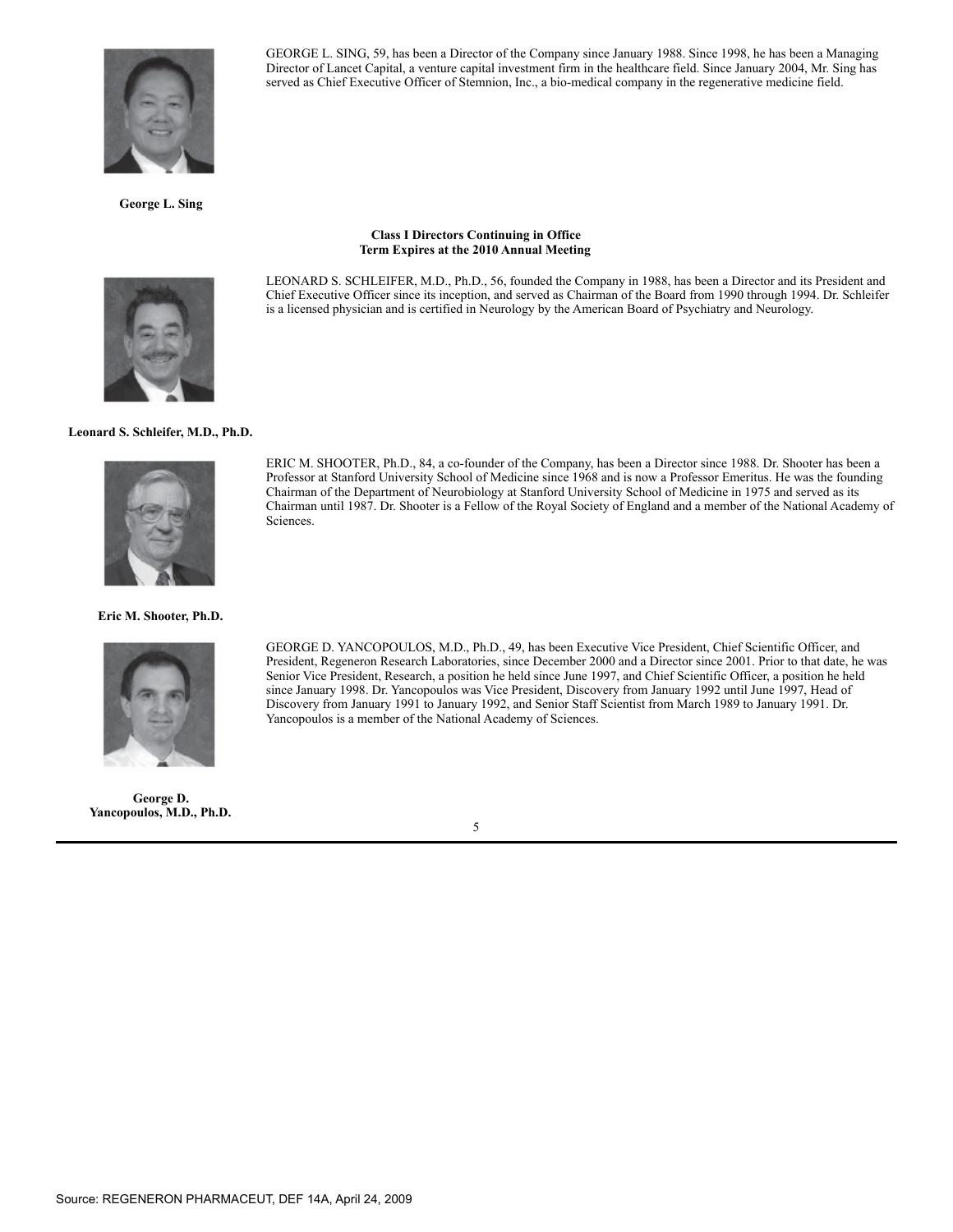#### **Class II Directors Continuing in Office Term Expires at the 2011 Annual Meeting**



ALFRED G. GILMAN, M.D., Ph.D., 67, a co-founder of the Company, has been a Director of the Company since July 1990. Dr. Gilman has served as executive vice president for academic affairs and provost of the University of Texas Southwestern Medical Center at Dallas and dean of the University of Texas Southwestern Medical School since 2005 and has held the Raymond and Ellen Willie Distinguished Chair in Molecular Neuropharmacology at the University of Texas Southwestern Medical School since 1987. Dr. Gilman is a member of the National Academy of Sciences, and he received the Nobel Prize for Physiology or Medicine in 1994. Dr. Gilman is a member of the Board of Directors of Eli Lilly & Company.

#### **Alfred G. Gilman, M.D., Ph.D.**



JOSEPH L. GOLDSTEIN, M.D., 68, has been a Director of the Company since June 1991. Dr. Goldstein has been a Professor of Molecular Genetics and Internal Medicine and the Chairman of the Department of Molecular Genetics at The University of Texas Southwestern Medical Center at Dallas since 1977. Dr. Goldstein is a member of the National Academy of Sciences. Drs. Goldstein and Brown jointly received the Nobel Prize for Physiology or Medicine in 1985.

#### **Joseph L. Goldstein, M.D.**



P. ROY VAGELOS, M.D., 79, has been Chairman of the Board of the Company since January 1995. Prior to joining Regeneron, Dr. Vagelos was Chairman of the Board and Chief Executive Officer of Merck & Co., Inc., a global pharmaceutical company. He joined Merck in 1975, became a director in 1984, President and Chief Executive Officer in 1985, and Chairman in 1986. Dr. Vagelos retired from all positions with Merck in 1994. Dr. Vagelos is the Chairman of the Board of Theravance, Inc.

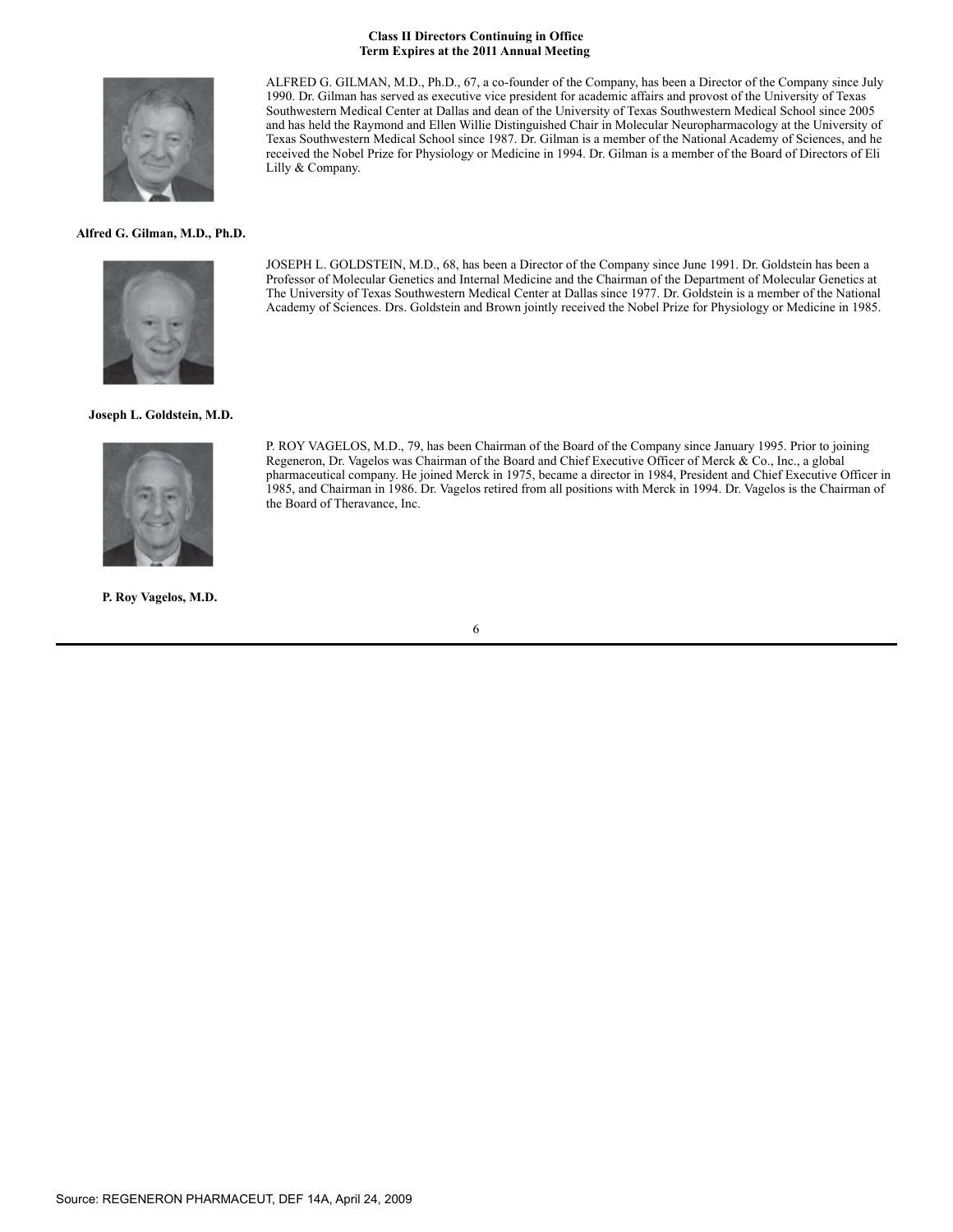#### **Procedures Relating to Nominees**

 The Corporate Governance Committee will consider a nominee for election to the board of directors recommended by a shareholder of record, if the shareholder submits the nomination in compliance with the requirements of our by-laws and the Guidelines Regarding Director Nominations, which are available on our website atwww.regeneron.com under the "Corporate Governance" heading on the "About Us" page.

 In considering potential candidates for the board of directors, the Corporate Governance Committee considers factors such as whether or not a potential candidate: (1) possesses relevant expertise; (2) brings skills and experience complementary to those of the other members of the board; (3) has sufficient time to devote to the affairs of the Company; (4) has demonstrated excellence in his or her field; (5) has the ability to exercise sound business judgment; (6) has the commitment to rigorously represent the long-term interests of the Company's shareholders; and (7) such other factors as the Corporate Governance Committee may determine from time to time.

 In the case of an incumbent director whose term of office is set to expire, the Corporate Governance Committee reviews such director's overall service to the Company during the director's term. In the case of a new director candidate, the Corporate Governance Committee reviews whether the nominee is "independent," based on applicable NASDAQ listing standards and applicable Securities and Exchange Commission and New York State rules and regulations, if necessary.

 The Corporate Governance Committee may employ a variety of methods for identifying and evaluating nominees for the board of directors. The Corporate Governance Committee may consider candidates recommended by other directors, management, search firms, shareholders, or other sources. Candidates recommended by shareholders will be evaluated on the same basis as candidates recommended by our directors or management or by third party search firms or other sources. Candidates may be evaluated at regular or special meetings of the Corporate Governance Committee.

#### **Shareholder Communications with Directors**

 The Company has established a process for shareholders to send communications to the members of the board of directors. Shareholders may send such communications by mail addressed to the full board, a specific member or members of the board, or to a particular committee of the board, at 777 Old Saw Mill River Road, Tarrytown, New York 10591, Attention: Corporate Secretary. All such communications will be opened by our Corporate Secretary for the sole purpose of determining whether the contents represent a message to our directors. Any contents that are not in the nature of advertising, promotions of a product or service, or patently offensive material will be forwarded promptly to the addressee. In the case of communications to the board or any individual director or group or committee of directors, the Corporate Secretary will make sufficient copies of the contents to send to such director or each director who is a member of the group or committee to which the envelope is addressed.

#### **Board Committees**

 The board has a standing Audit Committee established in accordance with Section 3(a)(58)(A) of the Securities Exchange Act of 1934, as amended, a Compensation Committee, and a Corporate Governance Committee, each of which is comprised entirely of independent directors. The board also has a standing Technology Committee. The board has adopted charters for the Audit Committee, Compensation Committee, Corporate Governance Committee, and Technology Committee, current copies of which are available on our website atwww.regeneron.com under the "Corporate Governance" heading on the "About Us" page. Set forth below is a summary description of our board committees.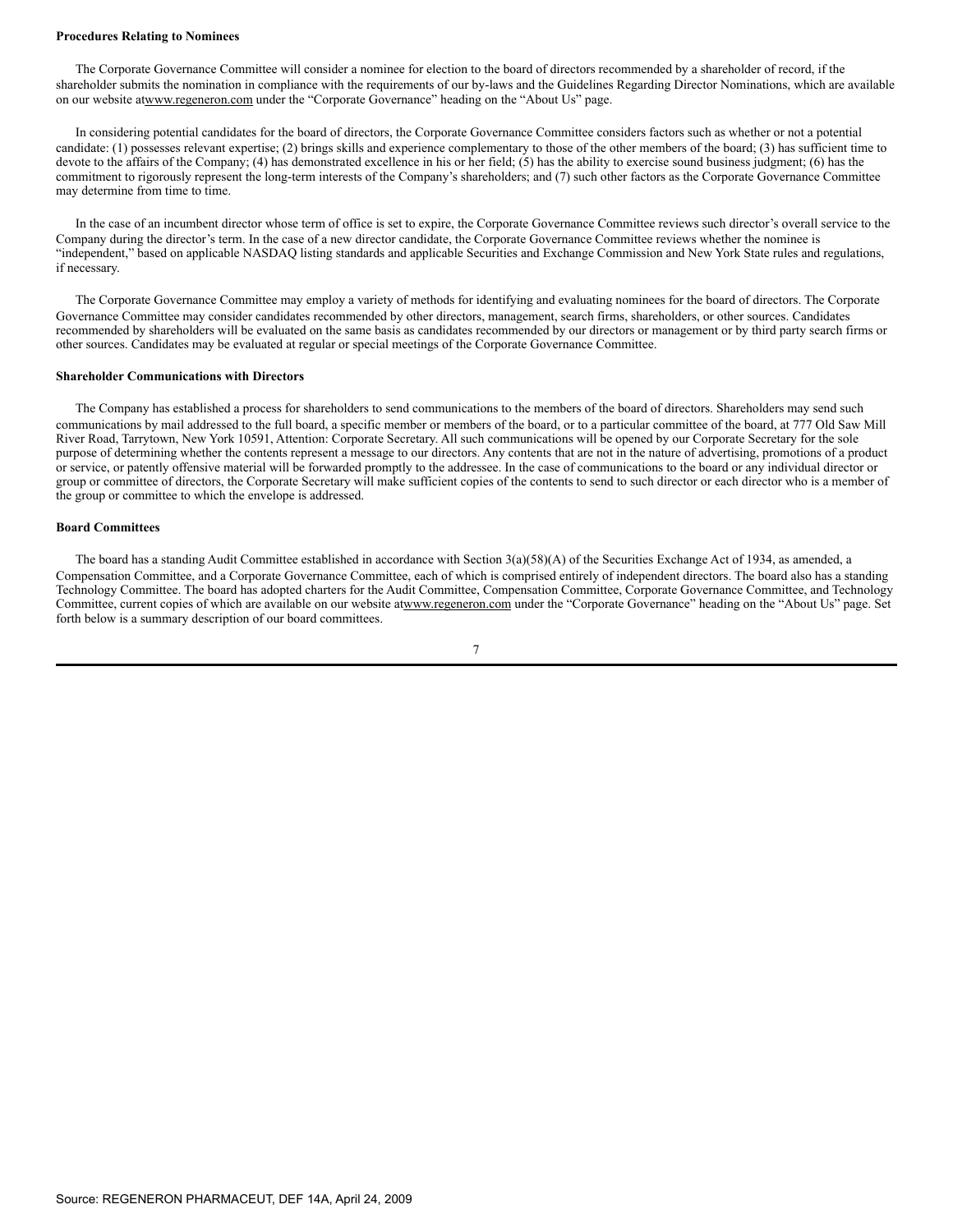# **BOARD COMMITTEES AND MEETINGS**

 We show below information on the membership, key functions, and number of meetings of each board committee during 2008. There were no changes in committee membership from 2007, except that Mr. Ryan joined the Compensation Committee as its Chairman in June 2008.

| <b>Name of Committee and Members</b><br><b>AUDIT</b>                                        | <b>Key Functions of the Committee</b>                                                                                                                                                                                                                                                                                | Number of<br><b>Meetings</b><br>Held in 2008 |
|---------------------------------------------------------------------------------------------|----------------------------------------------------------------------------------------------------------------------------------------------------------------------------------------------------------------------------------------------------------------------------------------------------------------------|----------------------------------------------|
| George L. Sing, Chairman                                                                    |                                                                                                                                                                                                                                                                                                                      | 9                                            |
| Charles A. Baker<br>Arthur F. Ryan                                                          | • Select the independent registered public accounting firm, review and approve its<br>engagement letter, and monitor its independence and performance.                                                                                                                                                               |                                              |
|                                                                                             | • Review the overall scope and plans for the annual audit by the independent registered<br>public accountants.                                                                                                                                                                                                       |                                              |
|                                                                                             | • Approve performance of non-audit services by the independent registered public<br>accounting firm and evaluate the performance and independence of the independent<br>registered public accounting firm.                                                                                                           |                                              |
|                                                                                             | • Review and approve the Company's periodic financial statements and the results of the<br>year-end audit.                                                                                                                                                                                                           |                                              |
|                                                                                             | • Review and discuss the adequacy and effectiveness of the Company's accounting and<br>internal control policies and procedures.                                                                                                                                                                                     |                                              |
|                                                                                             | • Evaluate the internal audit process for establishing the annual audit plan; review and<br>approve the appointment and replacement of the Company's Chief Audit Executive, if<br>applicable, and any outside entities providing internal audit services and evaluate their<br>performance on an annual basis.       |                                              |
|                                                                                             | • Review the independent registered public accounting firm's recommendations concerning<br>the Company's financial practices and procedures.                                                                                                                                                                         |                                              |
|                                                                                             | • Establish procedures for the receipt, retention and treatment of complaints received by the<br>Company regarding accounting, internal accounting controls or auditing matters and for<br>the confidential, anonymous submission by employees of concerns regarding questionable<br>accounting or auditing matters. |                                              |
|                                                                                             | • Review and approve any related person transaction.                                                                                                                                                                                                                                                                 |                                              |
|                                                                                             | • Prepare an annual report of the Audit Committee for inclusion in the proxy statement and<br>annually evaluate the Audit Committee Charter.                                                                                                                                                                         |                                              |
| <b>COMPENSATION</b>                                                                         |                                                                                                                                                                                                                                                                                                                      |                                              |
| Arthur F. Ryan, Chairman<br>Charles A. Baker<br>Joseph L. Goldstein, M.D.<br>George L. Sing | • Evaluate the performance of the Chief Executive Officer and other executive officers of the<br>Company and, subject to obtaining prior approval of the Chief Executive Officer's<br>compensation by the non-employee members of the board of directors, approve<br>compensation for such employees.                | 8                                            |
|                                                                                             | • Approve the total compensation budget for all Company employees.                                                                                                                                                                                                                                                   |                                              |
|                                                                                             | • Oversee the Company's compensation and benefit philosophy and programs generally.                                                                                                                                                                                                                                  |                                              |
|                                                                                             | • Prepare an annual report of the Compensation Committee for inclusion in the proxy<br>statement.                                                                                                                                                                                                                    |                                              |
|                                                                                             | • Review and approve the Compensation Discussion and Analysis to be included in the<br>Company's proxy statement.                                                                                                                                                                                                    |                                              |
|                                                                                             | 8                                                                                                                                                                                                                                                                                                                    |                                              |
|                                                                                             |                                                                                                                                                                                                                                                                                                                      |                                              |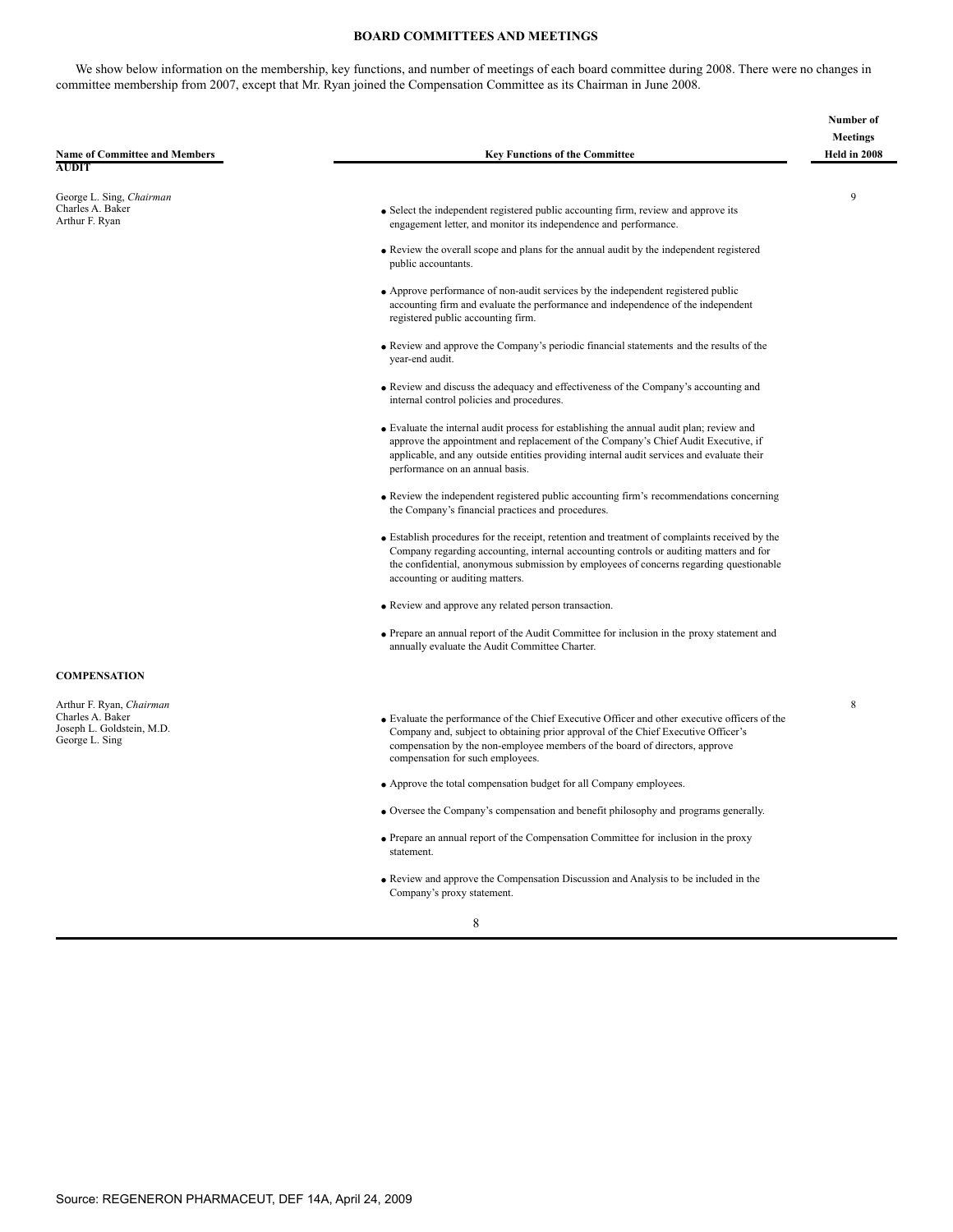| Number of       |
|-----------------|
| <b>Meetings</b> |
| Held in 2008    |
|                 |
|                 |

4

1

Alfred G. Gilman, M.D., Ph.D., *Chairman* Michael S. Brown, M.D. Arthur F. Ryan

- Identify qualified individuals to become members of the board and recommend such candidates to the board.
- Assess the functioning of the board and its committees and make recommendations to the board concerning the appropriate size, function, and needs of the board.
- Make recommendations to the board regarding non-employee director compensation.
- Make recommendations to the board regarding corporate governance matters and practices.

#### **TECHNOLOGY**

Michael S. Brown, M.D., *Chairman* Alfred G. Gilman, M.D., Ph.D. Joseph L. Goldstein, M.D. Eric M. Shooter, Ph.D. P. Roy Vagelos, M.D.

Review and evaluate the Company's research and clinical development programs, plans, • and policies.

 The board of directors has adopted a code of business conduct and ethics that applies to all of our employees, officers, and directors. You can find links to this code on our website atwww.regeneron.com under the "Corporate Governance" heading on the "About Us" page. We may satisfy the disclosure requirement under Item 5.05 of Form 8-K regarding an amendment to, or a waiver from, a provision of our code of business conduct and ethics that applies to our principal executive officer or our principal financial and accounting officer by posting such information on our website (www.regeneron.com) where it is accessible through the same link noted above.

 The board of directors has determined that each of the following directors is independent as defined in the listing standards of The NASDAQ Stock Market LLC: Charles A. Baker, Michael S. Brown, M.D., Alfred G. Gilman, M.D., Ph.D., Joseph L. Goldstein, M.D., Arthur F. Ryan, Eric M. Shooter, Ph.D., and George L. Sing.

 The board of directors has determined that each of the current members of the Audit Committee, Messrs. Baker, Ryan, and Sing, is an "audit committee financial expert" as that term is defined in Item 407(d)(5)(ii) of Regulation S-K under the Securities Exchange Act of 1934, as amended, meets the required standards for independence set forth in Rule 10A-3(b)(1) under the Securities Exchange Act of 1934, as amended, and is independent as defined for audit committee members in the listing standards of The NASDAQ Stock Market LLC.

#### **Board Meetings and Attendance of Directors**

 The board held five regular meetings and one special meeting in 2008. All directors attended more than 75% of the total number of meetings of the board and committees of the board held while they were members. The board conducts executive sessions of independent directors following each regularly scheduled board meeting. Board members are expected to attend the Company's Annual Meeting of Shareholders absent a pressing reason, although the Company has no formal policy on the matter. All of the directors attended our 2008 Annual Meeting of Shareholders.

#### **Compensation of Directors**

 The board of directors determines the compensation of non-employee directors in conjunction with recommendations made by the Corporate Governance Committee. The Corporate Governance Committee evaluates the appropriate level and form of compensation for non-employee directors at least annually and recommends changes to the board of directors when appropriate. In determining compensation recommendations for the non-employee directors, the Corporate Governance Committee has considered the qualifications, expertise and demands of our directors and benchmarked the Company's practices against similar companies in the biotechnology industry. The Corporate Governance Committee did not recommend any changes in compensation for non-employee directors for the fiscal year ended December 31, 2008.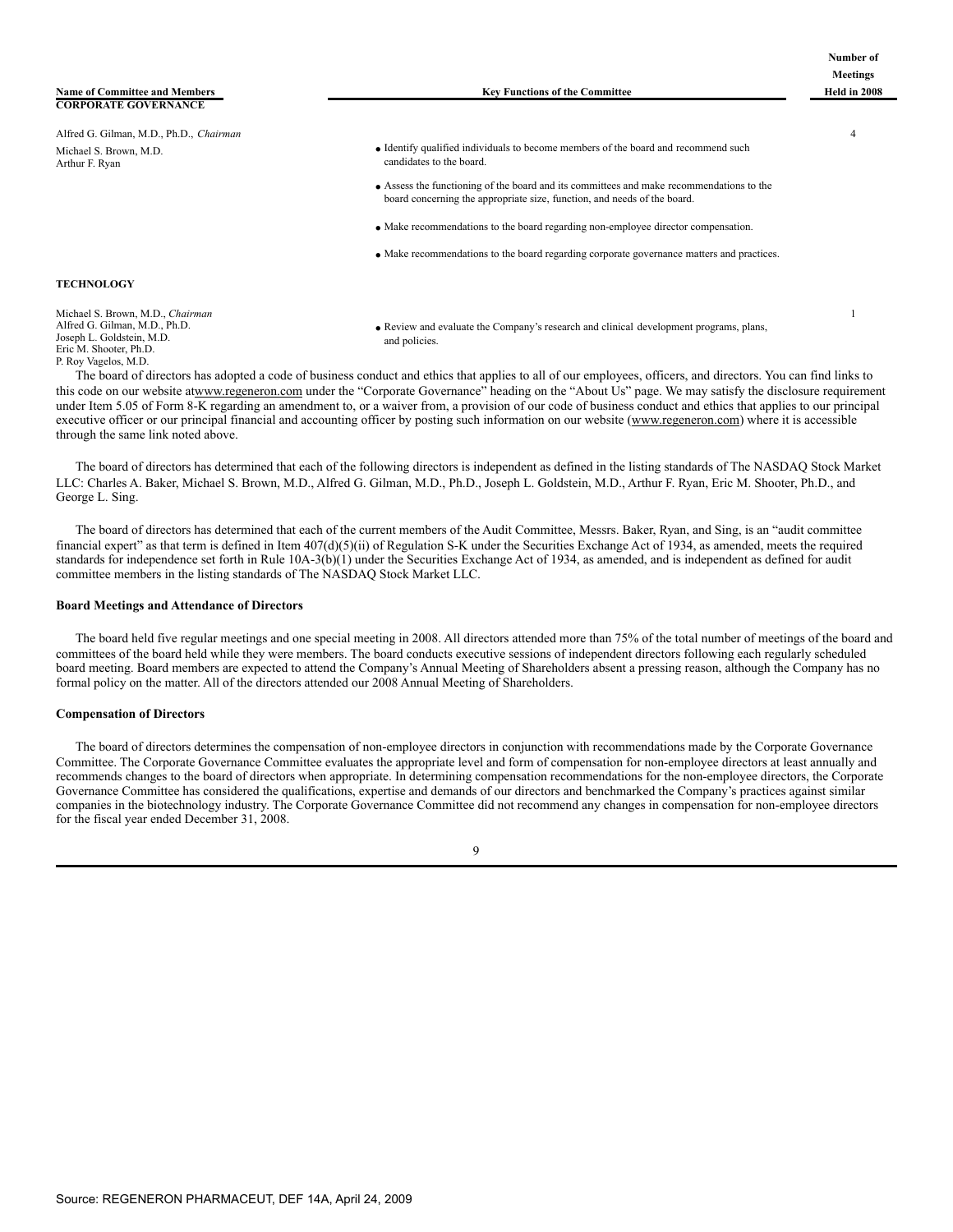Directors who are employees receive no additional compensation for serving on our board of directors or its committees. Non-employee directors receive an annual retainer of \$15,000 and a fee of \$5,000 for each regular board meeting attended in person or, once a year, by telephone or videoconference. The Chairman of the Audit Committee receives an additional retainer of \$5,000 per year. Each non-employee director also receives an annual committee fee of \$5,000 for his service on each standing committee of the board of which he is a member. Non-employee directors are reimbursed for their actual expenses incurred in connection with their activities as directors, which may include travel, hotel, and food and entertainment expenses.

 Pursuant to the terms of our 2000 Long-Term Incentive Plan, each non-employee director receives an automatic grant of a stock option to purchase 15,000 shares of common stock on the first business day of each year, with an exercise price equal to the fair market value of a share of common stock on the date of grant. These stock options are exercisable as to one-third of the shares on the anniversary of the date of grant in each of the three subsequent calendar years and expire ten years following the date of grant.

 Since 2002, stock options granted to non-employee directors have included a double-trigger "change of control" provision, which would cause the immediate vesting of the stock options in the event that a director's service as a member of the board is terminated without cause within two years of a change of control of the Company. Each non-employee director would have the right to nullify this acceleration of vesting, in whole or in part, if it would cause the director to pay excise taxes under the requirements of the Internal Revenue Code.

 On December 31, 1998, we entered into an employment agreement with the Chairman of the board of directors, Dr. Vagelos. Dr. Vagelos did not become an officer of the Company or change his title. Pursuant to the terms of his employment agreement, Dr. Vagelos receives an annual salary of \$100,000. In the employment agreement, we agreed to recommend to the Compensation Committee that Dr. Vagelos be granted stock option grants for calendar years 2000 through 2003 in the amount of the greater of (a) 125,000 shares or (b) 125% of the highest annual option award granted to an officer of the Company.

 On December 17, 2008, the Compensation Committee granted Dr. Vagelos stock options to purchase 312,500 shares of common stock, at an exercise price of \$16.80 per share, the fair market value per share of our common stock on the date of grant. In making this award, the Compensation Committee took into consideration the Company's past compensation practices and Dr. Vagelos's active involvement in and significant contributions to the Company in 2008. The stock option award granted to Dr. Vagelos vests over four years and contains "change of control" provisions identical to the ones described above for the non-employee directors. Pursuant to the terms of Dr. Vagelos's employment agreement, if he dies or is disabled during the term of his employment, all stock options granted to him by the Company will immediately become vested and exercisable.

 The following table and explanatory footnotes provide information with respect to compensation paid to Dr. Vagelos and each non-employee director for their service in 2008 in accordance with the policies, plans, and employment agreement described above:

#### **DIRECTOR COMPENSATION**

|                               |         |        |             |                | Change in        |              |            |
|-------------------------------|---------|--------|-------------|----------------|------------------|--------------|------------|
|                               | Fees    |        |             |                | pension value    |              |            |
|                               | earned  |        | Option      | Non-equity     | and nonqualified |              |            |
|                               | or paid | Stock  | awards      | incentive plan | deferred         | All other    |            |
|                               | in cash | awards | <b>(S)</b>  | compensation   | compensation     | compensation | Total      |
| Name                          | (S)     | (S)    | $(1)$ $(2)$ | <b>(S)</b>     | earnings         | (S)          | <b>(S)</b> |
| (a)                           | (b)     | (c)    | (d)         | (e)            | (f)              | (g)          | (h)        |
| Charles A. Baker              | 50,000  |        | 237,260     |                |                  |              | 287,260    |
| Michael S. Brown, M.D.        | 45,000  |        | 237,260     |                |                  |              | 282,260    |
| Alfred G. Gilman, M.D., Ph.D. | 50,000  |        | 237,260     |                |                  |              | 287,260    |
| Joseph L. Goldstein, M.D.     | 50,000  |        | 237,260     |                |                  |              | 287,260    |
| Arthur F. Ryan                | 50,000  |        | 237,260     |                |                  |              | 287,260    |
| Eric M. Shooter, Ph.D.        | 45,000  |        | 237,260     |                |                  |              | 282,260    |
| George L. Sing                | 55,000  |        | 237,260     |                |                  |              | 292,260    |
| P. Roy Vagelos, M.D.          |         |        | 3,940,861   |                |                  | 100,000(3)   | 4,940,861  |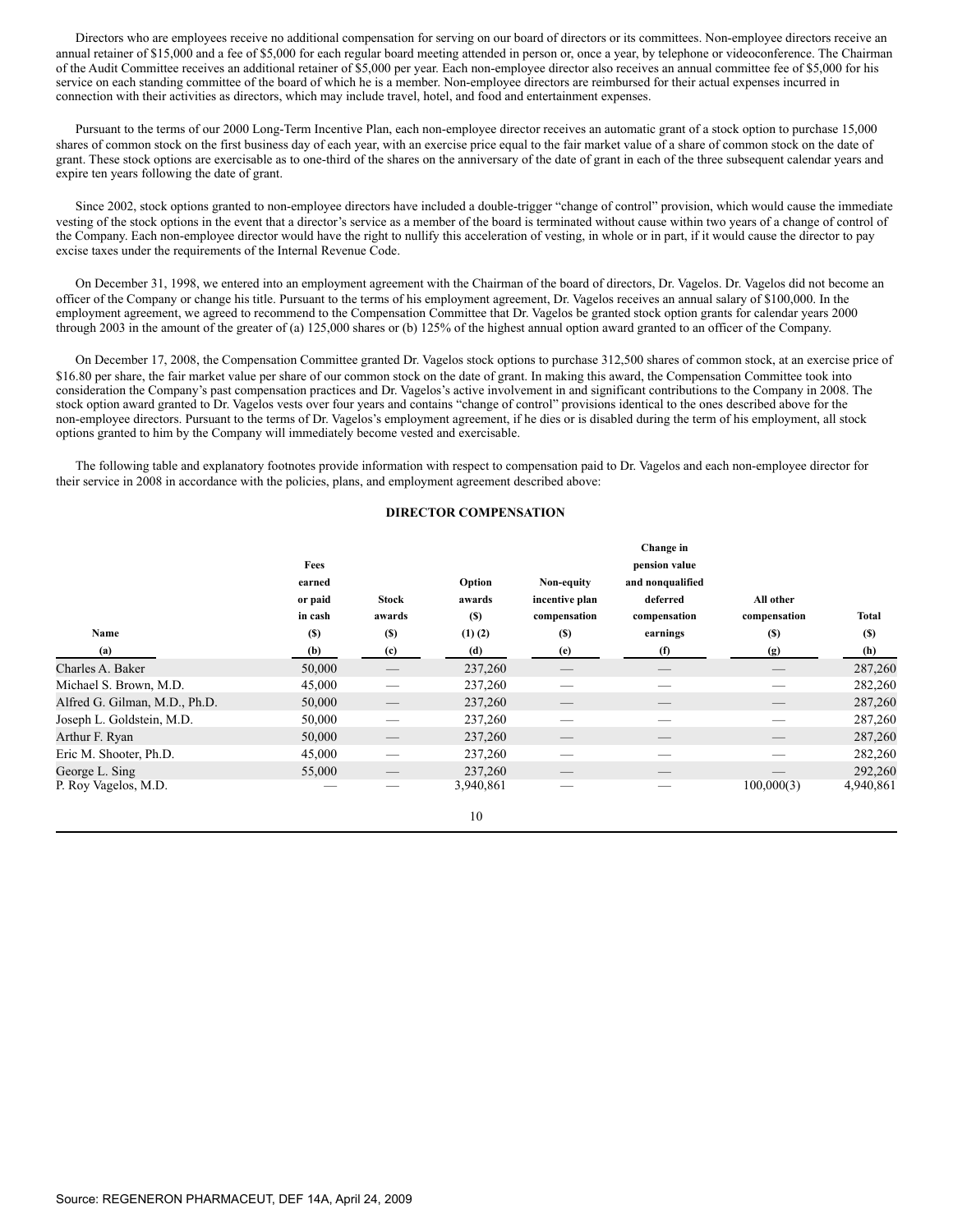- (1) The amounts in column (d) reflect the dollar amount recognized for financial statement reporting purposes for the fiscal year ended December 31, 2008 in accordance with FAS 123(R) of option awards pursuant to the Company's 2000 Long-Term Incentive Plan and thus include amounts recognized for option awards granted in and prior to 2008. Assumptions used in the calculation of this amount are included in footnote 14 to the Company's audited financial statements for the fiscal year ended December 31, 2008 included in the Company's Annual Report on Form 10-K filed with the Securities and Exchange Commission on February 26, 2009, but do not include estimates of forfeitures.
- (2) At December 31, 2008, the listed directors had the following stock option awards outstanding: Mr. Baker: 145,000, Dr. Brown: 140,000, Dr. Gilman: 145,000, Dr. Goldstein: 135,000, Mr. Ryan: 100,000, Dr. Shooter: 120,000, Mr. Sing: 135,000, and Dr. Vagelos: 2,937,500.
- (3) Amount reflects the salary paid pursuant to the terms of our employment agreement with Dr. Vagelos. **EXECUTIVE OFFICERS OF THE COMPANY**

\_\_\_\_\_\_\_\_\_\_\_\_\_\_\_\_\_\_\_\_

 All officers of the Company are appointed annually and serve at the pleasure of the board of directors. The names, positions, ages, and background of the Company's executive officers are set forth below. Except as identified below, there are no family relationships between any of our directors and executive officers. None of the corporations or other organizations referred to below with which an executive officer has previously been employed or otherwise associated is a parent, subsidiary, or affiliate of the Company.

 **LEONARD S. SCHLEIFER, M.D., Ph.D.,** 56, founded the Company in 1988, has been a Director and its President and Chief Executive Officer since its inception, and served as Chairman of the Board from 1990 through 1994. Dr. Schleifer received his M.D. and Ph.D. in Pharmacology from the University of Virginia. Dr. Schleifer is a licensed physician and is certified in Neurology by the American Board of Psychiatry and Neurology.

 **GEORGE D. YANCOPOULOS, M.D., Ph.D.,** 49, has been Executive Vice President, Chief Scientific Officer and President, Regeneron Research Laboratories since December 2000 and a Director since 2001. Prior to that date, he was Senior Vice President, Research, a position he held since June 1997, and Chief Scientific Officer, a position he held since January 1998. Dr. Yancopoulos was Vice President Discovery from January 1992 until June 1997, Head of Discovery from January 1991 to January 1992, and Senior Staff Scientist from March 1989 to January 1991. He received his Ph.D. in Biochemistry and Molecular Biophysics and his M.D. from Columbia University. Dr. Yancopoulos is a member of the National Academy of Sciences.

 **PETER G. DWORKIN,** 56, has been Vice President, Investor Relations and Communications since January 2009. Prior to joining the Company, Mr. Dworkin was Vice President, Investor Relations and Corporate Communications of Applera Corporation, a life sciences company, a position he held since 2003. Previously, he was Vice President, Investor Relations of Applera from 2001 to 2003 and Director, Investor Relations of Applera's Applied Biosystems Group from 1999 to 2001. Mr. Dworkin managed investor relations and corporate communications for Matrix Pharmaceutical, Inc. from 1996 to 1999 and for Protein Design Labs, Inc. from 1992 to 1996. Previously, he was a business journalist with Fortune magazine, the San Francisco Chronicle, and U.S. News & World Report magazine. He received his M.B.A. from the University of California at Berkeley's Haas School of Business.

 **MURRAY A. GOLDBERG,** 64, has been Senior Vice President, Finance and Administration, Chief Financial Officer, Treasurer, and Assistant Secretary since December 2000. Prior to that date, he was Vice President, Finance and Administration, Chief Financial Officer, and Treasurer, positions he held since March 1995, and Assistant Secretary, a position he held since January 2000. Prior to joining the Company, Mr. Goldberg was Vice President, Finance, Treasurer, and Chief Financial Officer of PharmaGenics, Inc., a biotechnology company, from February 1991 and a Director of that company from May 1991. From 1987 to 1990, Mr. Goldberg was Managing Director, Structured Finance Group at the Chase Manhattan Bank, N.A. and from 1973 to 1987 he served in various managerial positions in finance and corporate development at American Cyanamid Company, a diversified industrial company. Mr. Goldberg received his M.B.A. from the University of Chicago and a M.Sc. in Economics from the London School of Economics.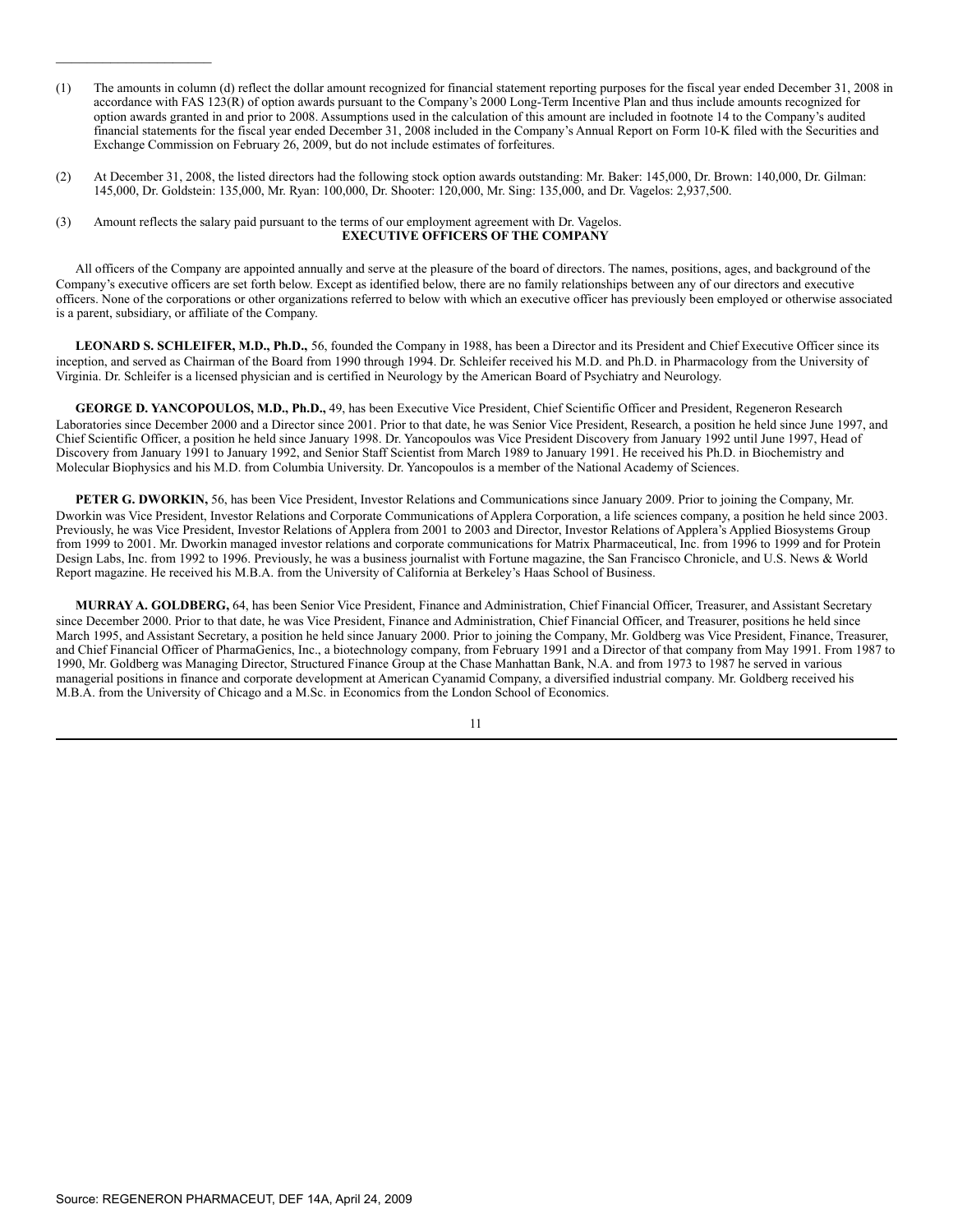**STUART A. KOLINSKI,** 43, has been Senior Vice President, General Counsel and Secretary since January 2007. Prior to that date, he served as Vice President, General Counsel and Secretary, a position he held since September 2000. Prior to joining the Company, Mr. Kolinski was an Assistant General Counsel at Warner-Lambert Company, a global pharmaceutical company. Mr. Kolinski was employed by Warner-Lambert Company from September 1994 until August 2000. Prior to joining Warner-Lambert Company, Mr. Kolinski was an associate with the law firm of Simpson Thacher & Bartlett LLP. Mr. Kolinski received his J.D. from New York University School of Law.

 **DOUGLAS S. McCORKLE,** 52, has been Vice President, Controller and Assistant Treasurer since 2007. Prior to that date, he served as Controller and Assistant Treasurer since 1998. Prior to joining the Company, Mr. McCorkle was Controller of Intergen Company, a manufacturer of biopharmaceutical products, a position he held since 1997. From 1990 to 1996, Mr. McCorkle was employed with Coopers & Lybrand L.L.P. as a Business Assurance team member of the firm's "middle market" practice, where he served in various positions including Audit Manager from 1995 to 1996. Mr. McCorkle is a Certified Public Accountant in the State of New York.

 **PETER POWCHIK, M.D.,** 52, has been Senior Vice President, Clinical Development since joining the Company in October 2006. Prior to joining the Company, Dr. Powchik was employed at several pharmaceutical companies, serving as Senior Vice President and Chief Medical Officer of Chugai Pharma USA, a position he held from May 2005 until October 2006. From April 2001 until May 2005, he held various senior clinical development positions at Novartis Pharmaceuticals Corporation, most recently as Vice President, US Clinical Development and Medical Affairs. Dr. Powchik held various clinical development positions with Sepracor Inc. and Pfizer, Inc. from October 1996 to April 2001. Dr. Powchik received his M.D. from New York University School of Medicine.

WILLIAM G. ROBERTS, M.D., 51, has been Vice President, Regulatory Development and Clinical Safety since June 2007. Prior to that date, he served as Vice President, Regulatory Development, a position he held since May 1999. From 1993 until joining the Company, Dr. Roberts was employed by Merck & Co., Inc., a global pharmaceutical company, as an Associate Director, Gastroenterology Clinical Research and, subsequently, Director, Regulatory Affairs. He received his M.D. from the Columbia University College of Physicians & Surgeons. Dr. Roberts is a son-in-law of our Chairman, Dr. Vagelos.

 **NEIL STAHL, Ph.D.,** 52, has been Senior Vice President, Research and Development Sciences since January 2007. Prior to that date, he served as Senior Vice President, Preclinical Development and Biomolecular Sciences, a position he held since December 2000. Prior to that date, he was Vice President, Preclinical Development and Biomolecular Sciences, a position he held since January 2000. He joined the Company in 1991. Before becoming Vice President, Biomolecular Sciences in July 1997, Dr. Stahl was Director, Cytokines and Signal Transduction. Dr. Stahl received his Ph.D. in Biochemistry from Brandeis University.

 **ROBERT J. TERIFAY,** 49, has been Senior Vice President, Commercial since joining the Company in February 2007. Prior to joining the Company, Mr. Terifay was employed at several biopharmaceutical companies. From January to October 2006, Mr. Terifay served as President and Chief Operating Officer of Arginox Pharmaceuticals. Prior to Arginox, Mr. Terifay was Senior Vice President, Business Operations at Synta Pharmaceuticals from March to December 2005. From February 2002 until March 2005, he held various senior commercial and marketing positions at Millennium Pharmaceuticals, Inc., most recently as Senior Vice President, Oncology Commercial. Mr. Terifay was Vice President Marketing at Cor Therapeutics, Inc. from 1996 until its acquisition by Millennium Pharmaceuticals, Inc. in February 2002. Mr. Terifay was Executive Vice President of Strategic Services at Saatchi & Saatchi, an advertising firm, from 1993 to 1996. From 1985 to 1993, he held various commercial and marketing positions at G.D. Searle & Company. Mr. Terifay received a Master of Management degree in Marketing and Health Service Management from the J.L. Kellogg Graduate School of Management, Northwestern University.

 **DANIEL P. VAN PLEW,** 36, has been Senior Vice President and General Manager, Industrial Operations and Product Supply since April 2008. Prior to that date, he served as Vice President and General Manager, Industrial Operations and Product Supply since joining the Company in July 2007. From 2006 until July 2007, Mr. Van Plew served as Executive Vice President, R&D and Technical Operations of Crucell Holland B.V., a global biopharmaceutical company. Between 2004 and 2006, Mr. Van Plew held positions of increasing responsibility at Chiron Biopharmaceuticals, part of Chiron Corporation, a biotechnology company, most recently as Senior Director, Vacaville Operations. From 1998 until 2004, Mr. Van Plew held various managerial positions in the health and life sciences practice at Accenture, Ltd., a management consulting business. Mr. Van Plew received a Master of Science degree in Chemistry from The Pennsylvania State University and a Masters of Business Administration from Michigan State University.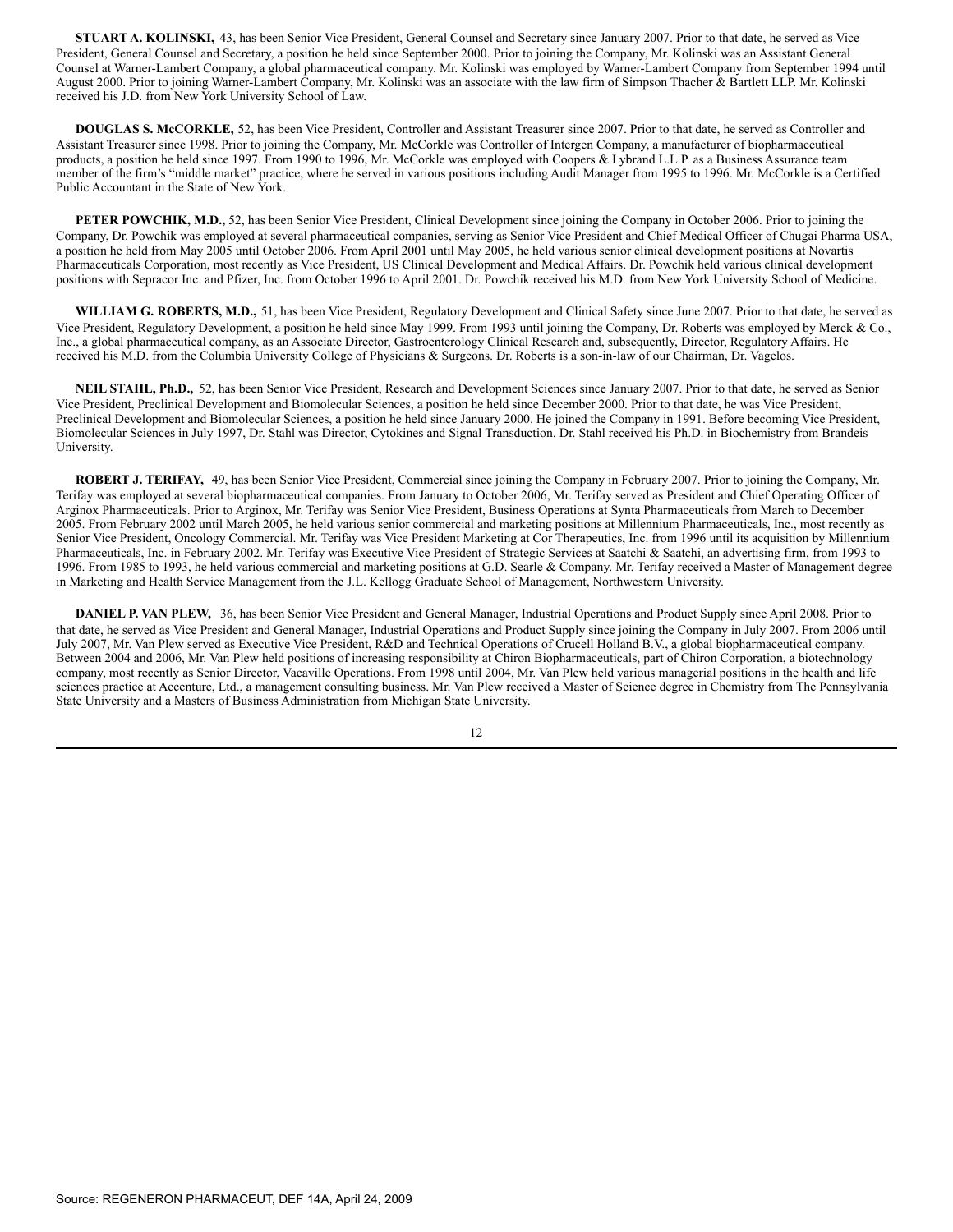#### **SECURITY OWNERSHIP OF MANAGEMENT**

 The following table sets forth, as of April 14, 2009, the number of shares of the Company's Class A stock and common stock beneficially owned by each of the Company's directors, each of the Named Officers referred to under "Executive Compensation," and all directors and executive officers as a group, based upon information obtained from such persons, and the percentage that such shares represent of the number of shares of outstanding common stock and Class A stock, respectively.

 The Class A stock is convertible on a share-for-share basis into common stock. The Class A stock is entitled to ten votes per share and the common stock is entitled to one vote per share. We have determined beneficial ownership in accordance with the rules of the Securities and Exchange Commission. Except as otherwise indicated in the footnotes below, we believe, based on the information furnished or otherwise available to us, that the persons named in the table below have sole voting and investment power with respect to all shares of Class A stock and common stock shown as beneficially owned by them, subject to applicable community property laws. We have based our calculation of percentage of shares of a class beneficially owned on 2,246,698 shares of Class A stock and 77,845,431 shares of common stock outstanding as of April 14, 2009, except that for each person listed who beneficially owns Class A stock (and for directors and executive officers as a group), the number of shares of common stock beneficially owned by that person (and by directors and executive officers as a group) and the percentage of common stock shown assumes the conversion on April 14, 2009 of all shares of Class A stock listed as beneficially owned by such person (or persons in the case of directors and executive officers as a group) into common stock and also that no other shares of Class A stock beneficially owned by others are so converted.

 In computing the number of shares of common stock beneficially owned by a person (and by directors and executive officers as a group) and the percentage ownership of common stock of such person (and by directors and executive officers as a group), shares of common stock subject to options held by that person (and by directors and executive officers as a group) that are currently exercisable or exercisable within sixty days after April 14, 2009 were deemed to be outstanding. Such shares were not deemed to be outstanding, however, for the purpose of computing the percentage ownership of common stock of any other person.

#### **Management and Directors Stock Ownership Table as of April 14, 2009**

|                                           | <b>Shares of Class A Stock</b><br><b>Beneficially Owned (1)</b> |          | <b>Shares of Common Stock</b><br><b>Beneficially Owned (1)</b> |          |
|-------------------------------------------|-----------------------------------------------------------------|----------|----------------------------------------------------------------|----------|
|                                           |                                                                 | Percent  |                                                                | Percent  |
| <b>Name of Beneficial Owner</b>           | Number                                                          | of Class | Number (2)                                                     | of Class |
| Leonard S. Schleifer, M.D., Ph.D.         | 1,740,065(3)                                                    | 77.4%    | 3,567,586(8)                                                   | 4.4%     |
| P. Roy Vagelos, M.D.                      |                                                                 |          | 3,456,183(9)                                                   | 4.3%     |
| Charles A. Baker                          | 62,384(4)                                                       | 2.8%     | 182,974(10)                                                    | $*$      |
| Michael S. Brown, M.D.                    | 38,049(5)                                                       | $1.7\%$  | 170,049(10)                                                    | $\ast$   |
| Alfred G. Gilman, M.D., Ph.D.             | 68,237                                                          | $3.0\%$  | 209,712(10)                                                    | $\ast$   |
| Joseph L. Goldstein, M.D.                 | 49,000                                                          | $2.2\%$  | 169,000(10)                                                    | *        |
| Arthur F. Ryan                            |                                                                 | *        | 85,000(12)                                                     | $\ast$   |
| Eric M. Shooter, Ph.D.                    | 76,911(6)                                                       | 3.4%     | 181,911(11)                                                    | $\ast$   |
| George L. Sing                            |                                                                 |          | 232,772(10)                                                    | $\ast$   |
| George D. Yancopoulos, M.D., Ph.D.        | 42,750(7)                                                       | 1.9%     | 1,969,679(13)                                                  | 2.5%     |
| Murray A. Goldberg                        |                                                                 | ∗        | 360, 146 (14)                                                  | ∗        |
| Neil Stahl, Ph.D.                         |                                                                 | *        | 354,989(15)                                                    | *        |
| Robert Terifay                            | $\Omega$                                                        | $\ast$   | 60,691(16)                                                     | $\ast$   |
| All Directors and Executive Officers as a |                                                                 |          |                                                                |          |
| Group (19 persons)                        | 2,077,396                                                       | 92.5%    | 11,614,129(17)                                                 | 13.3%    |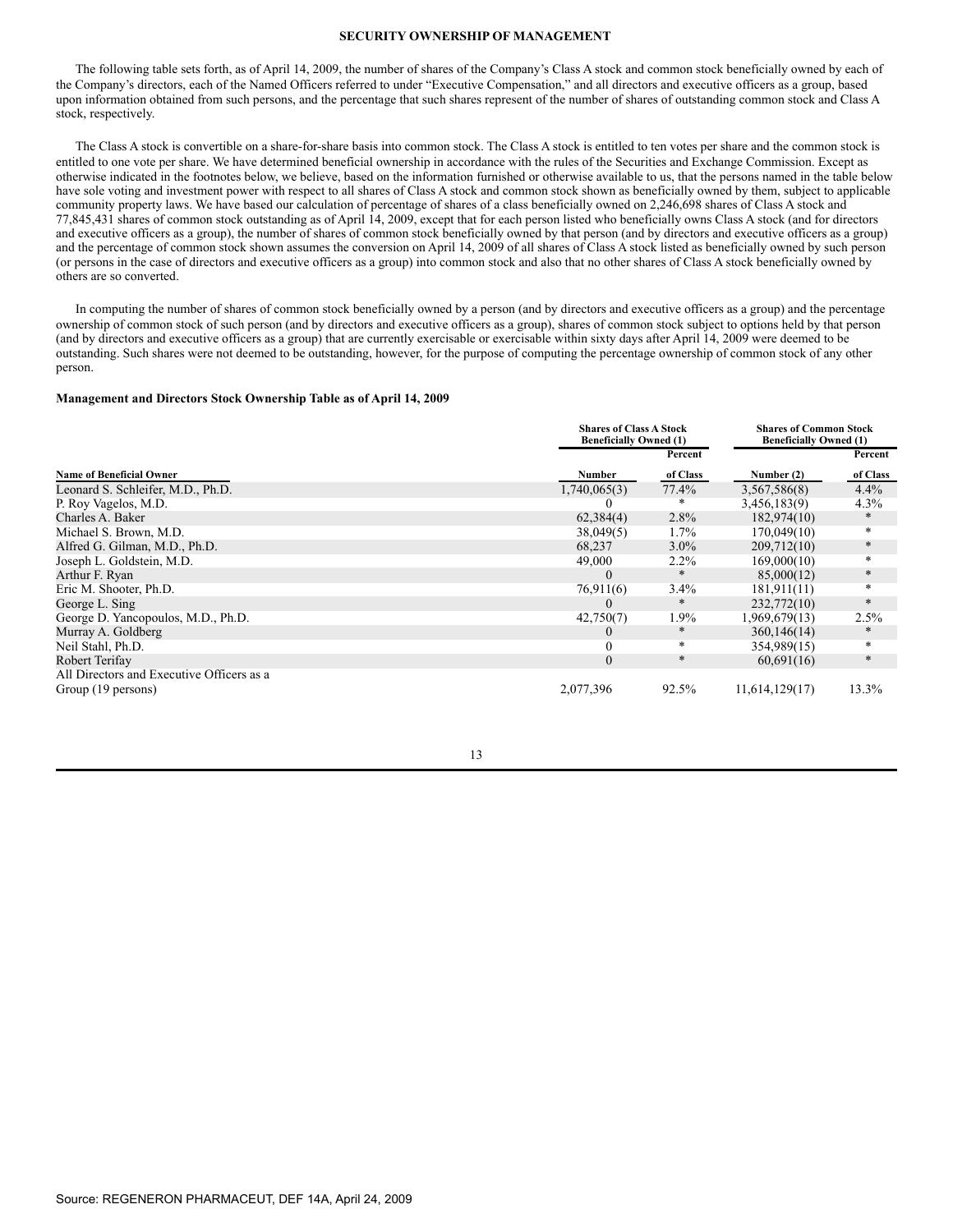Represents less than 1%

 $\overline{\phantom{a}}$  . The set of the set of the set of the set of the set of the set of the set of the set of the set of the set of the set of the set of the set of the set of the set of the set of the set of the set of the set o

- (1) The inclusion herein of any Class A stock or common stock, as the case may be, deemed beneficially owned does not constitute an admission of beneficial ownership of those shares.
- (2) For each person listed who beneficially owns Class A stock (and for directors and executive officers as a group), the number of shares of common stock listed includes the number of shares of Class A stock listed as beneficially owned by such person (or persons in the case of directors and executive officers as a group).
- (3) Includes 29,275 shares of Class A stock held for the benefit of a son of Dr. Schleifer's.
- (4) All shares of Class A stock are held by a limited partnership, of which Mr. Baker is a general partner.
- (5) Includes 2,700 shares of Class A stock held in trust for the benefit of Dr. Brown's daughter, of which Dr. Brown is a trustee.
- (6) All shares of Class A stock are held in trust for the benefit of Dr. Shooter's children (the Shooter Family Trust), of which Dr. Shooter is a trustee.
- (7) Includes 19,383 shares of Class A stock held in trust for the benefit of Dr. Yancopoulos's children (of which Dr. Yancopoulos is a trustee) and excludes 205 shares of Class A stock held by Dr. Yancopoulos's wife. Dr. Yancopoulos disclaims beneficial ownership of the shares of Class A stock held by his wife.
- (8) Includes 1,722,354 shares of common stock purchasable upon the exercise of options granted pursuant to the 1990 and 2000 Long-Term Incentive Plans which are exercisable or become so within sixty days after April 14, 2009 and 4,720 shares of common stock held in an account under the Company's 401(k) Savings Plan. Includes 900 shares of common stock held for the benefit of a son of Dr. Schleifer's.
- (9) Includes 2,156,250 shares of common stock purchasable upon exercise of options granted pursuant to the 1990 and 2000 Long-Term Incentive Plans which are exercisable or become so within sixty days after April 14, 2009 and 1,980 shares of common stock held in an account under the Company's 401(k) Savings Plan. Includes 273,102 shares of common stock held in a charitable lead annuity trust, and 114,309 shares of common stock held in a separate grantor retained annuity trust, of which Dr. Vagelos is the trustee. Includes 203,199 shares of common stock held by the Marianthi Foundation, and 396,476 shares of common stock held by the Pindaros Foundation, both charitable foundations, of which Dr. Vagelos is a director and an officer. Dr. Vagelos disclaims beneficial ownership of the shares held by these charitable foundations.
- (10) Includes 120,000 shares of common stock purchasable upon exercise of options granted pursuant to the 1990 and 2000 Long-Term Incentive Plans which are exercisable or become so within sixty days after April 14, 2009.
- (11) Includes 105,000 shares of common stock purchasable upon exercise of options granted pursuant to the 1990 and 2000 Long-Term Incentive Plans which are exercisable or become so within sixty days after April 14, 2009.
- (12) All shares of common stock beneficially owned represent shares of common stock purchasable upon the exercise of options granted pursuant to the 1990 and 2000 Long-Term Incentive Plans which are exercisable or become so within sixty days after April 14, 2009.
- (13) Includes 1,334,000 shares of common stock purchasable upon exercise of options granted pursuant to the 1990 and 2000 Long-Term Incentive Plans which are exercisable or become so within sixty days after April 14, 2009, a grant of 500,000 shares of restricted stock which was granted on December 17, 2007 and vests 100% upon the fifth anniversary of the date of grant, and 4,694 shares of common stock held in an account under the Company's 401(k) Savings Plan.
- (14) Includes 317,996 shares of common stock purchasable upon exercise of options granted pursuant to the 1990 and 2000 Long-Term Incentive Plans which are exercisable or become so within sixty days after April 14, 2009 and 4,720 shares of common stock held in an account under the Company's 401(k) Savings Plan.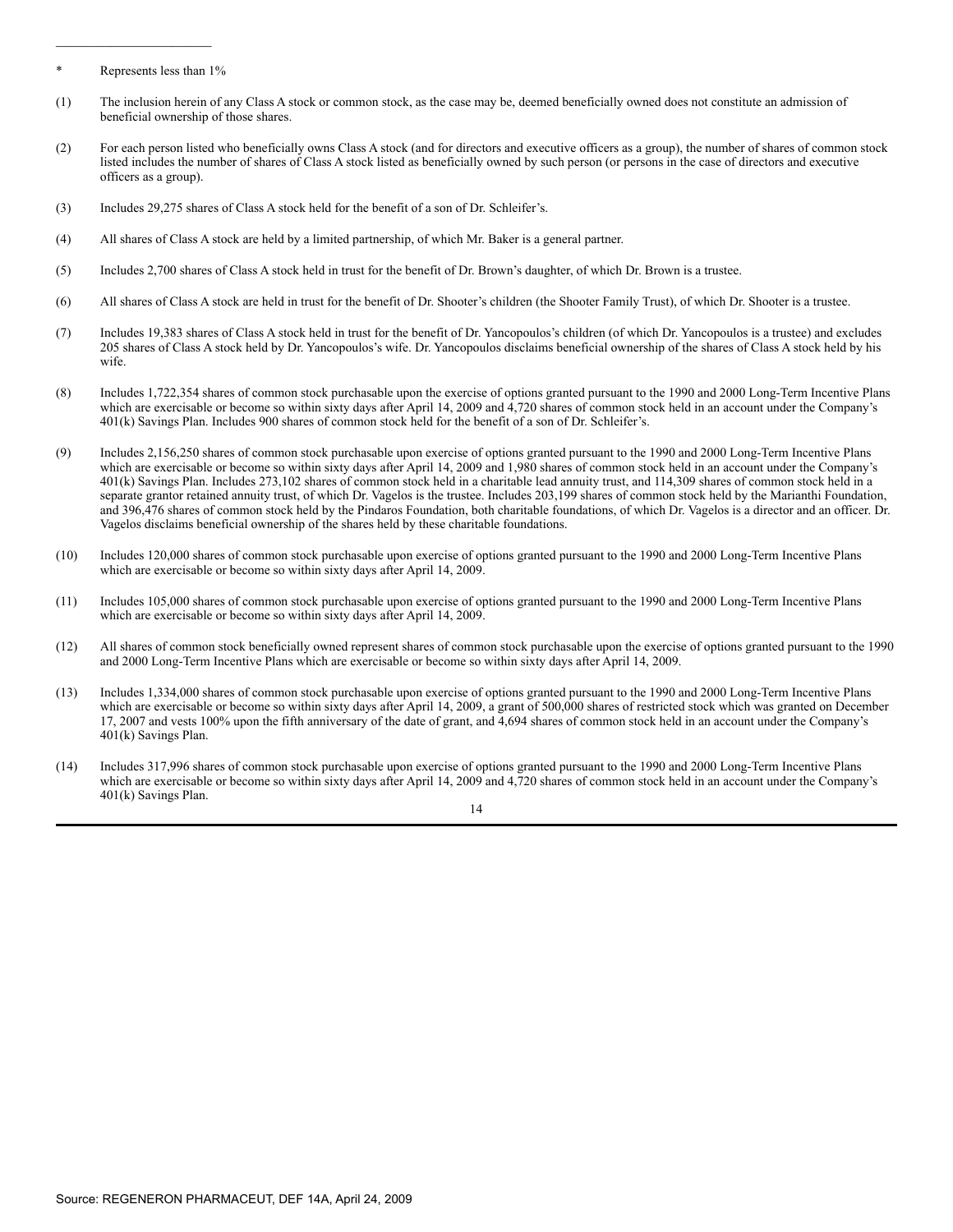- (15) Includes 350,000 shares of common stock purchasable upon exercise of options granted pursuant to the 1990 and 2000 Long-Term Incentive Plans which are exercisable or become so within sixty days after April 14, 2009 and 4,639 shares of common stock held in an account under the Company's 401(k) Savings Plan.
- (16) Includes 60,000 shares of common stock purchasable upon exercise of options granted pursuant to the 1990 and 2000 Long-Term Incentive Plans which are exercisable or become so within sixty days after April 14, 2009 and 691 shares of common stock held in an account under the Company's 401(k) Savings Plan.
- (17) Includes 7,244,595 shares of common stock purchasable upon exercise of options granted pursuant to the 1990 and 2000 Long-Term Incentive Plans which are exercisable or become so within sixty days after April 14, 2009 and 32,811 shares of common stock held in accounts under the Company's 401(k) Savings Plan.

#### **SECTION 16(A) BENEFICIAL OWNERSHIP REPORTING COMPLIANCE**

 Based solely upon a review of reports filed pursuant to Section 16(a) of the Securities Exchange Act of 1934, as amended, the Company is not aware of any director, executive officer or beneficial owner of more than 10% of our common stock who has not filed on a timely basis any report required by such Section 16(a) to be filed during or in respect of our fiscal year ended December 31, 2008, with the exception of the following: Dr. Goldstein converted 3,000 shares of Class A stock into common stock on August 11, 2008, which was reported on a Form 4 filed on August 15, 2008; 115,082 shares of common stock indirectly held by Dr. Vagelos in a Grantor Retained Annuity Trust, of which Dr. Vagelos is a trustee, were transferred on June 13, 2008 back to Dr. Vagelos, which was reported on a Form 4 filed on September 24, 2008; and 114,309 shares of common stock directly owned by Dr. Vagelos were transferred on August 14, 2008 to a Grantor Retained Annuity Trust, of which Dr. Vagelos is a trustee, which was reported on the aforementioned Form 4 filed on September 24, 2008.

#### **CERTAIN RELATIONSHIPS AND RELATED TRANSACTIONS**

#### **Review, Approval or Ratification of Transactions with Related Persons**

 The board of directors has adopted a written policy for the review, approval, or ratification of related person transactions. These are transactions (or a series of related transactions) in which the Company is a participant, the amount involved exceeds \$10,000, and a director, officer or more than 5% holder of our voting securities has a direct or indirect interest.

 The board of directors determined that the members of the Audit Committee are best suited to review and approve related person transactions. Accordingly, each related person transaction must be reviewed and approved or ratified by the members of the Audit Committee, other than any member of the Audit Committee that has an interest in the transaction. Under the policy, the Chairman of the Audit Committee is delegated the authority to approve certain related person transactions that require urgent review and approval.

When reviewing, approving, or ratifying a related person transaction, the Audit Committee will consider several factors, including the benefits to the Company, the impact of a director's independence in the event that a director or his/her immediate family is involved in the transaction, the terms of the transaction, and the terms available to unrelated third parties or to employees in general, if applicable. Related person transactions are approved only if the Audit Committee (or the Chairman of the Audit Committee pursuant to delegated authority in the circumstances noted above) determines that they are in, or are not inconsistent with, the best interests of the Company and our shareholders.

#### **Transactions with Related Persons**

 In November 2007, we and sanofi-aventis entered into a global, strategic collaboration to discover, develop, and commercialize fully human monoclonal antibodies. In connection with the antibody collaboration, in December 2007, we sold sanofi-aventis 12 million newly issued, unregistered shares of common stock at an aggregate cash price of \$312 million, or \$26.00 per share of common stock, and as of April 14, 2009, sanofi-aventis beneficially owned 14,799,552 shares of common stock, representing approximately 19.0% of the shares of common stock outstanding on the date.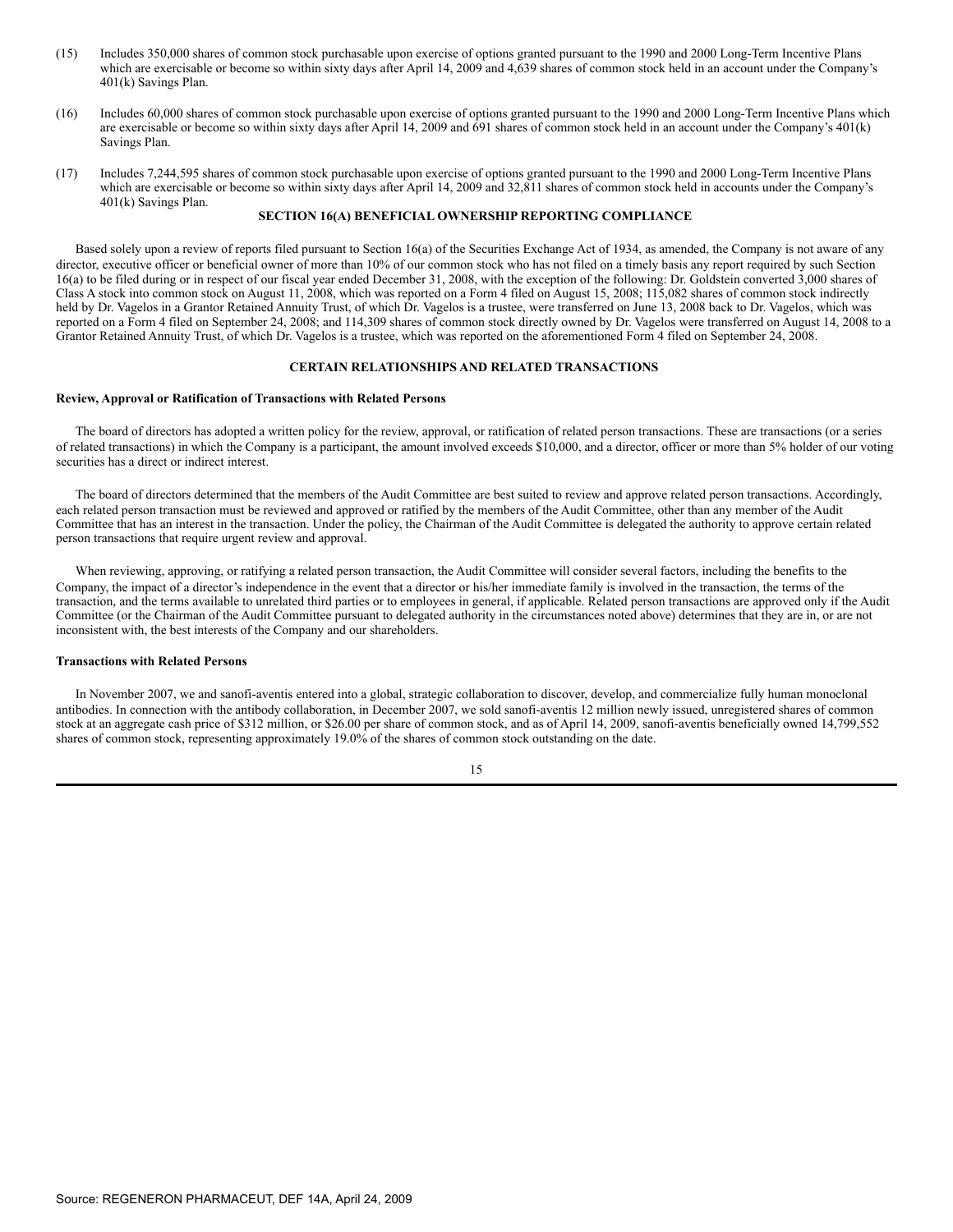The antibody collaboration is governed by a Discovery and Preclinical Development Agreement and a License and Collaboration Agreement. We received a non-refundable, up-front payment of \$85 million from sanofi-aventis under the discovery agreement. In addition, sanofi-aventis will fund up to \$475 million of our research for identifying and validating potential drug discovery targets and developing fully human monoclonal antibodies against such targets through December 31, 2012, subject to specified funding limits of \$75 million for the period from the collaboration's inception through December 31, 2008, and \$100 million annually in each of the following four years. In 2008, sanofi-aventis funded \$72.2 million of our expenses under the discovery agreement and \$25.7 million of our development costs under the license agreement. A more complete description of the antibody collaboration is set forth in Item 7 of our Annual Report on Form 10-K filed with the Securities and Exchange Commission of February 26, 2009, under the heading "Collaborations with the sanofi-aventis Group-Antibodies."

 In August 2008, we entered into an agreement with sanofi-aventis to use our proprietary *VelociGene*® technology platform to supply sanofi-aventis with genetically modified mammalian models of gene function and disease. The agreement provides for minimum annual order quantities for the term of the agreement which extends through December 2012, for which we expect to receive payments totaling a minimum of \$21.5 million, of which \$0.6 million had been received as of December 31, 2008.

 Sanofi-aventis also funded \$35.6 million of our aflibercept development costs in 2008 under the terms of a collaboration agreement entered into in September 2003, as amended, relating to our aflibercept product candidate. A description of the aflibercept collaboration agreement is set forth in Item 7 of our Annual Report on Form 10-K filed with the Securities and Exchange Commission on February 26, 2009, under the heading "Collaborations with the sanofi-aventis Group—Aflibercept".

#### **STOCK OWNERSHIP OF CERTAIN BENEFICIAL OWNERS**

 Set forth below is the name and address of, and the number of shares of Class A stock and common stock beneficially owned, as of April 14, 2009, by, each person or group of persons known by the Company to beneficially own more than 5% of the outstanding shares of common stock or Class A stock. The Class A stock is convertible on a share-for-share basis into common stock. The Class A stock is entitled to ten votes per share and the common stock is entitled to one vote per share. We have determined beneficial ownership in accordance with the rules of the Securities and Exchange Commission. Except as otherwise indicated in the footnotes below, we believe, based on information furnished or otherwise available to us, that the persons and entities named in the table below have sole voting and investment power with respect to all shares of Class A stock and common stock shown as beneficially owned by them, subject to applicable community property laws. We have based our calculation of percentage of shares of a class beneficially owned on 2,246,698 shares of Class A stock and 77,845,431 shares of common stock outstanding as of April 14, 2009, except that for the person listed who beneficially owns Class A stock, the number of shares of common stock beneficially owned by that person and percentage of common stock shown assumes the conversion on April 14, 2009 of all shares of Class A stock listed as beneficially owned by such person into common stock and also that no other shares of Class A stock beneficially owned by others are so converted.

 In computing the number of shares of common stock beneficially owned by a person and the percentage ownership of common stock of such person, shares of common stock subject to options held by that person that are currently exercisable or exercisable within sixty days after April 14, 2009 were deemed to be outstanding. Such shares are not deemed to be outstanding, however, for the purpose of computing the percentage ownership of common stock of any other person.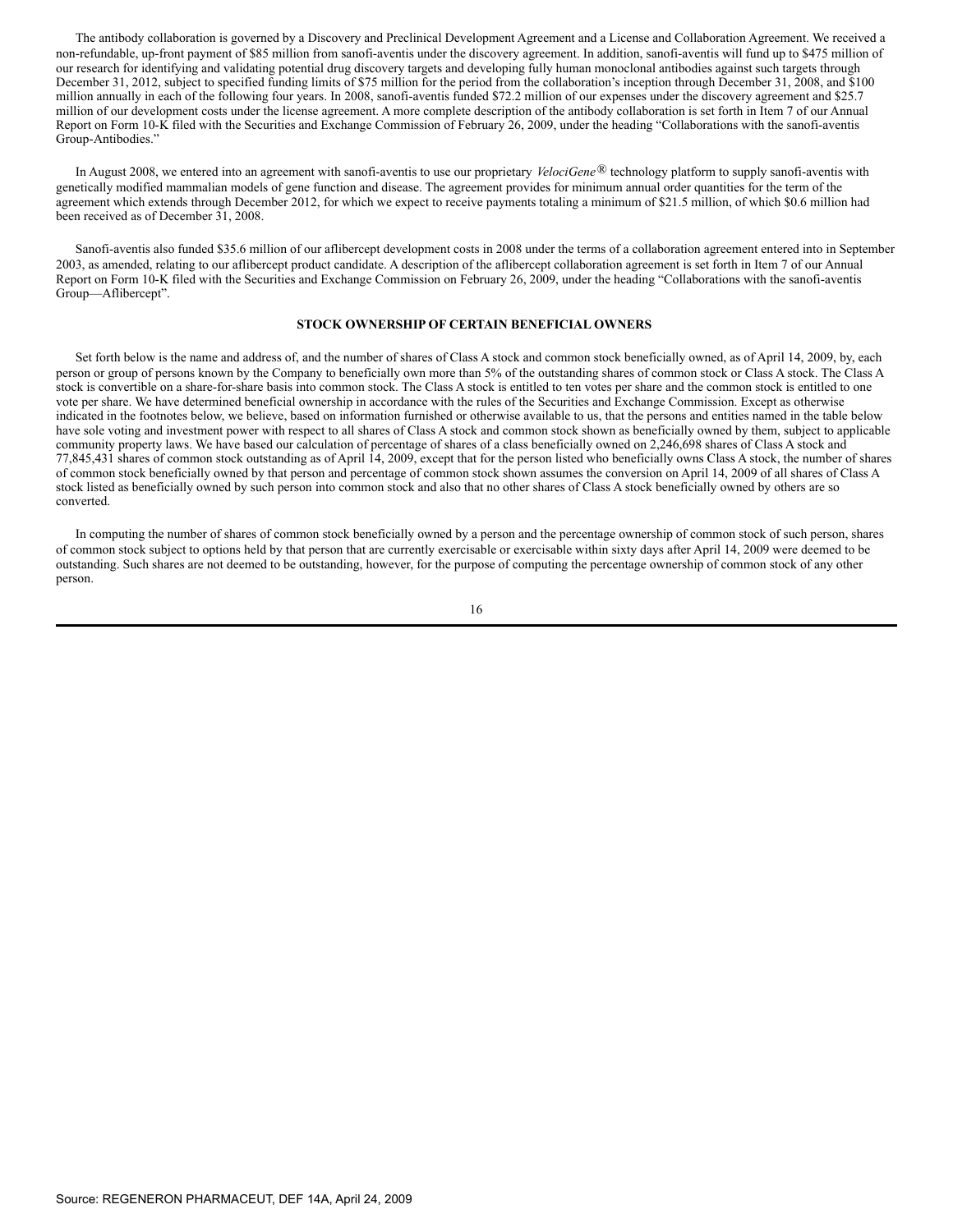|                                                                                                                           | <b>Shares</b> of<br><b>Class A Stock</b><br><b>Beneficially Owned (1)</b> |            | <b>Shares</b> of<br><b>Common Stock</b><br><b>Beneficially Owned (1)</b> |              |
|---------------------------------------------------------------------------------------------------------------------------|---------------------------------------------------------------------------|------------|--------------------------------------------------------------------------|--------------|
|                                                                                                                           |                                                                           | Percent of |                                                                          | Percent of   |
| <b>Name and Address of Beneficial Owner</b>                                                                               | Number                                                                    | Class      | Number (2)                                                               | <b>Class</b> |
| Leonard S. Schleifer, M.D., Ph.D.<br>777 Old Saw Mill River Road<br>Tarrytown, NY 10591                                   | 1,740,065(3)                                                              | 77.4%      | 3,567,586(4)                                                             | 4.4%         |
| Sanofi-aventis (5)<br>174, avenue de France<br>75013 Paris<br>France                                                      |                                                                           |            | 14,799,552                                                               | 19.0%        |
| FMR LLC $(6)$<br>82 Devonshire Street<br>Boston, Massachusetts 02109                                                      |                                                                           |            | 6,722,996                                                                | 8.6%         |
| Wellington Management Company, LLP (7)<br>75 State Street<br>Boston, Massachusetts 02109                                  |                                                                           |            | 8,337,272                                                                | 10.7%        |
| Barclays Global Investors, NA (8)<br><b>Barclays Global Fund Advisors</b><br>45 Fremont Street<br>San Francisco, CA 94105 |                                                                           |            | 5,244,710                                                                | 6.7%         |
| Omega Funds IV Limited (9)<br>13 Broad Street<br>St. Helier<br>Jersey<br>JE2 3RR<br>Channel Islands                       |                                                                           |            | 4,000,000                                                                | 5.1%         |

<sup>(1)</sup> The inclusion herein of any Class A stock or common stock, as the case may be, deemed beneficially owned does not constitute an admission of beneficial ownership of those shares. To our knowledge, except as set forth in these footnotes, the persons named in the table have sole voting and investment power with respect to all shares of common stock and Class A stock shown as beneficially owned by them, subject to community property laws where applicable.

 $\overline{\phantom{a}}$  , where  $\overline{\phantom{a}}$ 

- (4) Includes 1,722,354 shares of common stock purchasable upon the exercise of options granted pursuant to the 1990 and 2000 Long-Term Incentive Plans which are exercisable or become so within sixty days after April 14, 2009 and 4,720 shares of common stock held in an account under the Company's 401(k) Savings Plan. Includes 900 shares of common stock held for the benefit of a son of Dr. Schleifer's.
- (5) These figures are based on a Schedule 13G filed by sanofi-aventis and certain related entities with the SEC on December 21, 2007. According to the Schedule 13G, 12,000,000 shares are held directly by sanofi-aventis Amerique du Nord and 2,799,552 of the shares are held directly by Aventis Pharmaceuticals Inc. Sanofi-aventis Amerique du Nord is indirectly wholly owned by sanofi-aventis. Aventis Pharmaceuticals Inc., Aventis Holdings Inc., and Aventis Inc. are each indirectly wholly owned by sanofi-aventis and controlled by sanofi-aventis Amerique du Nord. Pursuant to an Investor Agreement, dated as of December 20, 2007, by and among sanofi-aventis, sanofi-aventis Amerique du Nord, sanofi-aventis US LLC, Aventis Pharmaceuticals Inc., and the Company, sanofi-aventis Amerique du Nord and Aventis Pharmaceuticals Inc. have agreed to vote their respective shares of Company common stock, subject to specified exceptions, either (a) in

<sup>(2)</sup> For Dr. Schleifer, the number of shares of common stock includes the number of shares of Class A stock listed as beneficially owned by him.

<sup>(3)</sup> Includes 29,275 shares of Class A stock held for the benefit of a son of Dr. Schleifer's.

<sup>17</sup>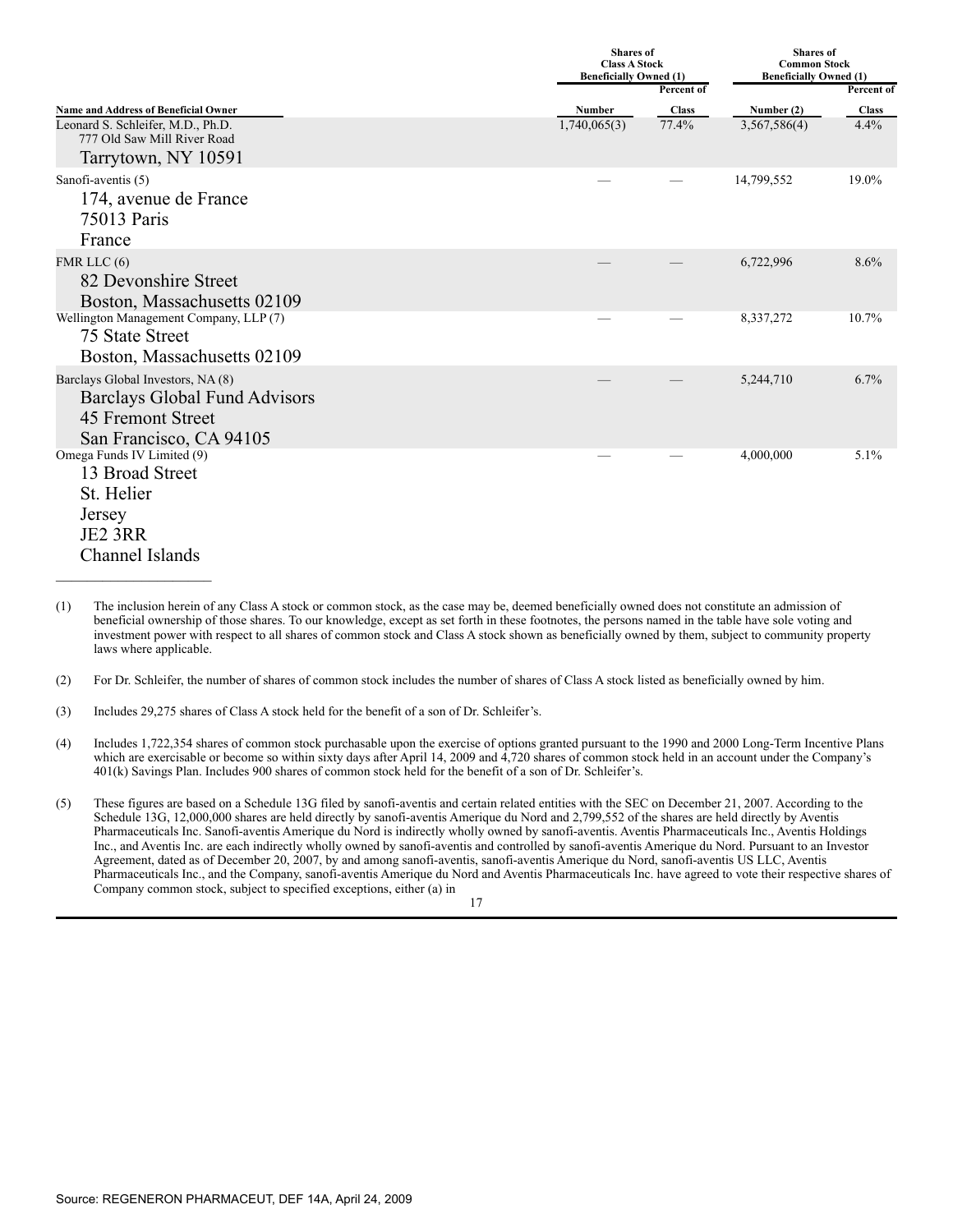accordance with the recommendation of the Company's Board of Directors or (b) in the same proportion as the votes cast by all other holders of all classes of voting securities of the Company. Accordingly, the group formed as a result of such shareholders entering into the Investor Agreement is deemed to have acquired beneficial ownership of such securities.

- (6) These figures are based on an amendment to Schedule 13G filed by FMR LLC (as successor to FMR Corp.) with the SEC on February 17, 2009. According to the Schedule 13G, Fidelity Management & Research Company ("Fidelity"), a wholly-owned subsidiary of FMR LLC and an investment adviser registered under Section 203 of the Investment Advisers Act of 1940, is the beneficial owner of 6,722,996 shares of common stock as a result of acting as investment adviser to various investment companies registered under Section 8 of the Investment Company Act of 1940. FMR LLC, through its control of Fidelity, and the chairman of FMR LLC, Edward C. Johnson 3d, each has sole power to dispose of the 6,722,996 shares. Neither FMR LLC nor Edward C. Johnson 3d has the sole power to vote or direct the voting of the shares, which voting power is exercised by Fidelity under written guidelines established by the Boards of Trustees of its individual funds.
- (7) These figures are based on an amendment to Schedule 13G filed by Wellington Management Company, LLP ("Wellington") on February 17, 2009. According to the Schedule 13G, Wellington may be deemed to beneficially own 8,371,472 shares held of record by its clients, and has shared power to vote or to direct the vote of 6,299,572 shares and shared power to dispose or to direct the disposition of 8,337,272 shares.
- (8) These figures are based on a Schedule 13G filed by Barclays Global Investors and certain related entities on February 5, 2009. According to the Schedule 13G, Barclays Global Investors, NA has sole voting power as to 1,238,577 shares and sole dispositive power as to 1,437,798 shares; Barclays Global Fund Advisors has sole voting power as to 3,048,909 shares and sole dispositive power as to 3,765,205 shares; and Barclays Global Investors, Ltd. has sole voting power as to 1,435 shares and sole dispositive power as to 41,707 shares. The shares are held by the reporting persons in trust accounts for the economic benefit of the beneficiaries of those accounts.
- (9) These figures are based on an amendment to a Schedule 13G filed by Omega Funds IV Limited ("Omega") and certain related entities on April 11, 2008. According to the Schedule 13G, Omega holds an aggregate of 4,000,000 shares as to which it has shared voting and dispositive power. Landmark Limited Partnership, a Jersey (Channel Islands) limited partnership ("Landmark"), is the holder of all of the issued and outstanding capital stock of Omega and Ernesto Bertarelli, an individual, is deemed to control the voting and disposition of the shares held directly by Omega and indirectly by Landmark. **PROPOSAL NO. 2: RATIFICATION OF APPOINTMENT OF INDEPENDENT REGISTERED PUBLIC ACCOUNTING FIRM**

 The Audit Committee has appointed PricewaterhouseCoopers LLP as the Company's independent registered public accounting firm for the fiscal year ending December 31, 2009. PricewaterhouseCoopers LLP has audited the Company's financial statements for the past twenty years.

 The board of directors has directed that the appointment of PricewaterhouseCoopers LLP as the Company's independent registered public accounting firm for fiscal year 2009 be submitted for ratification by the shareholders at the Annual Meeting. Shareholder ratification of the appointment of PricewaterhouseCoopers LLP as the Company's independent registered public accounting firm for fiscal year 2009 is not required by the Company's By-Laws or otherwise, but is being pursued as a matter of good corporate practice. If shareholders do not ratify the appointment of PricewaterhouseCoopers LLP as the Company's independent registered public accounting firm for fiscal year 2009, the board of directors will consider the matter at its next meeting.

 PricewaterhouseCoopers LLP has advised the Company that it will have in attendance at the Annual Meeting a representative who will be afforded an opportunity to make a statement, if such representative desires to do so, and will respond to appropriate questions presented at the Annual Meeting.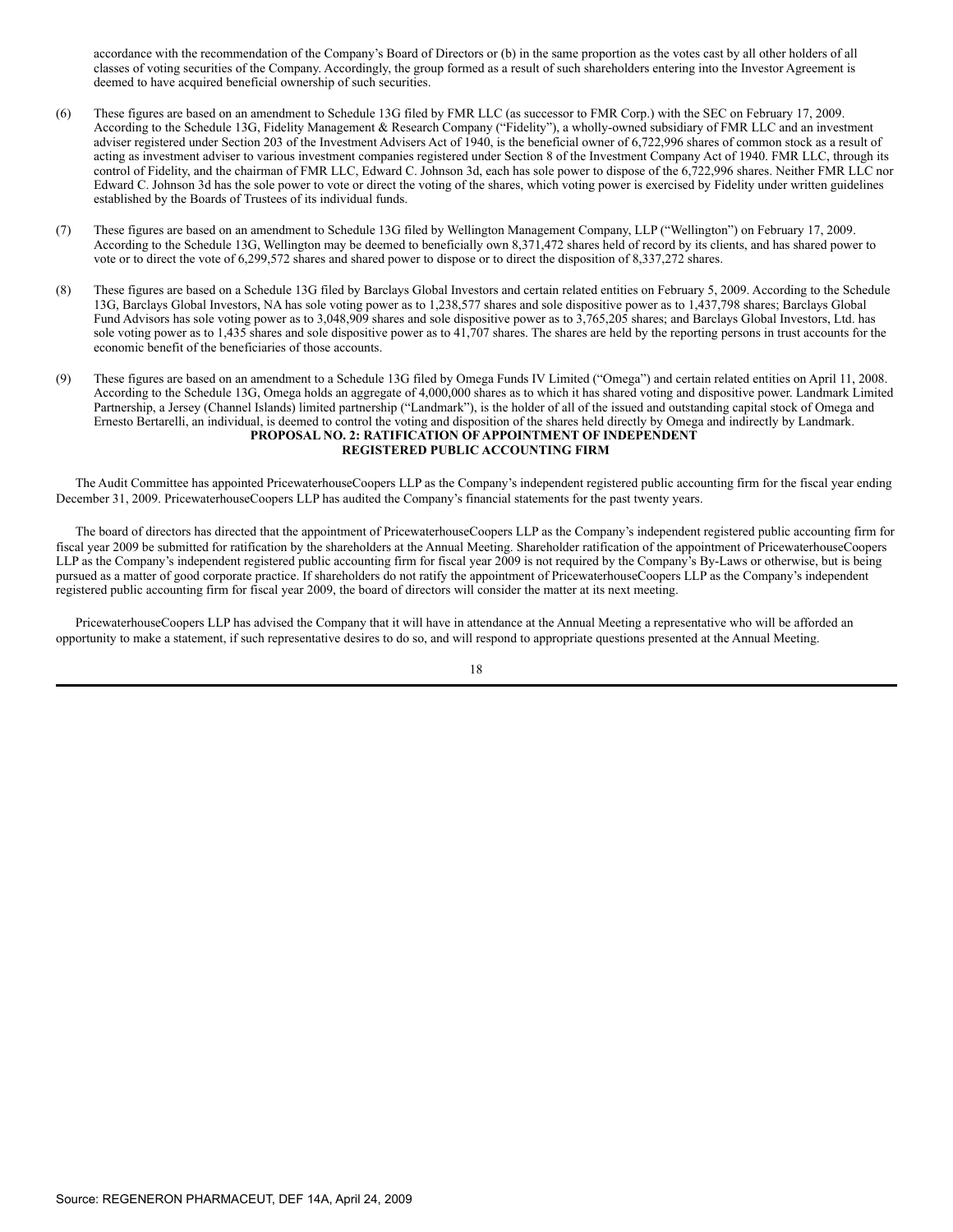#### **Information about Fees Paid to Independent Registered Public Accounting Firm**

 Aggregate fees incurred related to services provided to the Company by PricewaterhouseCoopers LLP for the years ended December 31, 2008 and 2007 were:

|                   | 2008      | 2007      |
|-------------------|-----------|-----------|
| <b>Audit Fees</b> | \$775,800 | \$905,900 |
| All Other Fees    | .500      | .500      |
| <b>Total Fees</b> | \$777,300 | \$907,400 |

 *Audit Fees* Audit fees in 2008 and 2007 were primarily for professional services rendered for the audit of the Company's financial statements for the fiscal year, including attestation services required under Section 404 of the Sarbanes-Oxley Act of 2002, reviews of the Company's quarterly financial statements included in its Form 10-Q filings, and annual compliance audits of the Company's grant from the National Institutes of Health.

*All Other Fees* All other fees in 2008 and 2007 were for an annual subscription to a technical accounting database.

 The Audit Committee has adopted a policy regarding the pre-approval of audit and permitted non-audit services to be performed by the Company's independent registered public accounting firm, PricewaterhouseCoopers LLP. The Audit Committee will, on an annual basis, consider and, if appropriate, approve the provision of audit and non-audit services by PricewaterhouseCoopers LLP. In 2008 and 2007, the Audit Committee pre-approved a general provision of \$50,000 for certain types of accounting advisory services; however, no one engagement under the general provision could have an expected cost greater than \$25,000. Management is responsible for notifying the Audit Committee of the status of accounting advisory service engagements at regularly scheduled Audit Committee meetings and, if the Audit Committee so determines, the general provision is replenished to \$50,000. For any accounting advisory engagement expected to cost greater than \$25,000, and for any other permissible consulting engagement, management is required to request specific pre-approval from the Audit Committee, or from the Chairman of the Audit Committee to whom the Audit Committee has delegated authority to approve such services, provided the Chairman reports any such approvals to the Audit Committee at its next scheduled meeting. The Audit Committee did not utilize the de minimis exception to the pre-approval requirements to approve any services provided by PricewaterhouseCoopers LLP during fiscal 2008 and 2007.

#### **The Board of Directors Unanimously Recommends a Vote FOR Ratification of the Appointment of PricewaterhouseCoopers LLP as the Company's Independent Registered Public Accounting Firm for the Fiscal Year Ending December 31, 2009.**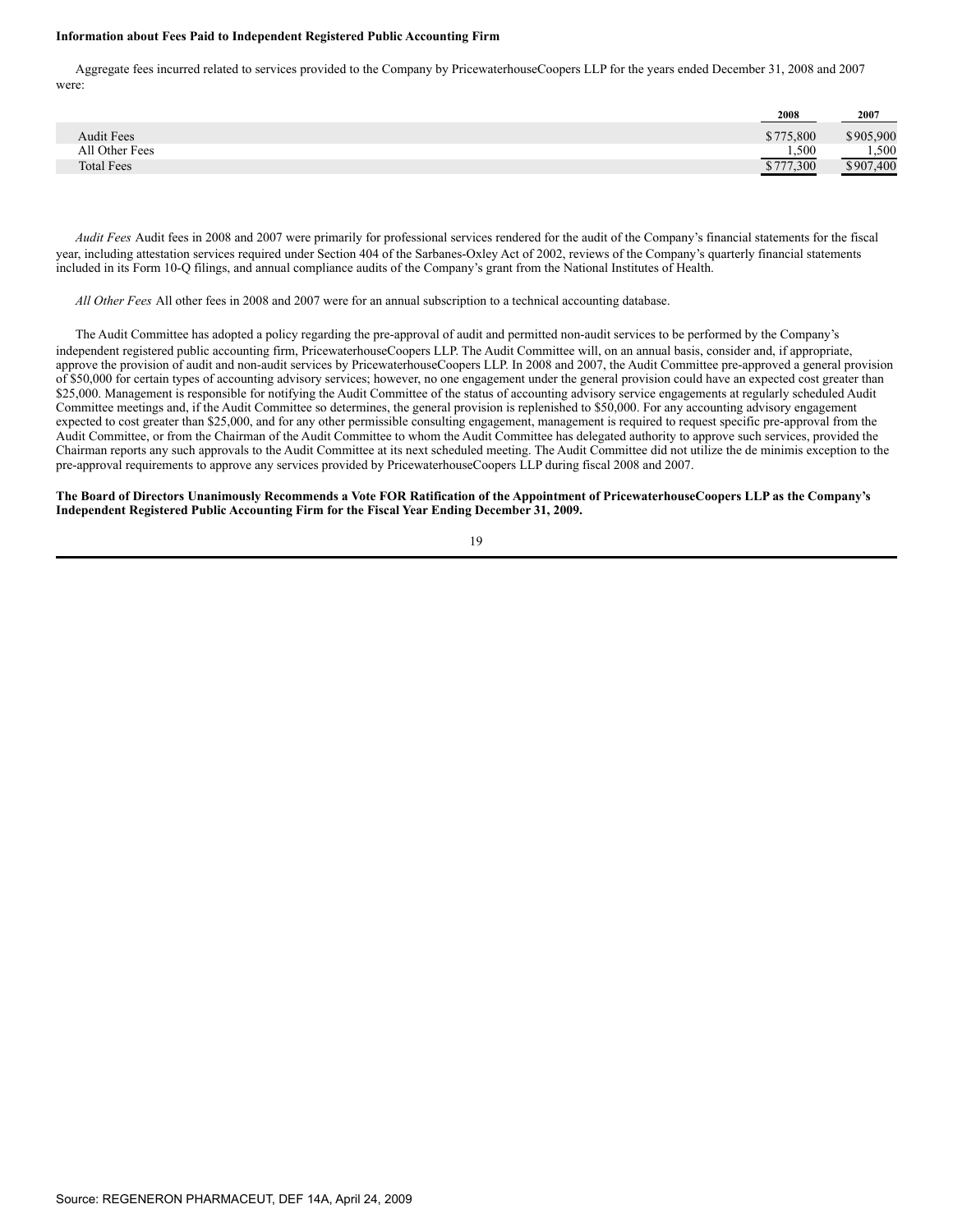#### **AUDIT COMMITTEE REPORT**

 We have reviewed the audited financial statements of the Company for the year ended December 31, 2008, which are included in the Company's Annual Report on Form 10-K and met with both management and PricewaterhouseCoopers LLP, the Company's independent registered public accounting firm, to discuss those financial statements. The Audit Committee has discussed with the Company's independent registered public accounting firm the matters required to be discussed by Statement on Auditing Standards No. 61, as amended by Statement on Auditing Standards No. 90 ("Communication with Audit Committees") and adopted in the rules of the Public Company Accounting Oversight Board (the "PCAOB"), which include, among other items, matters related to the conduct of the audit of the Company's financial statements. The Audit Committee also discussed with the independent registered public accounting firm their independence relative to the Company and received and reviewed the written disclosures and the letter from the independent registered public accounting firm required by PCAOB Rule 3526 (which relates to the auditor's independence from the Company), as adopted in the rules of the PCAOB.

 Based on the foregoing discussions and review, the Audit Committee recommended to the board of directors that the audited financial statements of the Company for the year ended December 31, 2008 be included in the Company's Annual Report on Form 10-K for filing with the Securities and Exchange Commission.

 We have appointed PricewaterhouseCoopers LLP as the Company's independent registered public accounting firm for the fiscal year ending December 31, 2009. This appointment was based on a variety of factors, including PricewaterhouseCoopers LLP's competence in the fields of accounting and auditing.

*The Audit Committee*

George L. Sing, Chairman Charles A. Baker Arthur F. Ryan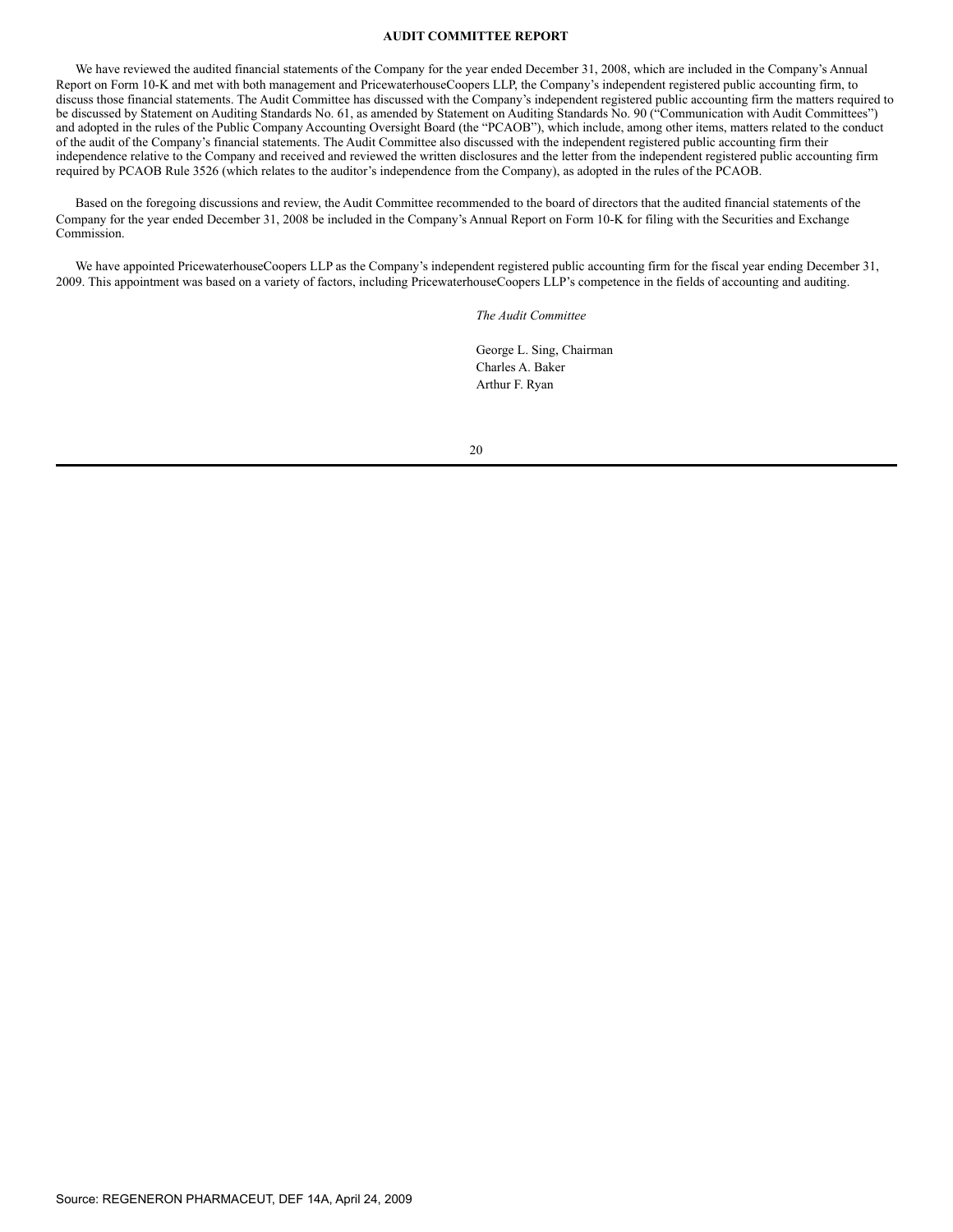#### **EXECUTIVE COMPENSATION**

#### **Compensation Discussion and Analysis**

#### **Overview of Executive Compensation Process**

 The Compensation Committee of the board of directors is responsible for overseeing the Company's general compensation philosophy and programs. The Compensation Committee evaluates the performance of our Chief Executive Officer, Chief Scientific Officer, Chief Financial Officer and the other executive officers included on the Summary Compensation Table on page 27 (all of whom are referred to as the Named Officers) and approves compensation for the Named Officers (in the case of the Chief Executive Officer, subject to first obtaining the approval of the non-employee members of the board of directors). The Compensation Committee operates under a written charter adopted by the board of directors and regularly reviews and reassesses the adequacy of its charter. A copy of the current charter is available on our website atwww.regeneron.com under the "Corporate Governance" heading on the "About Us" page.

 Our senior management plays a significant role in the overall executive compensation process. They provide their assessment of the performance of all officers, including the Named Officers (other than our Chief Executive Officer). They also recommend, for Compensation Committee approval, salary, bonus, and stock option grant budgets for non-officers and make specific recommendations for salary increases, bonuses, and stock option grants for all officers (other than our Chief Executive Officer). Our Chief Executive Officer's performance is evaluated directly by the Compensation Committee based on our overall corporate performance against annual goals that are reviewed by the board of directors at the beginning of each year.

 The Compensation Committee has the sole authority to retain, at our expense, one or more third party compensation consultants to assist the Compensation Committee in performing its responsibilities and to terminate the services of the consultant if the Compensation Committee deems it appropriate. In 2008, the Compensation Committee utilized the services of Frederic W. Cook & Co., Inc. to assist it in fulfilling its responsibilities. Frederic W. Cook & Co. was retained exclusively by the Compensation Committee and has not been retained by management to perform any work for the Company other than projects performed at the direction of the Compensation Committee. The Compensation Committee's consultant reviews management recommendations on compensation plans, budgets, and strategies and advises the Compensation Committee on regulations and trends in executive compensation. The Compensation Committee's consultant benchmarks compensation for our Chief Executive Officer and reviews senior management's compensation recommendations for other officers, including the other Named Officers, and provides general advice to the Compensation Committee on compensation matters.

 Annual salaries for the following year and year-end bonuses and stock option awards or other year-end equity awards for all employees are determined in December of each year based on Company and individual performance, as well as compensation trends in the biotechnology industry and among our benchmark peers. 2008 salaries and 2007 year-end bonuses and stock option awards for our Named Officers were established by the Compensation Committee in December 2007. In December 2008, the Compensation Committee reviewed the performance of each of the Named Officers and presented its recommendations for 2009 salaries and 2008 year-end bonuses and stock option awards for the Named Officers to the non-employee members of the board of directors for ratification. With respect to our Chief Executive Officer, this process was formalized in January 2007, when the charter of the Compensation Committee was amended to specify that the Compensation Committee would annually present the proposed annual compensation of the Chief Executive Officer to the non-employee members of the board of directors for approval.

#### **Peer Group**

 The Compensation Committee has directed that we benchmark compensation for our Chief Executive Officer and Chief Scientific Officer against a relevant peer group of companies (the "Peer Group"). For 2008, the Peer Group included the following biopharmaceutical companies: Alexion Pharmaceuticals, Inc., C.V. Therapeutics, Inc., Exelixis, Inc., Isis, Inc., Medarex, Inc., Human Genome Sciences, Inc., Idenix Pharmaceuticals, Inc., Imclone Systems, Inc., Intermune, Inc., Progenics Pharmaceuticals, Inc., Myriad Genetics, Inc., OSI Pharmaceuticals, Inc., Theravance, Inc., Vertex Pharmaceuticals, Inc. and Zymogenetics, Inc. The companies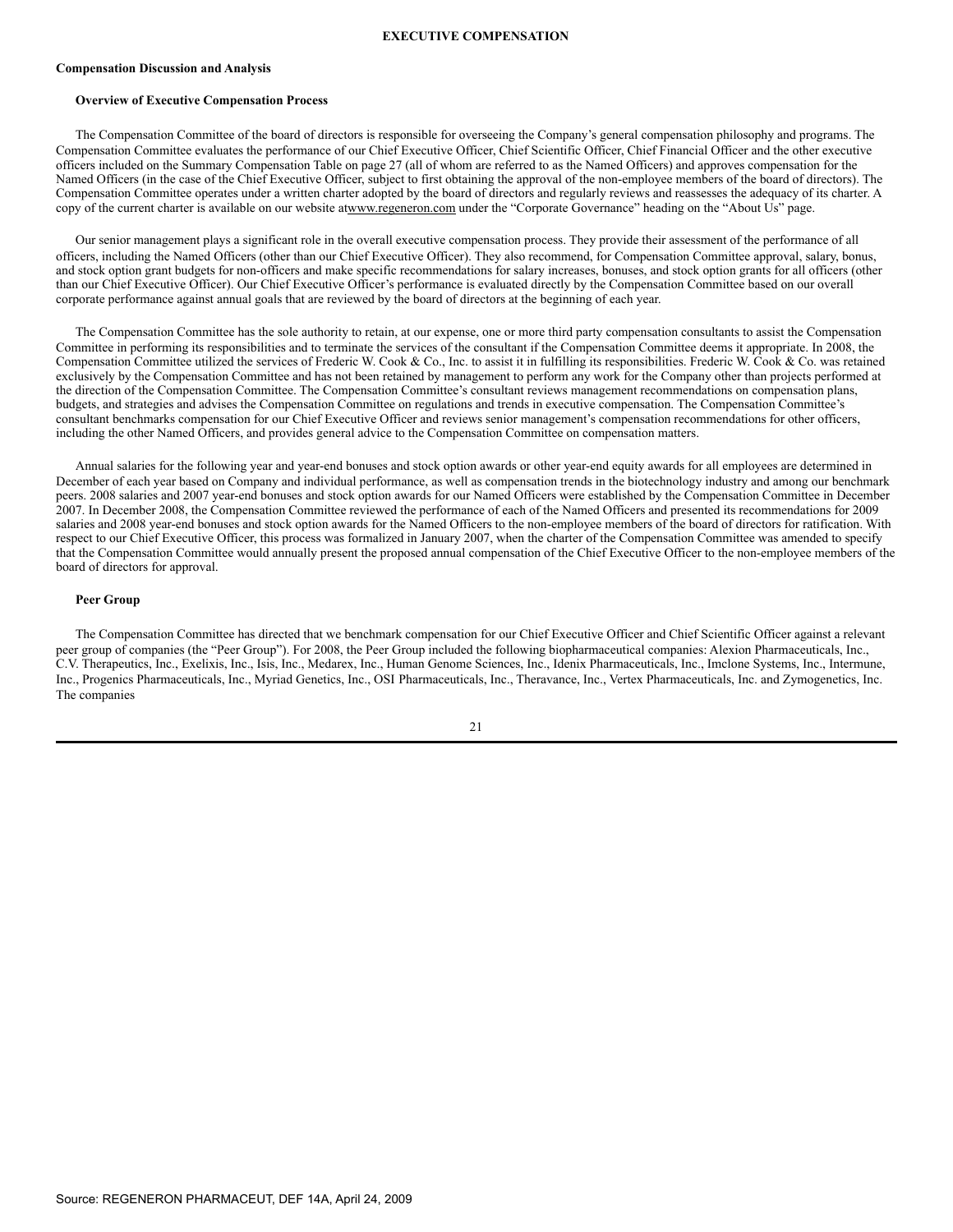in the Peer Group were selected by the Compensation Committee based on factors including, but not limited to, market capitalization, geographic location, number of employees, therapeutic focus, stage of development, and whether the company has revenue from approved pharmaceutical products. The Compensation Committee, with the assistance of its compensation consultant, periodically reassesses the composition of the companies within the Peer Group and makes changes as appropriate.

 The Compensation Committee's compensation consultant used data from publicly filed proxy statements from our Peer Companies to benchmark each element of compensation of our Named Officers against their peers in the Peer Group. In addition, management and the Compensation Committee reviewed compensation data for biotechnology companies from nationally recognized compensation surveys to benchmark total compensation paid to our Named Officers. For reference purposes, the Compensation Committee compares each executive's total annual compensation in relation to the median and the 75th percentile for total compensation, using the Peer Group and biotechnology industry survey data, while taking into account various factors such as the executive's experience and the unique characteristics of the individual's position.

#### **Tax Implications**

 Section 162(m) of the Internal Revenue Code limits the deductibility of compensation over \$1 million in any year paid to the Chief Executive Officer and the other Named Officers. The Compensation Committee takes into account, and generally seeks to preserve, the deductibility of compensation in determining Named Officer compensation. However, the Compensation Committee reserves the right to use its judgment to authorize compensation payments that do not qualify for the exemptions in Section 162(m) when the Compensation Committee believes that such payments are appropriate.

#### **Compensation Philosophy and Objectives**

 Our executive compensation program is designed to attract, motivate, and retain our leaders and to align their interests to those of our shareholders. A substantial portion of executive compensation is linked to both individual and corporate performance. While this is true throughout the organization, the Compensation Committee believes that it is particularly important to determine compensation for our Chief Executive Officer and Chief Scientific Officer based on the overall performance of the Company.

 In 2008, we enhanced our long-term incentive compensation program for our senior officers to further tie long-term compensation to overall company performance. We did this by introducing the use of performance vesting stock options, which have vesting criteria based on the accomplishment of development milestones for our product candidates between December 17, 2008 and December 31, 2011. These stock options, which are described below under "Elements of Executive Compensation – Stock Options," either will not vest at all, or will vest at incrementally higher levels based on the performance of the Company's development pipeline over the next three years as measured on December 31, 2011.

 The Compensation Committee believes that accountability and total compensation potential should generally increase with position and responsibility. The Compensation Committee also believes that the potential for the variable component of cash compensation should increase with position and responsibility. Consistent with this philosophy, individuals with greater responsibility and ability to influence our achievement of corporate goals and strategic initiatives generally receive higher cash compensation and have a higher proportion of their total cash compensation represented by cash bonus, and therefore at risk. Similarly, equity-based compensation in the form of stock option grants is higher for persons with higher levels of responsibility, making a significant portion of their total compensation dependent on long-term stock appreciation.

#### **Elements of Executive Compensation**

 There currently are three basic components to our executive compensation program: base salary, annual cash bonus, and stock options. The Compensation Committee may also grant restricted stock awards to certain of the Named Officers and other employees. None of the Named Officers received a grant of restricted stock in 2008. Our Named Officers also are entitled to certain perquisites and may participate in Company-wide health, disability, life insurance, and other benefit plans, as well as our 401(k) Savings Plan.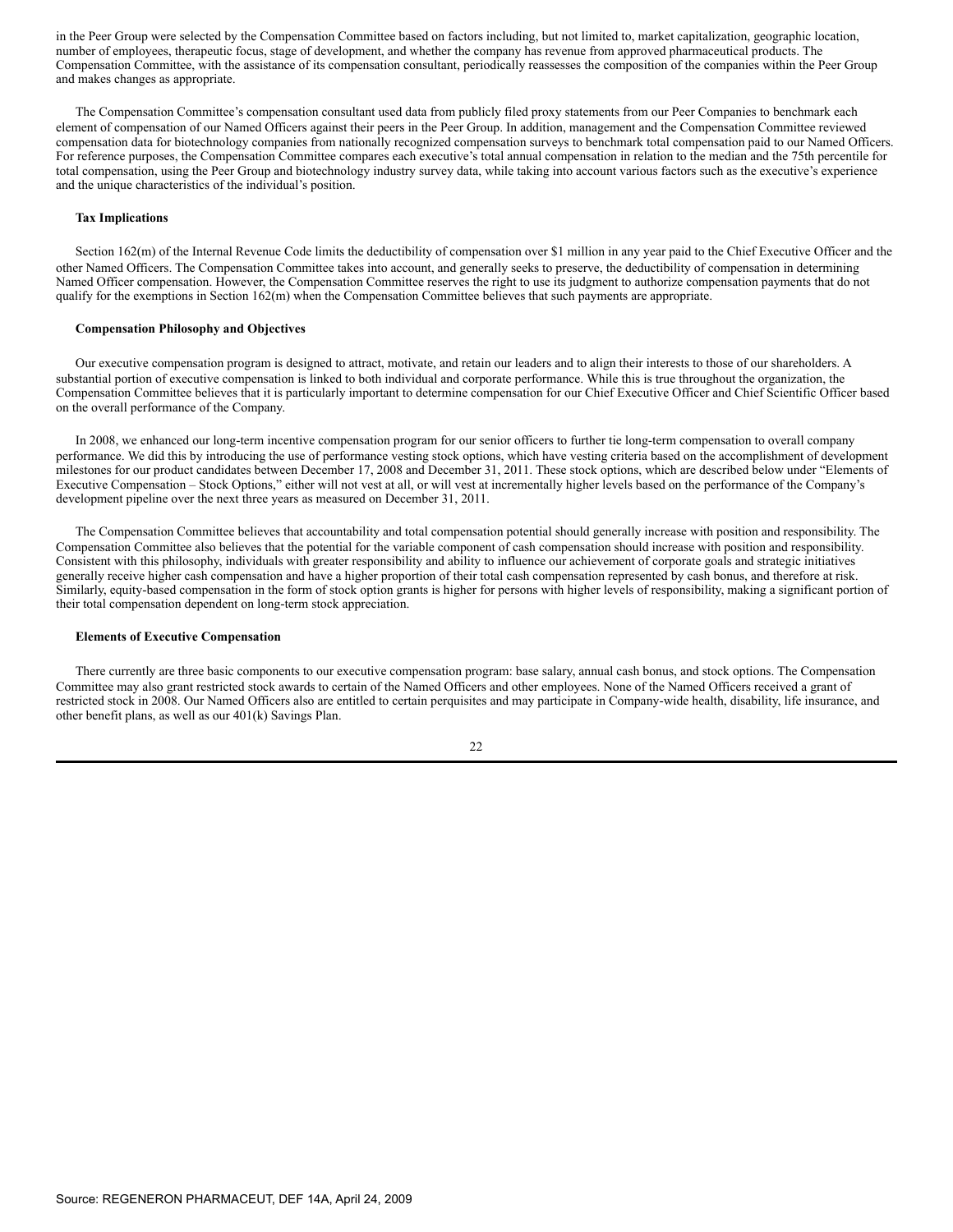#### *Base Salary*

 We provide Named Officers and other employees with base salary to compensate them for services rendered during the fiscal year and provide them with a base level of monthly income. In determining base salaries for our Named Officers, the Compensation Committee considers the executive's scope of responsibilities, experience, annual performance, and future potential. The Compensation Committee also considers the market for comparable positions in our geographic region, competitive salary practices of companies in the Peer Group and the broader biopharmaceutical industry, and annual inflation levels.

 For 2008, each of the Named Officers received an increase of 4.1% of their 2007 base salary. For 2009, each of the Named Officers received an increase of 3% of their 2008 base salary. These salary increases were equal to the average annual salary increases for all non-officer employees in the Company.

#### *Cash Bonus*

 It has been our practice for the past several years to offer annual cash bonus opportunities to our Named Officers. The Compensation Committee focuses on our overall corporate performance when determining the annual cash bonus for our Chief Executive Officer and Chief Scientific Officer. The cash bonuses granted to the other Named Officers are based both on overall corporate performance and their individual contributions and performances during the year. Although each Named Officer is eligible to receive an annual bonus, we historically have had no formal bonus plan and the granting of any bonus to a Named Officer is entirely at the discretion of the Compensation Committee.

 We believe that giving the Compensation Committee discretion over whether and what amount to award cash bonuses, rather than working from a rigid bonus formula or plan, has been beneficial given the stage of our business. However, in December 2007, the Compensation Committee established a fixed 2008 year-end bonus target for our Chief Executive Officer. The Chief Executive Officer established informal 2008 target bonuses for the other Named Officers, which were reviewed and approved by the Compensation Committee in December 2008. In determining the cash bonus targets for 2008 for the Named Officers, including our Chief Executive Officer, the Compensation Committee took into consideration the compensation of similarly situated executive officers at our peer companies.

In December 2008, our Named Officers were awarded the following cash bonuses, which were paid in January 2009.

|                                    | <b>Bonus Target</b><br>(as percentage) | Personal<br>Performance | Company<br>Performance |            |
|------------------------------------|----------------------------------------|-------------------------|------------------------|------------|
| <b>Named Officer</b>               | of base salary)                        | <b>Multiplier</b>       | <b>Multiplier</b>      | Cash Bonus |
| Leonard S. Schleifer, M.D., Ph.D.  | 60%                                    | n/a                     |                        | \$470.580  |
| George D. Yancopoulos, M.D., Ph.D. | 50%                                    | n/a                     |                        | \$325,655  |
| Murray A. Goldberg                 | 40%                                    | 1.1                     | 1.1                    | \$197,036  |
| Neil Stahl, Ph.D.                  | 40%                                    | 1.25                    |                        | \$208,450  |
| Robert J. Terifay                  | 40%                                    | 1.1                     | 1.1                    | \$163,253  |

 The cash bonus was based on a personal performance multiplier of 1.1 for each of Mr. Goldberg and Mr. Terifay and 1.25 for Dr. Stahl, against a bonus target of 40% of their 2008 base salary, and this amount was then adjusted based on a Company performance multiplier of 1.1 that was determined based on our overall corporate performance against 2008 goals that were approved by the board of directors in January 2008. The personal performance multiplier could have ranged from 0 to 1.5 and the Company performance multiplier could have ranged from 0 to 2 depending upon performance during the year. In the case of Drs. Schleifer and Yancopoulos, the Compensation Committee looked exclusively to our overall Company performance against the 2008 corporate goals when determining their cash bonuses and there was no personal performance multiplier.

 The Compensation Committee determined that we had achieved most of our corporate goals for 2008. These corporate goals related to the successful launch of the Company's first marketed product, ARCALYST  $^{\circ}$  (rilonacept) Injection for Subcutaneous Use, which is available for prescription in the United States for the

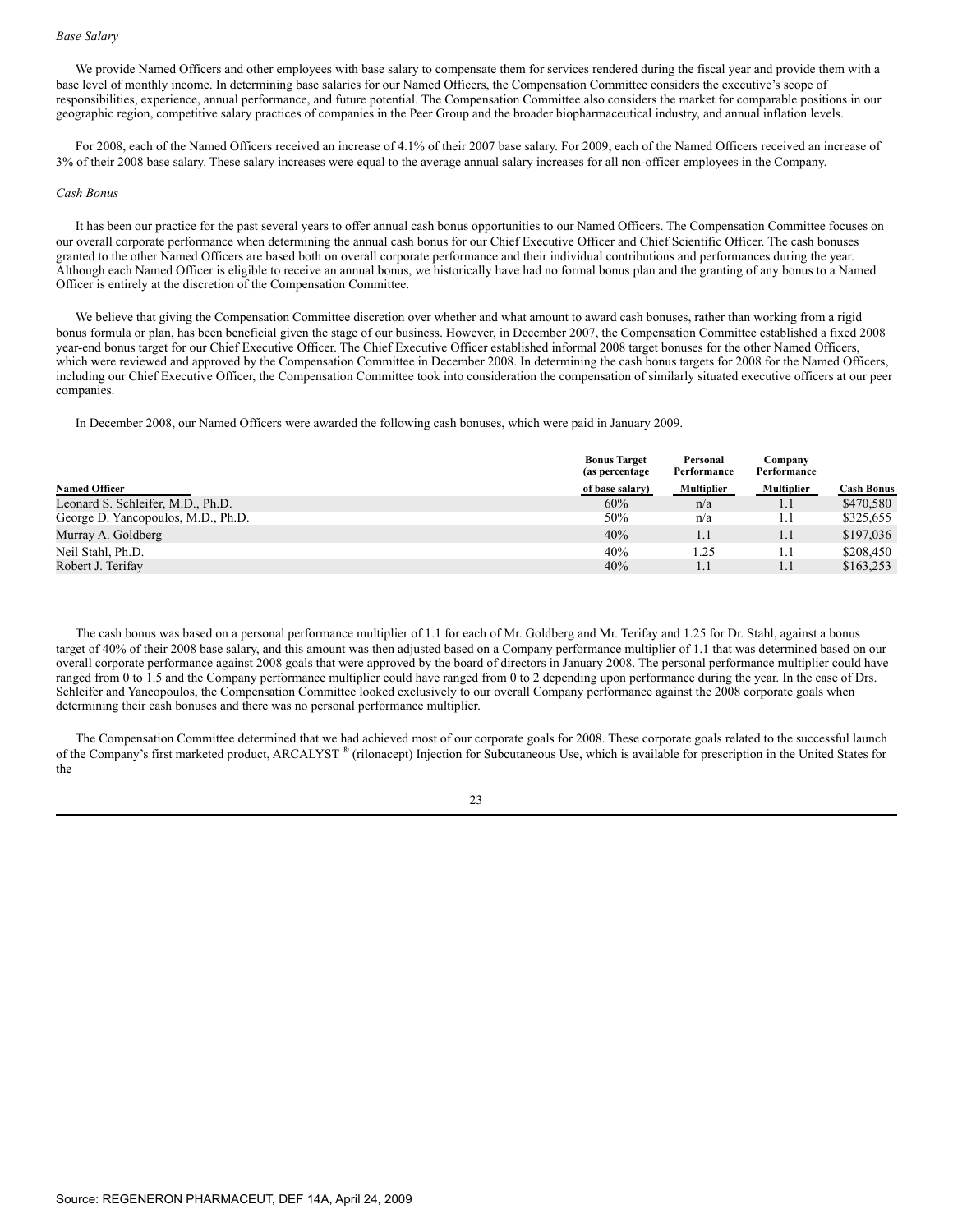treatment of Cryopyrin-Associated Periodic Syndromes (CAPS), including Familial Cold Auto-inflammatory Syndrome (FCAS) and Muckle-Wells Syndrome (MWS) in adults and children 12 and older, the continued progress of the Company's preclinical and clinical development programs, the successful manufacturing and supply of the Company's clinical development candidates, and the performance of the Company's stock price in 2008 relative to the biotechnology industry as a whole. As a result, the Company performance multiplier for 2008 was set at 1.1.

 In determining the personal performance multiplier in the case of Mr. Goldberg, the Compensation Committee took special consideration of Mr. Goldberg's leadership of and accomplishments in the Company's accounting, finance, investor relations, human resources, facilities, and procurement organizations. In the case of Dr. Stahl, the Compensation Committee focused on the progress of the Company's preclinical and clinical development pipeline, including the introduction of new antibody products into development as part of the Company's collaboration with sanofi-aventis. With respect to Mr. Terifay, the Compensation Committee gave particular weight to Mr. Terifay's role overseeing the commercial launch of the Company's first marketed product.

#### *Stock Options*

 We have used stock option grants as the primary vehicle for offering long-term incentives and rewarding our Named Officers and other eligible employees. We also regard our stock option grants as a key employee retention tool because they vest over time. Stock options have helped us maintain a competitive level of total compensation for our Named Officers and other eligible employees at a time when we do not have substantial revenue and profits from product sales. Granting stock options as long-term incentives to executives is standard practice in our industry and is an important part of our effort to attract, retain, and motivate high-quality talent in key positions.

 The Compensation Committee grants stock option awards to our Named Officers and other eligible employees based on their annual performance and their position and responsibilities with the Company. Each of our Named Officers generally receives an annual stock option grant and most of our approximately 920 full-time employees are also eligible for an annual stock option grant. The number of stock options granted to each Named Officer is determined on a discretionary basis, rather than by a formula.

 It has been the practice of our Compensation Committee to grant annual stock option awards to eligible employees, including the Named Officers, at a meeting held during the third week of December. In 2008, stock option awards were granted to our Named Officers and other eligible employees on December 17, 2008. Pursuant to the terms of our Amended and Restated 2000 Long-Term Incentive Plan, stock option awards are granted with an exercise price equal to the average of the high and low sales price per share of our common stock as quoted on the NASDAQ Global Select Market on the date of the grant.

 In 2008, the Compensation Committee introduced the use of performance based vesting of stock options for our senior officers, including the Named Officers. These stock options will either expire unvested or will vest in increments based on the progress of our clinical development pipeline as measured on December 31, 2011. The Compensation Committee intends to continue the practice of granting annual, performance based vesting stock options to our senior officers to link long-term executive compensation to the overall performance of the Company.

 Each of our Named Officers received both a grant of these performance based vesting stock options and a grant of time based vesting stock options on December 17, 2008 as set forth below. These stock options all had an exercise price of \$16.80 per share, the fair market value per share of our common stock on the date of grant.

|                                    | <b>Time Based</b><br><b>Vesting Stock</b> | Performance<br><b>Based</b><br><b>Vesting Stock</b> |
|------------------------------------|-------------------------------------------|-----------------------------------------------------|
| <b>Named Officer</b>               | Options                                   | Options                                             |
| Leonard S. Schleifer, M.D., Ph.D.  | 125,000                                   | 187,500                                             |
| George D. Yancopoulos, M.D., Ph.D. | 100,000                                   | 150,000                                             |
| Murray A. Goldberg                 | 37,500                                    | 56,250                                              |
| Neil Stahl, Ph.D.                  | 50,000                                    | 75,000                                              |
| Robert J. Terifay                  | 32,500                                    | 48,750                                              |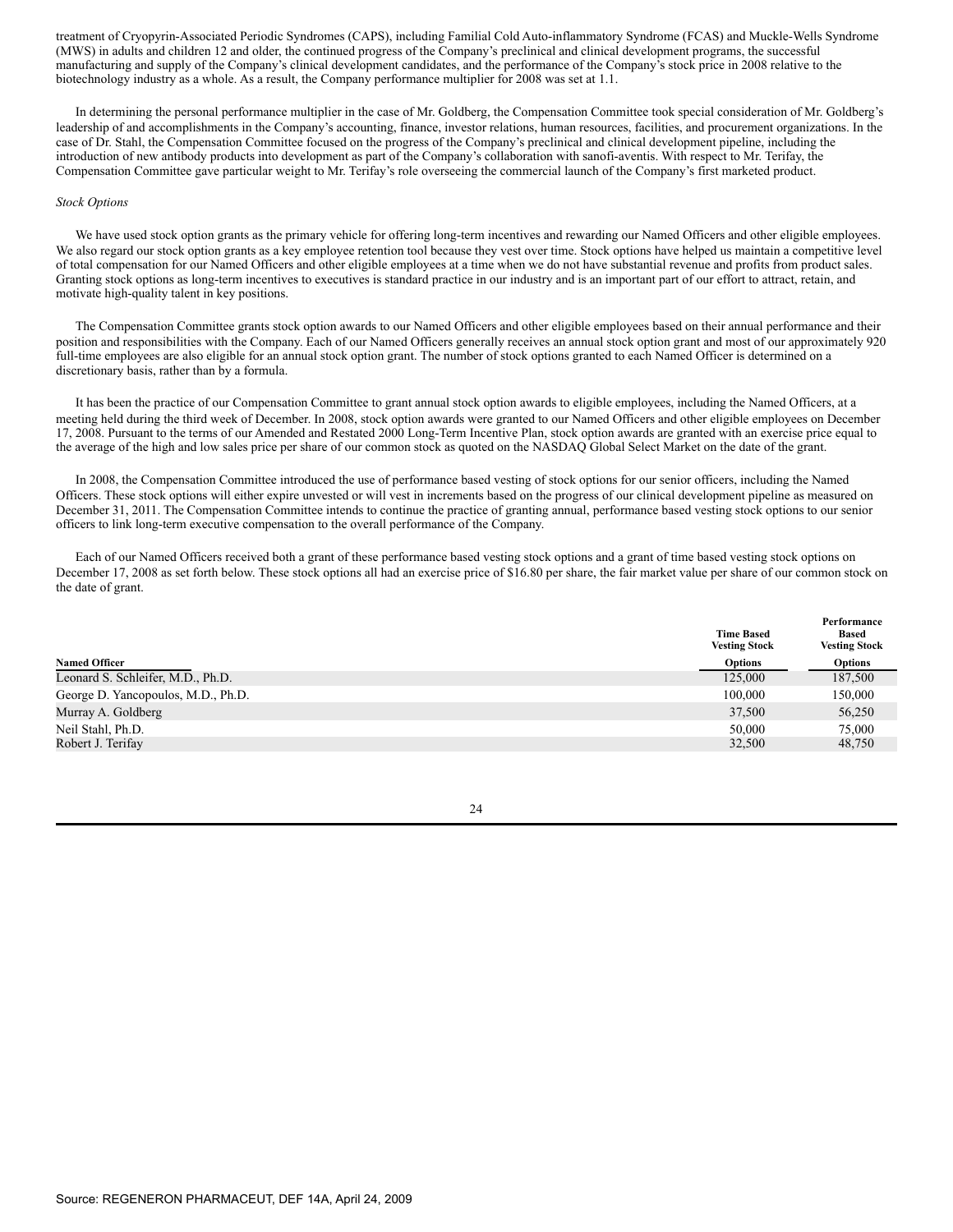The total number of stock options granted to our Named Officers was determined based on past Company practices and a review of Peer Group and survey data. The Compensation Committee also looked to the personal and corporate accomplishments in 2008 that were discussed previously under "Elements of Executive Compensation - Cash Bonus."

 Performance Based Vesting Stock Options: These non-qualified stock options will be eligible to vest on December 31, 2011. The number of stock options that will vest on that date will be determined based on a point scale system, where points are earned upon the achievement of product candidate development milestones between the grant date and December 31, 2011 (the Performance Measurement Period). The development milestones are described below:

- filing of the first Investigational New Drug Application for a new product candidate;
- data from a successful proof of concept study testing one of our product candidates;
- filing of a Biologics License Application for one of our product candidates; and
- approval of a Biologics License Application for one of our product candidates.

 Later stage development milestones earn incrementally more points than the earlier stage development milestones. For the last three milestones, more points are earned for novel drug candidates and diseases than for follow-on product candidates with potential competitive advantages over existing drugs that are approved for the treatment of a disease.

 If a certain minimum number of points are not earned during the Performance Measurement Period, or the applicable Named Officer ceases to be employed by the company before the end of the Performance Measurement Period (other than for reasons related to a change of control as discussed under the heading Post-Employment Compensation on page 34), then none of the performance based vesting stock options granted under the award will vest. Moreover, if we do not file a Biologics License Application for at least one product candidate during the Performance Measurement Period, then the maximum number of performance based vesting stock options that can vest on December 17, 2011 is capped at two-thirds of the total award, unless otherwise determined by the Compensation Committee.

 The Compensation Committee retains the right to accelerate the vesting of the performance based stock options. Vesting of these stock options may accelerate following a change of control as described under the heading Post-Employment Compensation on page 34. As with the time based vesting stock options, the performance based vesting stock options have a ten-year term.

 Time Based Vesting Stock Options: Option grants that vest in increments over time generally are in the form of incentive stock options, subject to Internal Revenue Code restrictions on the number of incentive stock options which can vest or be granted to any optionee in any given year. Incentive stock options afford the option holders certain tax advantages over non-qualified stock options and our Compensation Committee believes that this enhances their attractiveness as a compensation component. Options that cannot take the form of incentive stock options are granted as non-qualified stock options. The aggregate number of stock options (incentive plus non-qualified stock options) granted by the Compensation Committee to an employee on the date of grant, including the stock options granted to our Named Officers, generally vest at a rate of 25% per year over the first four years of the ten-year option term. Except as set forth below under the heading Post-Employment Compensation on page 34, stock option vesting ceases, and unvested stock options are forfeited, upon termination of employment.

 Because our Chief Executive Officer holds more than ten percent of the total combined voting power of our classes of stock, any incentive stock options granted to him must have an exercise price of at least 110% of the average of the high and low sales price per share of our common stock as quoted on the NASDAQ Global Select Market on the date of the grant. In addition, any incentive stock options granted to him must expire after no more than five years from the date of grant. Because of these restrictions, our Chief Executive Officer was granted non-qualified stock options, and not incentive stock options, in 2008. As is generally the case with stock options granted to all other employees, these stock options vest at a rate of 25% over the first four years of a ten-year option term.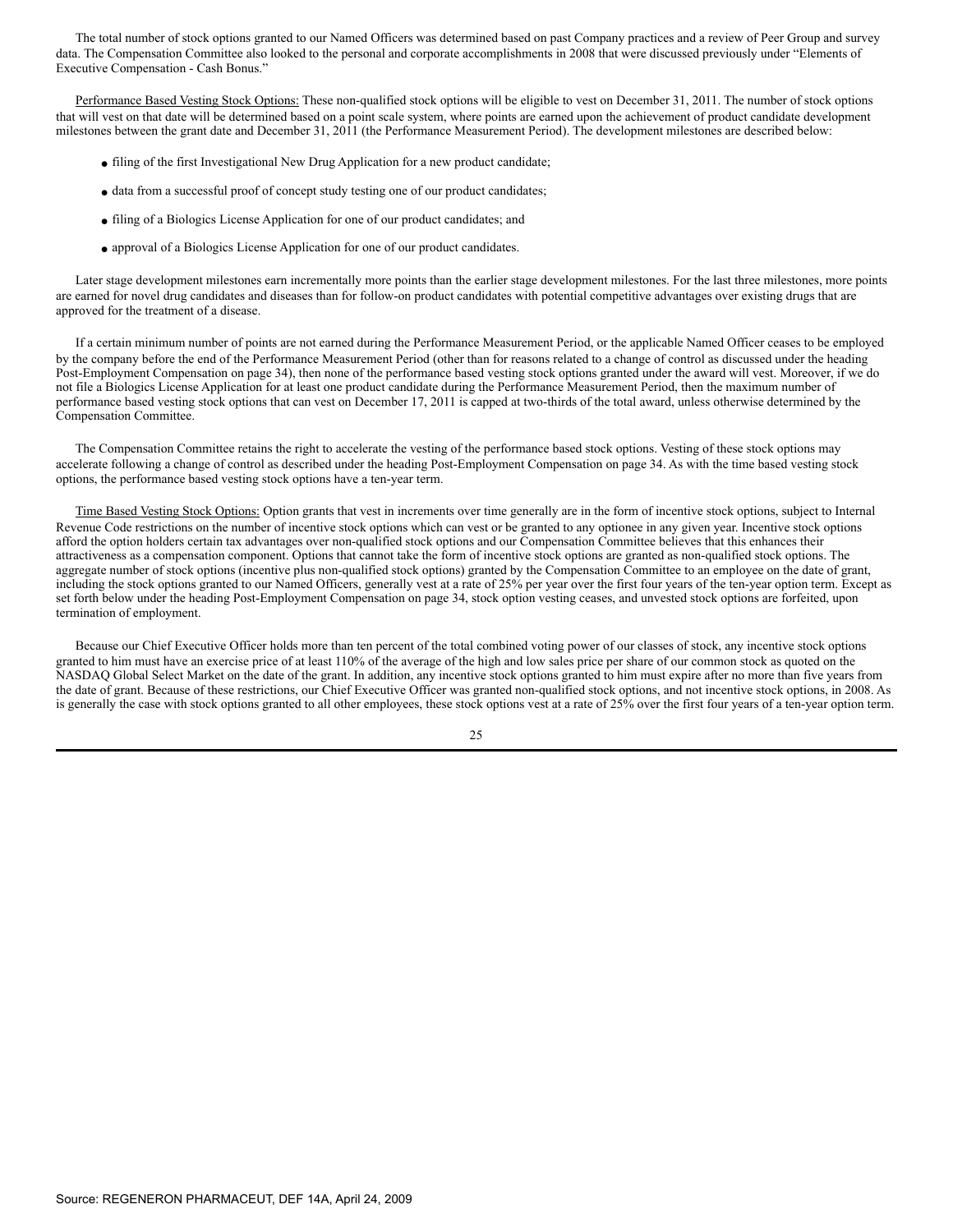#### *Perquisites and Other Benefits*

 The Named Officers are provided with a limited number of perquisites and other personal benefits that the Compensation Committee believes are reasonable and consistent with our overall compensation program. The Compensation Committee periodically reviews the perquisites and other personal benefits provided to the Named Officers, including the Chief Executive Officer.

 All of the Named Officers are eligible to receive financial and tax planning assistance (which are treated as taxable benefits) and, like other employees, may participate in company-wide health, disability, life insurance, and other benefit plans, as well as our 401(k) Savings Plan. All employees who participate in our 401(k) Savings Plan are eligible to receive certain matching contributions. In each plan year, we contribute to each participant's account a matching contribution (in the form of shares of our common stock) equal to 50% of the first 6% of the participant's compensation that the participant has contributed to the plan up to a maximum level established under the Internal Revenue Code, which in 2008 was \$6,900. All of our Named Officers participated in our 401(k) Savings Plan during 2008 and received the maximum matching contribution in the form of shares of our common stock. As with all employees, the number of shares of common stock that each Named Officer receives was determined using the average market price per share of our common stock during the 401(k) Savings Plan year.

 Our Chief Executive Officer and Chief Scientific Officer are entitled to receive certain automobile allowances, as described in the footnote to the Summary Compensation Table on page 27. In addition, our Chief Executive Officer is entitled to receive certain additional perquisites and personal benefits pursuant to the terms of his employment agreement or as are otherwise approved by the Compensation Committee. These perquisites and personal benefits are described in the footnote to the Summary Compensation Table on page 27.

#### *Potential Severance Benefits*

 Except as described below, we are not obligated to pay severance or other enhanced benefits to Named Officers upon the voluntary or involuntary termination of their employment. We have no pension, deferred compensation, or retirement plans. However, each of our Named Officers participates in our 401(k) Savings Plan, as described above.

 Since December 2002, stock option award agreements for all employees have included a provision for the acceleration of vesting of unvested stock options upon an involuntary termination without cause within two years of a change of control. Our Chief Executive Officer has an employment agreement that provides for certain severance benefits following a voluntary or involuntary termination, including following death or disability, or termination in connection with a change of control. The other Named Officers are party to a change of control severance plan, which provides certain benefits to them and other designated officers if they are terminated in connection with a change of control. Information regarding applicable payments under this employment agreement and change of control severance plan is provided under the heading Post-Employment Compensation on page 34.

 Except as provided in our employment agreement with our Chief Executive Officer and in our change of control severance plan, our Named Officers (other than our Chief Executive Officer) will forfeit any unvested stock options upon the termination of their employment for any reason other than death, including disability or retirement. In the event of the death of an employee, any unvested stock options held by such employee shall become immediately exercisable. When employees retire, they forfeit all unvested stock options. For all stock options granted prior to 2007, the retired employee has up to two years to exercise stock options that are vested as of the date of his or her retirement. Commencing in 2007, we amended our form of stock option agreement to allow the retired employee the remaining life of the 10-year stock option term to exercise stock options that are vested as of the date of his or her retirement.

 The severance benefits provided to our Named Officers are designed to promote stability and continuity of our senior management and are intended to preserve employee morale and productivity and encourage retention in the face of the disruptive impact of an actual, threatened, or rumored change of control of the Company. The severance benefits were established by the Compensation Committee following a review of comparable practices at the Company's peer companies and with the advice of the Compensation Committee's consultant.

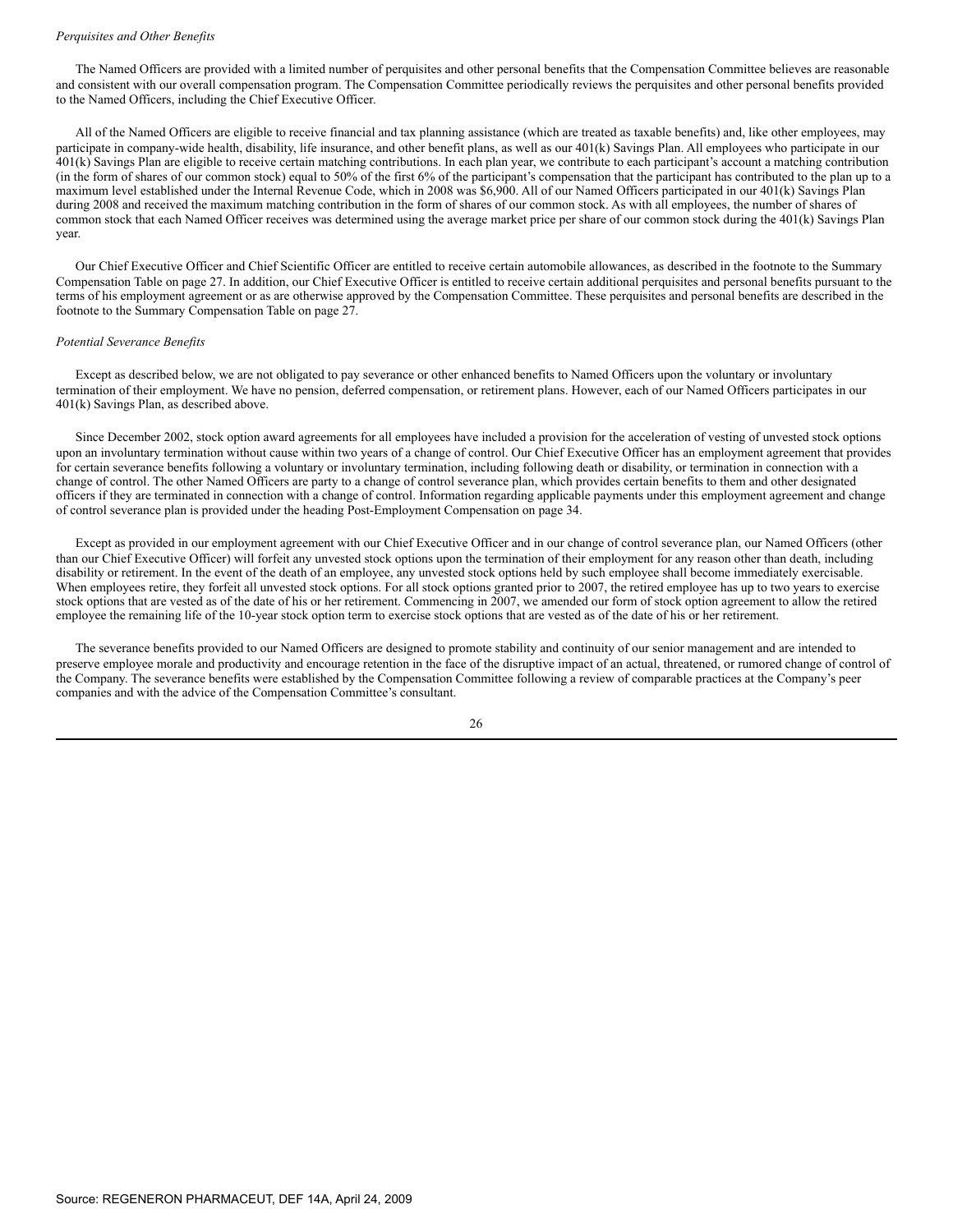#### **Compensation Committee Report**

 We have reviewed and discussed with management the Compensation Discussion and Analysis, beginning on page 21. Based on that review and discussion, we have recommended to the board of directors that the Compensation Discussion and Analysis be included in this proxy statement.

*The Compensation Committee*

Arthur F. Ryan, Chairman Charles A. Baker Joseph L. Goldstein, M.D. George L. Sing

# **Compensation Committee Interlocks and Insider Participation**

None of the members of the Compensation Committee is currently, or has been at any time since our formation, one of our officers or employees. None of our executive officers serves as a member of the board of directors or compensation committee of any entity that has one or more executive officers serving as a member of our board of directors or Compensation Committee.

#### **Summary Compensation Table**

 The following table and accompanying footnotes provide information regarding compensation earned by, or paid to, our Chief Executive Officer, Chief Financial Officer, and our three other highest-compensated executive officers in 2008, 2007 and 2006. We refer to these five executive officers as our Named Officers.

#### **SUMMARY COMPENSATION TABLE**

|      |                                                     |                                                                                                          | <b>Stock</b>                                                                                                     | Option             | Non-<br>equity<br>incentive<br>plan                                                   | Change in<br>pension<br>value and<br>nonqualified<br>deferred<br>compensation | All<br>other           |                                                                                 |
|------|-----------------------------------------------------|----------------------------------------------------------------------------------------------------------|------------------------------------------------------------------------------------------------------------------|--------------------|---------------------------------------------------------------------------------------|-------------------------------------------------------------------------------|------------------------|---------------------------------------------------------------------------------|
|      |                                                     |                                                                                                          | awards                                                                                                           | awards             | compensation                                                                          |                                                                               | compensation           | <b>Total</b>                                                                    |
|      |                                                     |                                                                                                          |                                                                                                                  |                    |                                                                                       |                                                                               |                        | (S)<br>(i)                                                                      |
|      |                                                     |                                                                                                          |                                                                                                                  |                    |                                                                                       |                                                                               |                        | 4,423,770                                                                       |
|      |                                                     |                                                                                                          |                                                                                                                  |                    |                                                                                       |                                                                               |                        | 4,476,649                                                                       |
| 2006 |                                                     | 420,000                                                                                                  |                                                                                                                  | 2,203,117          | $\hspace{0.1cm}-\hspace{0.1cm}$                                                       |                                                                               | 86,986(5)              | 3,395,103                                                                       |
| 2008 | 592,100                                             | 325.655                                                                                                  | 2,195,599                                                                                                        | 2,502,870          | $\overline{\phantom{m}}$                                                              |                                                                               | 22,000(6)              | 5,638,224                                                                       |
| 2007 | 568,800                                             | 569,000                                                                                                  | 83,985                                                                                                           | 2,300,770          |                                                                                       |                                                                               | 22,385(7)              | 3,544,940                                                                       |
| 2006 | 544.300                                             | 335,000                                                                                                  |                                                                                                                  | 1,593,780          |                                                                                       |                                                                               | 22,155(8)              | 2,495,235                                                                       |
|      |                                                     |                                                                                                          |                                                                                                                  |                    |                                                                                       |                                                                               |                        |                                                                                 |
| 2008 | 407.100                                             | 197.036                                                                                                  |                                                                                                                  | 938,576            |                                                                                       |                                                                               | 12,745(9)              | 1,555,457                                                                       |
| 2007 |                                                     | 300,000                                                                                                  |                                                                                                                  | 862,789            |                                                                                       |                                                                               | 11,985(10)             | 1,565,874                                                                       |
| 2006 |                                                     |                                                                                                          |                                                                                                                  | 633,103            |                                                                                       |                                                                               | 11,755(11)             | 1,234,158                                                                       |
|      |                                                     |                                                                                                          |                                                                                                                  |                    |                                                                                       |                                                                               |                        |                                                                                 |
|      |                                                     |                                                                                                          |                                                                                                                  |                    |                                                                                       |                                                                               |                        | 1,851,630                                                                       |
|      |                                                     |                                                                                                          |                                                                                                                  |                    |                                                                                       |                                                                               |                        | 1,817,470<br>1,328,045                                                          |
| 2008 | 337,300                                             | 163,253                                                                                                  |                                                                                                                  | 793,273            |                                                                                       |                                                                               | 11,670(13)             | 1,305,496                                                                       |
|      | Year<br>(b)<br>2008<br>2007<br>2008<br>2007<br>2006 | <b>Salary</b><br>(S)<br>(c)<br>713,000<br>685,000<br>685,000<br>391,100<br>379,000<br>364,100<br>348,400 | <b>Bonus</b><br>$($ S $)$ $(1)$<br>(d)<br>470.580<br>822,000<br>374,300 215,000<br>208,450<br>291,000<br>171.000 | $(S)$ $(2)$<br>(e) | $($ S $)$ $(2)$<br>(f)<br>3,124,564<br>2,867,334<br>1,251,435<br>1,150,385<br>796,890 | (S)<br>(g)                                                                    | earnings<br>(S)<br>(h) | (S)<br>(i)<br>115,626(3)<br>102,315(4)<br>12,745(9)<br>11,985(10)<br>11,755(11) |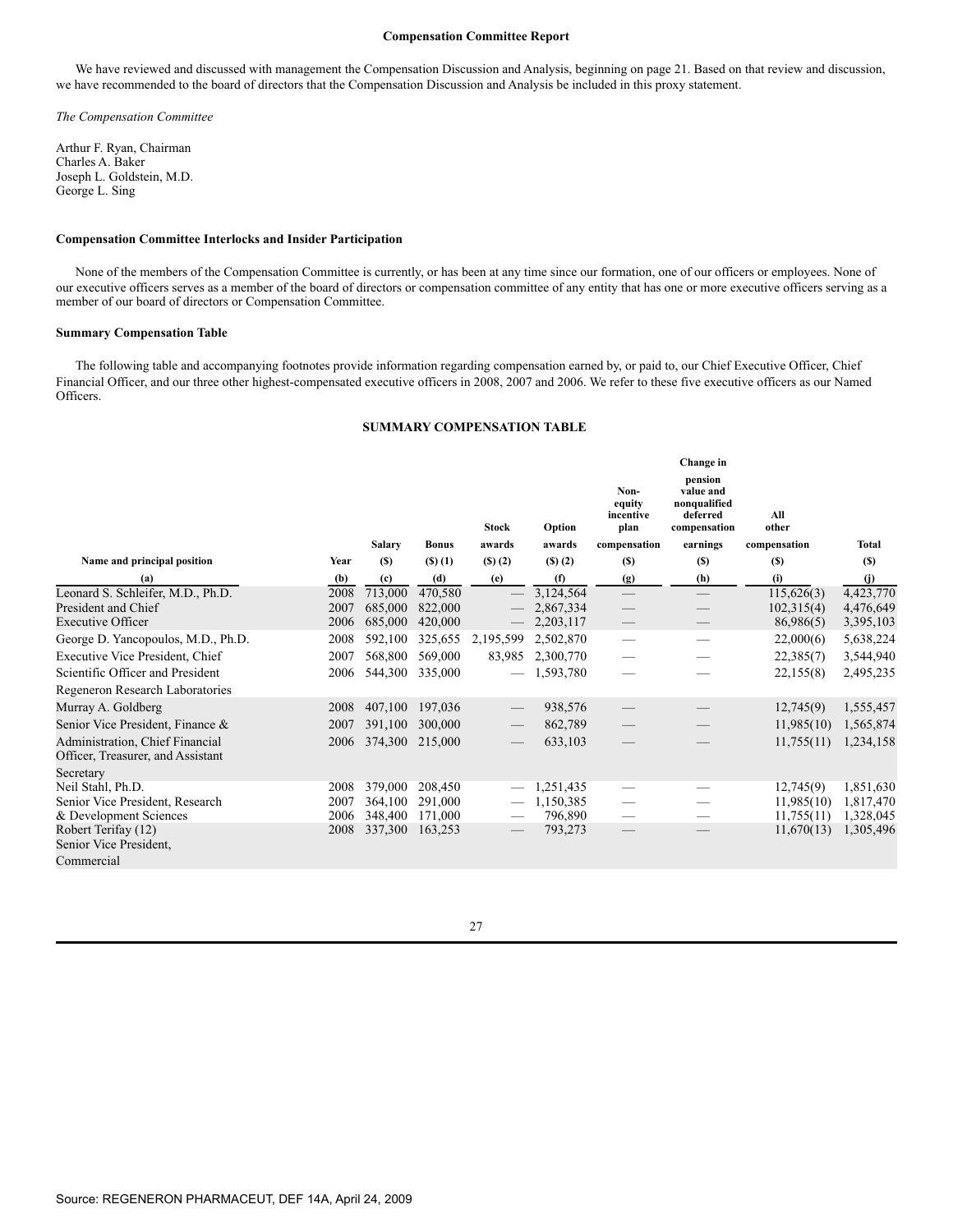- 1) Bonuses accrued and earned in 2008 were paid in 2009; bonuses accrued and earned in 2007 were paid in 2008; bonuses accrued and earned in 2006 were paid in 2007.
- 2) The amounts in columns (e) and (f) reflect the dollar amount of expense recognized for financial statement reporting purposes for the fiscal year ended December 31, 2008 in accordance with FAS 123(R) of stock and option awards pursuant to the Company's 2000 Long-Term Incentive Plan and thus include amounts from stock awards and option awards granted in and prior to 2008. Assumptions used in the calculation of this amount are included in footnote 14 to the Company's audited financial statements for the fiscal years ended December 31, 2006 and 2008 included in the Company's Annual Report on Form 10-K filed with the Securities and Exchange Commission on March 12, 2007 and February 26, 2009, respectively, but do not include estimates of forfeitures.
- 3) This amount includes (i) \$20,851 for a car allowance and related expenses, (ii) \$8,104 for life insurance and long-term disability insurance premiums, (iii) \$16,423 for medical malpractice insurance premiums, (iv) \$6,900 for 401(k) Savings Plan matching contributions in February 2009, (v) \$17,200 for dues related to the Company's club membership, (vi) \$21,238 for legal, tax and financial planning advisory services, (vii) \$16,219 for tax gross-ups related to legal, tax and financial planning advisory services, and (viii) \$8,691 for certain other miscellaneous expenses.
- 4) This amount includes (i) \$20,285 for a car allowance and related expenses, (ii) \$17,464 for life insurance and long-term disability insurance premiums, (iii) \$15,311 for medical malpractice insurance premiums, (iv) \$6,750 for 401(k) Savings Plan matching contributions in February 2008, (v) \$16,900 for dues related to the Company's club membership, (vi) \$15,442 for legal, tax and financial planning advisory services, (vii) \$8,619 for tax gross-ups related to legal, tax and financial planning advisory services, and (viii) \$1,544 for certain other miscellaneous expenses.
- 5) This amount includes (i) \$20,424 for a car allowance and related expenses, (ii) \$14,711 for life insurance and long-term disability insurance premiums, (iii)  $$13,015$  for medical malpractice insurance premiums, (iv)  $$6,600$  for  $401(k)$  Savings Plan matching contributions in February 2007, (v)  $$16,800$  for dues related to the Company's club membership, (vi) \$5,155 for legal, tax and financial planning advisory services, (vii) \$4,312 for tax gross-ups related to legal, tax and financial planning advisory services, and (viii) \$5,969 for certain other miscellaneous expenses.
- 6) This amount includes (i) \$10,400 for a car allowance and related expenses, (ii) \$6,900 for 401(k) Savings Plan matching contributions in February 2009, (iii) \$4,300 for tax and financial planning advisory services, and (iv) \$400 for certain other miscellaneous expenses.
- 7) This amount includes (i) \$10,400 for a car allowance and related expenses, (ii) \$6,750 for 401(k) Savings Plan matching contributions in February 2008, and (iii) \$5,235 for tax and financial planning advisory services.
- 8) This amount includes (i) \$10,400 for a car allowance and related expenses, (ii) \$6,600 for 401(k) Savings Plan matching contributions in February 2007, and (iii) \$5,155 for tax and financial planning advisory services.
- 9) This amount includes (i) \$6,900 for 401(k) Savings Plan matching contributions in February 2009, and (ii) \$5,845 for tax and financial planning advisory services.
- 10) This amount includes (i) \$6,750 for 401(k) Savings Plan matching contributions in February 2008, and (ii) \$5,235 for tax and financial planning advisory services.
- 11) This amount includes (i) \$6,600 for 401(k) Savings Plan matching contributions in February 2007, and (ii) \$5,155 for tax and financial planning advisory services.
- 12) Mr. Terifay joined the Company as Senior Vice President, Commercial in February 2007 and was not a Named Officer in 2006 and 2007.
- 13) This amount includes (i) \$6,900 for 401(k) Savings Plan matching contributions in February 2009 and (ii) \$4,770 for tax and financial planning advisory services.

28

 $\overline{\phantom{a}}$  . The set of the set of the set of the set of the set of the set of the set of the set of the set of the set of the set of the set of the set of the set of the set of the set of the set of the set of the set o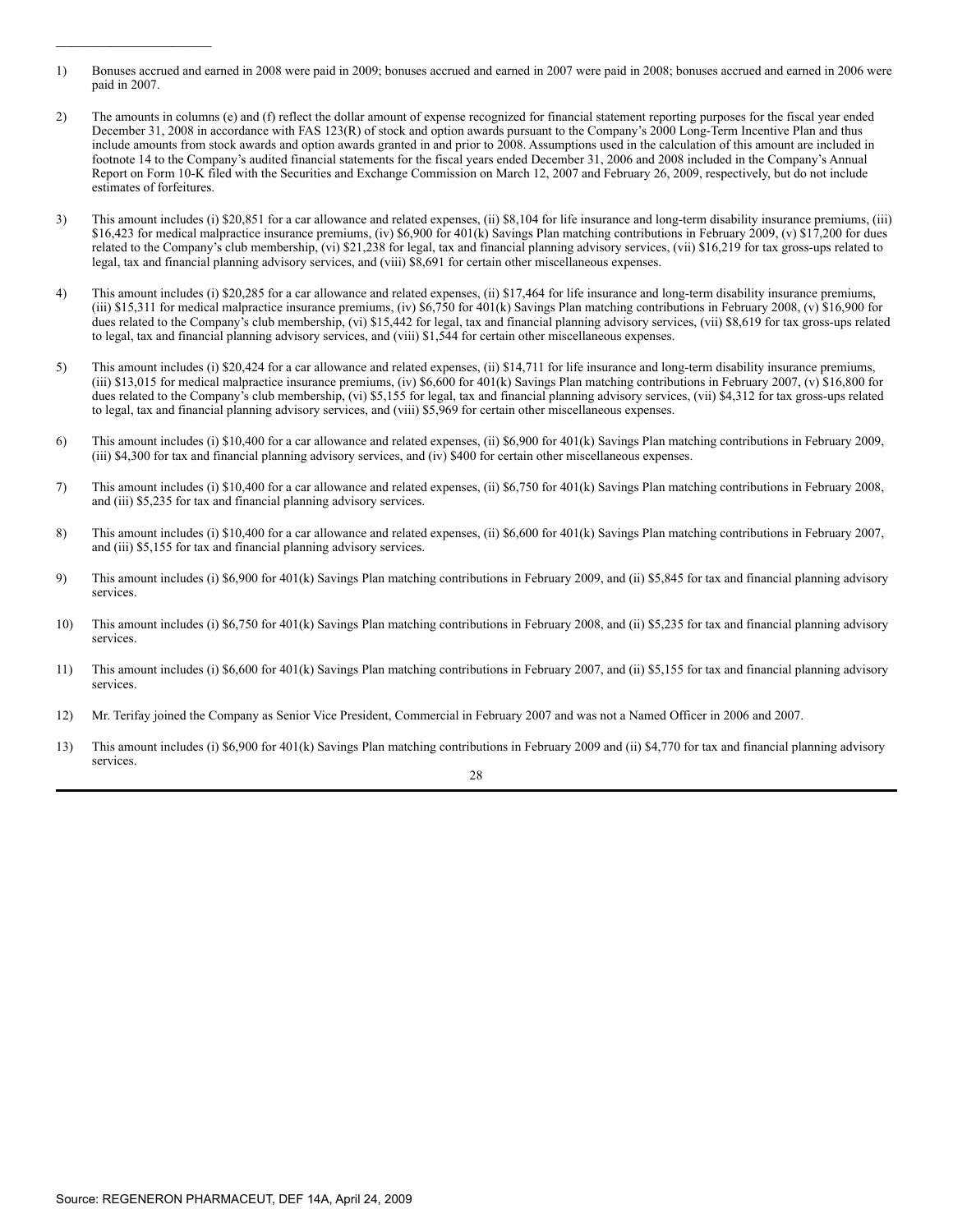#### **Grants of Plan-Based Awards**

 $\overline{\phantom{a}}$  , where  $\overline{\phantom{a}}$ 

 The following table and explanatory footnotes sets forth each equity award granted to our Named Officers during 2008. There were no non-equity incentive plan awards granted in 2008.

### **GRANTS OF PLAN-BASED AWARDS**

|                                    |                                |                               |                                                                              |                |                  |                                                                          |                | All<br>other<br>stock              | All other<br>option<br>awards:      |                                         |                                              |
|------------------------------------|--------------------------------|-------------------------------|------------------------------------------------------------------------------|----------------|------------------|--------------------------------------------------------------------------|----------------|------------------------------------|-------------------------------------|-----------------------------------------|----------------------------------------------|
|                                    |                                |                               |                                                                              |                |                  |                                                                          |                | awards:                            | number                              | <b>Exercise</b>                         | Grant                                        |
|                                    |                                |                               | <b>Estimated future payouts</b><br>under Non-equity incentive<br>plan awards |                |                  | <b>Estimated future payouts</b><br>under equity incentive<br>plan awards |                | number<br>of<br>shares<br>of stock | of<br>securities<br>under-<br>lying | or base<br>price of<br>option<br>awards | date fair<br>value of<br>stock and<br>option |
|                                    | Grant                          | <b>Threshold</b>              | <b>Target</b>                                                                | <b>Maximum</b> | <b>Threshold</b> | <b>Target</b>                                                            | <b>Maximum</b> | or units                           | options                             | (S/Sh)                                  | awards                                       |
| Name                               | date                           | (S)                           | (S)                                                                          | (S)            | $(\#)$           | (# )                                                                     | (# )           | (# )                               | $^{(#)}$                            | (1)                                     | $(S)$ (5)                                    |
| (a)                                | (b)                            | (c)                           | (d)                                                                          | (e)            | (f)              | (g)                                                                      | (h)            | (i)                                | (i)                                 | (k)                                     | (1)                                          |
| Leonard S. Schleifer, M.D., Ph.D.  | 12/17/2008(2)<br>12/17/2008(4) |                               |                                                                              |                |                  |                                                                          |                |                                    | 125,000<br>187,500                  | 16.80<br>16.80                          | 1,254,963<br>1,961,381                       |
| George D. Yancopoulos, M.D., Ph.D. | 12/17/2008(3)                  |                               |                                                                              |                |                  |                                                                          |                |                                    | 94,048                              | 16.80                                   | 938,654                                      |
|                                    | 12/17/2008(3)                  |                               |                                                                              |                |                  |                                                                          |                |                                    | 5,952                               | 16.80                                   | 65,316                                       |
|                                    | 12/17/2008(4)                  |                               |                                                                              |                |                  |                                                                          |                |                                    | 150,000                             | 16.80                                   | 1,569,105                                    |
| Murray A. Goldberg                 | 12/17/2008(3)                  | $\overbrace{\phantom{12333}}$ |                                                                              |                |                  |                                                                          |                |                                    | 31,548                              | 16.80                                   | 311,173                                      |
|                                    | 12/17/2008(3)                  |                               |                                                                              |                |                  |                                                                          |                |                                    | 5,952                               | 16.80                                   | 65,316                                       |
|                                    | 12/17/2008(4)                  |                               |                                                                              |                |                  |                                                                          |                |                                    | 56,250                              | 16.80                                   | 588,414                                      |
| Neil Stahl, Ph.D.                  | 12/17/2008(3)                  |                               |                                                                              |                |                  |                                                                          |                |                                    | 44,048                              | 16.80                                   | 436,669                                      |
|                                    | 12/17/2008(3)                  |                               |                                                                              |                |                  |                                                                          |                |                                    | 5,952                               | 16.80                                   | 65,316                                       |
|                                    | 12/17/2008(4)                  |                               |                                                                              |                |                  |                                                                          |                |                                    | 75,000                              | 16.80                                   | 784,553                                      |
| Robert Terifay                     | 12/17/2008(3)                  |                               |                                                                              |                |                  |                                                                          |                |                                    | 26,548                              | 16.80                                   | 260,974                                      |
|                                    | 12/17/2008(3)                  |                               |                                                                              |                |                  |                                                                          |                |                                    | 5,952                               | 16.80                                   | 65,316                                       |
|                                    | 12/17/2008(4)                  |                               |                                                                              |                |                  |                                                                          |                |                                    | 48,750                              | 16.80                                   | 509,959                                      |

- (1) The options have an exercise price equal to the average of the high and low sales price per share of the Company's common stock on the NASDAQ Global Select Market on the date of grant. On December 17, 2008, the average of the high and low sales price of the Company's common stock was \$16.80 per share, and the closing price was \$16.90 per share.
- (2) The Named Officer received a non-qualified stock option award that vests at a rate of 25% over the first four years of the ten-year option term.
- (3) The Named Officer received an incentive stock option award and a non-qualified stock option award. The combined non-qualified and incentive stock option award vests at a rate of 25% per year over the first four years of the ten-year option term.
- (4) The Named Officer received a non-qualified stock option award that is eligible to vest on December 31, 2011 depending upon the achievement of development milestones related to our product candidates as described in the Compensation Discussion and Analysis on page 25. The non-qualified stock option award has a ten-year term.
- (5) The amounts in column (l) represent the grant date fair value of the awards calculated in accordance with FAS 123R.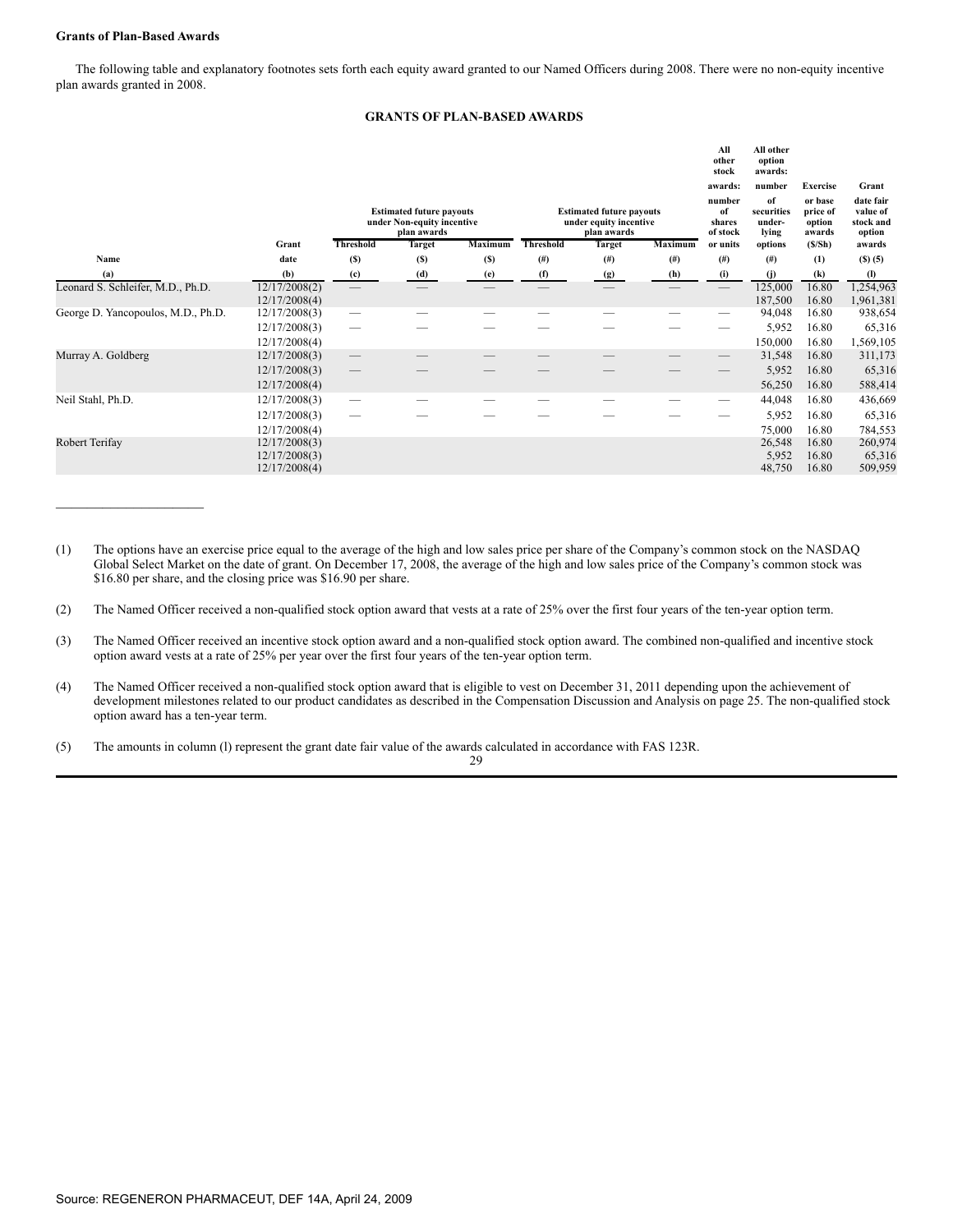# **Outstanding Equity Awards**

 The following table and explanatory footnotes provide information regarding unexercised stock options held by our Named Officers as of December 31, 2008.

|                                                  |                                                                                                 |                                                                                                                                           | <b>Option Awards</b>                                                                                                                            |                                                    | <b>Stock Awards</b>                               |                                                                                          |                                                                                                             |                                                                                                                                                              |                                                                                                                                                                                 |
|--------------------------------------------------|-------------------------------------------------------------------------------------------------|-------------------------------------------------------------------------------------------------------------------------------------------|-------------------------------------------------------------------------------------------------------------------------------------------------|----------------------------------------------------|---------------------------------------------------|------------------------------------------------------------------------------------------|-------------------------------------------------------------------------------------------------------------|--------------------------------------------------------------------------------------------------------------------------------------------------------------|---------------------------------------------------------------------------------------------------------------------------------------------------------------------------------|
| Name<br>(a)<br>Leonard S. Schleifer, M.D., Ph.D. | Number of<br>securities<br>underlying<br>unexercised<br>options<br>exercisable<br>$(\#)$<br>(b) | Number of<br>securities<br>underlying<br>unexercised<br>options<br>unexercisable<br>$^{(#)}$<br>$\left( \mathrm{c} \right)$<br>125,000(1) | <b>Equity</b><br>incentive<br>plan<br>awards:<br>number of<br>securities<br>underlying<br>unexercised<br>unearned<br>options<br>$^{(#)}$<br>(d) | Option<br>exercise<br>price<br>(S)<br>(e)<br>16.80 | Option<br>expiration<br>date<br>(f)<br>12/17/2018 | Number<br>of shares<br>or units<br>of stock<br>that have<br>not vested<br>(#)(12)<br>(g) | Market<br>value of<br>shares or<br>units of<br>stock that<br>have not<br>vested<br>$($ \$ $)$ $(13)$<br>(h) | <b>Equity</b><br>incentive<br>plan<br>awards:<br>number of<br>unearned<br>shares,<br>units or<br>other<br>rights<br>that have<br>not vested<br>$(\#)$<br>(i) | <b>Equity</b><br>incentive<br>plan<br>awards:<br>market or<br>payout<br>value of<br>unearned<br>shares,<br>units or<br>other<br>rights<br>that have<br>not vested<br>(S)<br>(j) |
|                                                  |                                                                                                 | 187,500(2)                                                                                                                                |                                                                                                                                                 | 16.80                                              | 12/17/2018                                        |                                                                                          |                                                                                                             |                                                                                                                                                              |                                                                                                                                                                                 |
|                                                  | 62,500                                                                                          | 187,500(3)                                                                                                                                |                                                                                                                                                 | 21.92                                              | 12/17/2017                                        |                                                                                          |                                                                                                             |                                                                                                                                                              |                                                                                                                                                                                 |
|                                                  | 125,000                                                                                         | 125,000(4)                                                                                                                                |                                                                                                                                                 | 20.32                                              | 12/18/2016                                        |                                                                                          |                                                                                                             |                                                                                                                                                              |                                                                                                                                                                                 |
|                                                  | 187,500                                                                                         | 62,500(5)                                                                                                                                 |                                                                                                                                                 | 11.64                                              | 12/19/2015                                        |                                                                                          |                                                                                                             |                                                                                                                                                              |                                                                                                                                                                                 |
|                                                  | 218,389                                                                                         |                                                                                                                                           |                                                                                                                                                 | 9.49                                               | 12/15/2014                                        |                                                                                          |                                                                                                             |                                                                                                                                                              |                                                                                                                                                                                 |
|                                                  | 234,616<br>15,384                                                                               |                                                                                                                                           |                                                                                                                                                 | 13.00<br>13.00                                     | 12/15/2013<br>12/15/2013                          |                                                                                          |                                                                                                             |                                                                                                                                                              |                                                                                                                                                                                 |
|                                                  | 250,000                                                                                         |                                                                                                                                           |                                                                                                                                                 | 19.43                                              | 12/20/2012                                        |                                                                                          |                                                                                                             |                                                                                                                                                              |                                                                                                                                                                                 |
|                                                  | 250,000                                                                                         |                                                                                                                                           | $\overline{\phantom{0}}$                                                                                                                        | 28.01                                              | 12/18/2011                                        | $\overline{\phantom{a}}$                                                                 |                                                                                                             |                                                                                                                                                              |                                                                                                                                                                                 |
|                                                  | 197,354<br>150,000                                                                              |                                                                                                                                           | $\overline{\phantom{0}}$                                                                                                                        | 37.78<br>8.77                                      | 12/21/2010<br>12/20/2009                          |                                                                                          |                                                                                                             |                                                                                                                                                              |                                                                                                                                                                                 |
|                                                  | 31,611                                                                                          |                                                                                                                                           |                                                                                                                                                 | 10.44                                              | 12/15/2009                                        |                                                                                          |                                                                                                             |                                                                                                                                                              |                                                                                                                                                                                 |
| George D. Yancopoulos, M.D.,                     |                                                                                                 |                                                                                                                                           |                                                                                                                                                 |                                                    |                                                   |                                                                                          |                                                                                                             |                                                                                                                                                              |                                                                                                                                                                                 |
| Ph.D.                                            |                                                                                                 | 5,952(6)<br>94,048(6)<br>150,000(2)                                                                                                       | $\overline{\phantom{0}}$<br>$\overline{\phantom{0}}$                                                                                            | 16.80<br>16.80<br>16.80                            | 12/17/2018<br>12/17/2018<br>12/17/2018            |                                                                                          |                                                                                                             |                                                                                                                                                              |                                                                                                                                                                                 |
|                                                  |                                                                                                 | 4,562(7)                                                                                                                                  |                                                                                                                                                 | 21.92                                              | 12/17/2017                                        |                                                                                          |                                                                                                             |                                                                                                                                                              |                                                                                                                                                                                 |
|                                                  | 50,000                                                                                          | 145,438(7)                                                                                                                                |                                                                                                                                                 | 21.92                                              | 12/17/2017                                        |                                                                                          | 18.36                                                                                                       |                                                                                                                                                              |                                                                                                                                                                                 |
|                                                  |                                                                                                 | 4,921(8)                                                                                                                                  |                                                                                                                                                 | 20.32                                              | 12/18/2016                                        | 500,000                                                                                  |                                                                                                             |                                                                                                                                                              |                                                                                                                                                                                 |
|                                                  | 100,000                                                                                         | 95,079(8)                                                                                                                                 |                                                                                                                                                 | 20.32                                              | 12/18/2016                                        |                                                                                          |                                                                                                             |                                                                                                                                                              |                                                                                                                                                                                 |
|                                                  | 8,591                                                                                           | 8,591(9)                                                                                                                                  | $\overline{\phantom{0}}$                                                                                                                        | 11.64                                              | 12/19/2015                                        |                                                                                          |                                                                                                             |                                                                                                                                                              |                                                                                                                                                                                 |
|                                                  | 141,409<br>10,537                                                                               | 41,409(9)                                                                                                                                 |                                                                                                                                                 | 11.64<br>9.49                                      | 12/19/2015<br>12/15/2014                          |                                                                                          |                                                                                                             |                                                                                                                                                              |                                                                                                                                                                                 |
|                                                  | 189,463                                                                                         |                                                                                                                                           |                                                                                                                                                 | 9.49                                               | 12/15/2014                                        |                                                                                          |                                                                                                             |                                                                                                                                                              |                                                                                                                                                                                 |
|                                                  | 7,692                                                                                           |                                                                                                                                           |                                                                                                                                                 | 13.00                                              | 12/15/2013                                        |                                                                                          |                                                                                                             |                                                                                                                                                              |                                                                                                                                                                                 |
|                                                  | 192,308                                                                                         | 129,902(10)                                                                                                                               | $\overline{\phantom{0}}$<br>$\overline{\phantom{0}}$                                                                                            | 13.00<br>8.50                                      | 12/15/2013<br>12/20/2012                          |                                                                                          |                                                                                                             |                                                                                                                                                              |                                                                                                                                                                                 |
|                                                  | $\qquad \qquad$                                                                                 | 3,430(10)                                                                                                                                 | $\overline{\phantom{0}}$                                                                                                                        | 8.50                                               | 12/20/2012                                        |                                                                                          |                                                                                                             |                                                                                                                                                              |                                                                                                                                                                                 |
|                                                  | 3,570                                                                                           |                                                                                                                                           | $\overline{\phantom{0}}$                                                                                                                        | 28.01                                              | 12/18/2011                                        |                                                                                          |                                                                                                             |                                                                                                                                                              |                                                                                                                                                                                 |
|                                                  | 196,430<br>$\overline{\phantom{0}}$                                                             | 87,666(10)                                                                                                                                | $\Rightarrow$                                                                                                                                   | 28.01<br>8.50                                      | 12/18/2011<br>1/5/2011                            |                                                                                          |                                                                                                             |                                                                                                                                                              |                                                                                                                                                                                 |
|                                                  | $\qquad \qquad -$                                                                               | 46,666(10)                                                                                                                                | $\overline{\phantom{0}}$                                                                                                                        | 8.50                                               | 1/5/2011                                          |                                                                                          |                                                                                                             |                                                                                                                                                              |                                                                                                                                                                                 |
|                                                  |                                                                                                 | 222,000(10)                                                                                                                               | $\equiv$                                                                                                                                        | 8.50                                               | 1/5/2011                                          |                                                                                          |                                                                                                             |                                                                                                                                                              |                                                                                                                                                                                 |
|                                                  | 334,000<br>100,000                                                                              |                                                                                                                                           | $\equiv$                                                                                                                                        | 37.78<br>8.77                                      | 12/21/2010<br>12/20/2009                          | $\qquad \qquad -$                                                                        | $\qquad \qquad -$                                                                                           |                                                                                                                                                              | $\overline{\phantom{m}}$                                                                                                                                                        |

# **OUTSTANDING EQUITY AWARDS AT FISCAL YEAR-END**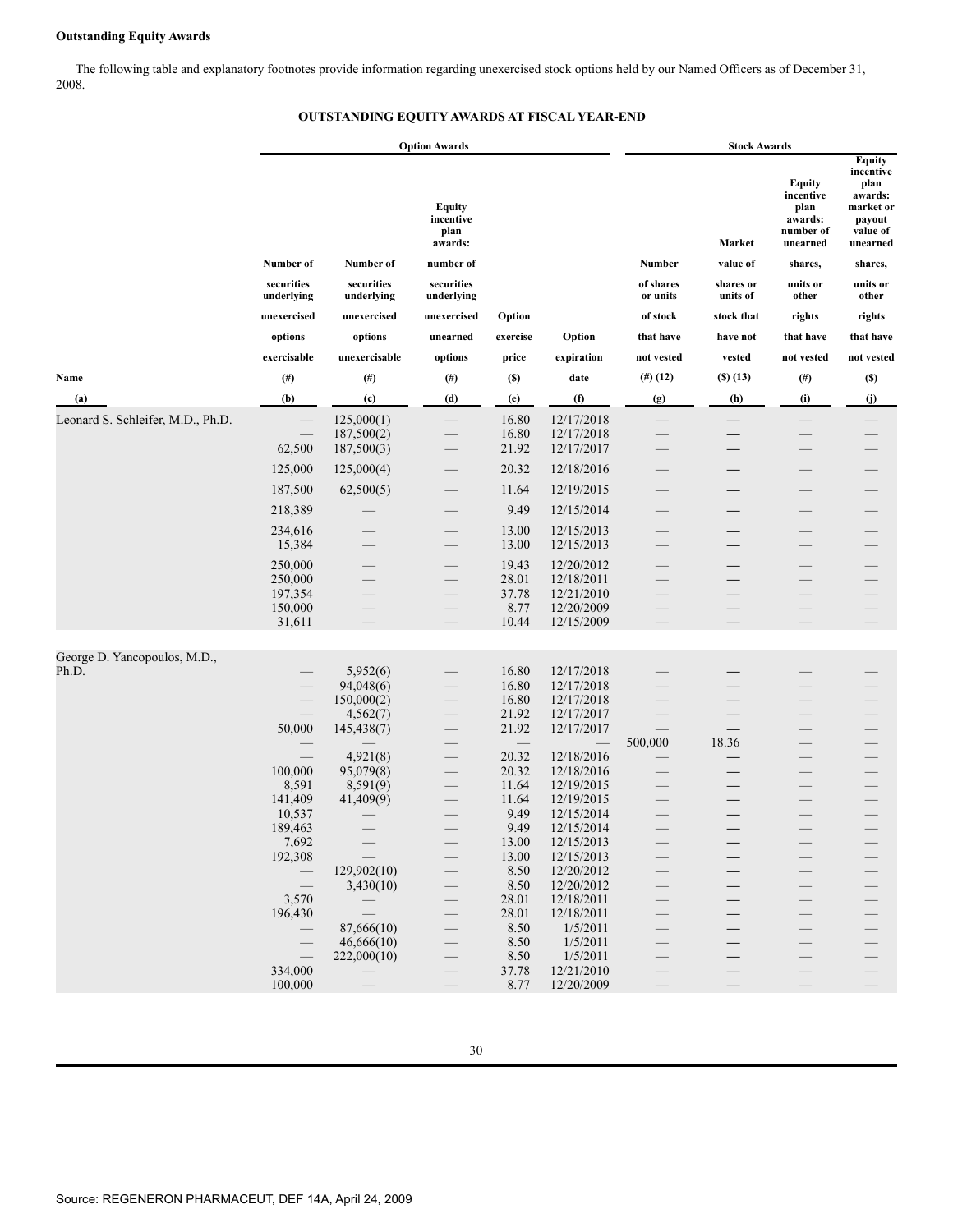|                    |                          |                          | <b>Option Awards</b>                          |                |                          | <b>Stock Awards</b>            |                          |                                                                        |                                                                                              |
|--------------------|--------------------------|--------------------------|-----------------------------------------------|----------------|--------------------------|--------------------------------|--------------------------|------------------------------------------------------------------------|----------------------------------------------------------------------------------------------|
|                    |                          |                          | <b>Equity</b><br>incentive<br>plan<br>awards: |                |                          |                                | Market                   | <b>Equity</b><br>incentive<br>plan<br>awards:<br>number of<br>unearned | <b>Equity</b><br>incentive<br>plan<br>awards:<br>market or<br>payout<br>value of<br>unearned |
|                    | Number of                | Number of                | number of                                     |                |                          | Number                         | value of                 | shares,                                                                | shares,                                                                                      |
|                    | securities<br>underlying | securities<br>underlying | securities<br>underlying                      |                |                          | of shares<br>or units          | shares or<br>units of    | units or<br>other                                                      | units or<br>other                                                                            |
|                    | unexercised              | unexercised              | unexercised                                   | Option         |                          | of stock                       | stock that               | rights                                                                 | rights                                                                                       |
|                    | options                  | options                  | unearned                                      | exercise       | Option                   | that have                      | have not                 | that have                                                              | that have                                                                                    |
|                    | exercisable              | unexercisable            | options                                       | price          | expiration               | not vested                     | vested                   | not vested                                                             | not vested                                                                                   |
| Name               | $(\#)$                   | $(\#)$                   | $(\#)$                                        | (S)            | date                     | $(\#)(12)$                     | $($ S $)$ $(13)$         | (# )                                                                   | (S)                                                                                          |
| (a)                | (b)                      | (c)                      | (d)                                           | (e)            | (f)                      | (g)                            | (h)                      | (i)                                                                    | (j)                                                                                          |
| Murray A. Goldberg |                          | 5,952(6)                 |                                               | 16.80          | 12/17/2018               |                                |                          |                                                                        |                                                                                              |
|                    |                          | 31,548(6)                |                                               | 16.80          | 12/17/2018               |                                |                          |                                                                        |                                                                                              |
|                    |                          | 56,250(2)                |                                               | 16.80          | 12/17/2018               |                                |                          |                                                                        |                                                                                              |
|                    | 18,750                   | 51,688(7)                |                                               | 21.92          | 12/17/2017               |                                |                          |                                                                        |                                                                                              |
|                    | 37,500                   | 4,562(7)<br>32,579(8)    |                                               | 21.92<br>20.32 | 12/17/2017<br>12/18/2016 | $\overline{\phantom{0}}$       |                          |                                                                        |                                                                                              |
|                    |                          | 4,921(8)                 |                                               | 20.32          | 12/18/2016               |                                |                          |                                                                        |                                                                                              |
|                    | 8,591                    | 8,591(9)                 |                                               | 11.64          | 12/19/2015               |                                |                          |                                                                        |                                                                                              |
|                    | 47,659                   | 10,159(9)                | $\overline{\phantom{0}}$                      | 11.64          | 12/19/2015               | $\overline{\phantom{0}}$       |                          |                                                                        |                                                                                              |
|                    | 10,537                   |                          | $\overline{\phantom{0}}$                      | 9.49           | 12/15/2014               |                                |                          |                                                                        |                                                                                              |
|                    | 60,463                   |                          | $\overline{\phantom{0}}$                      | 9.49           | 12/15/2014               |                                |                          |                                                                        |                                                                                              |
|                    | 67,308                   |                          |                                               | 13.00          | 12/15/2013               |                                |                          |                                                                        |                                                                                              |
|                    | 7,692                    |                          | $\overline{\phantom{0}}$                      | 13.00          | 12/15/2013               |                                |                          |                                                                        |                                                                                              |
|                    |                          | 3,431(10)                |                                               | 8.50           | 12/20/2012               |                                |                          | $\sim$                                                                 |                                                                                              |
|                    | 54,853                   |                          | $\qquad \qquad -$                             | 19.43          | 12/20/2012               | $\qquad \qquad \longleftarrow$ |                          |                                                                        |                                                                                              |
|                    |                          | 25,000(10)<br>12,451(10) | $\overline{\phantom{0}}$                      | 8.50<br>8.50   | 12/18/2011<br>1/5/2011   | $\overline{\phantom{0}}$       |                          |                                                                        |                                                                                              |
|                    |                          | 882(10)                  | $\overline{\phantom{0}}$                      | 8.50           | 1/5/2011                 | $\overline{\phantom{0}}$       |                          |                                                                        |                                                                                              |
|                    | 4,643                    |                          |                                               | 8.77           | 12/20/2009               |                                |                          |                                                                        |                                                                                              |
|                    | 1,300                    |                          |                                               | 7.41           | 1/4/2009                 |                                |                          |                                                                        |                                                                                              |
|                    |                          |                          |                                               |                |                          |                                |                          |                                                                        |                                                                                              |
| Neil Stahl, Ph.D.  |                          | 5,952(6)                 |                                               | 16.80          | 12/17/2018               | $\qquad \qquad$                |                          |                                                                        |                                                                                              |
|                    |                          | 44,048(6)                | $\overline{\phantom{0}}$                      | 16.80          | 12/17/2018               |                                |                          |                                                                        |                                                                                              |
|                    |                          | 75,000(2)                |                                               | 16.80          | 12/17/2018               |                                |                          |                                                                        |                                                                                              |
|                    |                          | 4,562(7)                 | $\overline{\phantom{0}}$                      | 21.92          | 12/17/2017               |                                |                          |                                                                        |                                                                                              |
|                    | 25,000                   | 70,438(7)                |                                               | 21.92          | 12/17/2017               |                                | $\overline{\phantom{0}}$ | $\sim$                                                                 |                                                                                              |
|                    |                          | 4,921(8)                 | $\qquad \qquad -$                             | 20.32          | 12/18/2016               | $\qquad \qquad \longleftarrow$ |                          |                                                                        |                                                                                              |
|                    | 50,000<br>8,591          | 45,079(8)<br>8,591(9)    | $\overline{\phantom{0}}$                      | 20.32<br>11.64 | 12/18/2016<br>12/19/2015 | $\overline{\phantom{0}}$       |                          |                                                                        |                                                                                              |
|                    | 66,409                   | 16,409(9)                |                                               | 11.64          | 12/19/2015               |                                |                          |                                                                        |                                                                                              |
|                    | 10,537                   |                          |                                               | 9.49           | 12/15/2014               |                                |                          |                                                                        |                                                                                              |
|                    | 89,463                   |                          | $\overline{\phantom{0}}$                      | 9.49           | 12/15/2014               | $\overline{\phantom{0}}$       | —                        |                                                                        |                                                                                              |
|                    | 7,692                    |                          | $\overline{\phantom{0}}$                      | 13.00          | 12/15/2013               | $\overline{\phantom{0}}$       |                          |                                                                        |                                                                                              |
|                    | 92,308                   |                          | $\overline{\phantom{0}}$                      | 13.00          | 12/15/2013               | $\overline{\phantom{0}}$       | $\overline{\phantom{0}}$ |                                                                        |                                                                                              |
|                    |                          | 63,234(10)               | $\overline{\phantom{0}}$                      | 8.50           | 12/20/2012               |                                |                          |                                                                        |                                                                                              |
|                    | $\qquad \qquad$          | 3,432(10)                | $\overline{\phantom{0}}$                      | 8.50           | 12/20/2012               |                                |                          |                                                                        |                                                                                              |
|                    |                          | 50,000(10)               |                                               | 8.50           | 12/18/2011               |                                |                          |                                                                        |                                                                                              |
|                    |                          | 1,600(10)                |                                               | 8.50           | 1/5/2011                 |                                |                          |                                                                        |                                                                                              |
|                    |                          | 15,066(10)               | $\overline{\phantom{0}}$                      | 8.50           | 1/5/2011                 |                                |                          |                                                                        |                                                                                              |
|                    |                          |                          |                                               |                |                          |                                |                          |                                                                        |                                                                                              |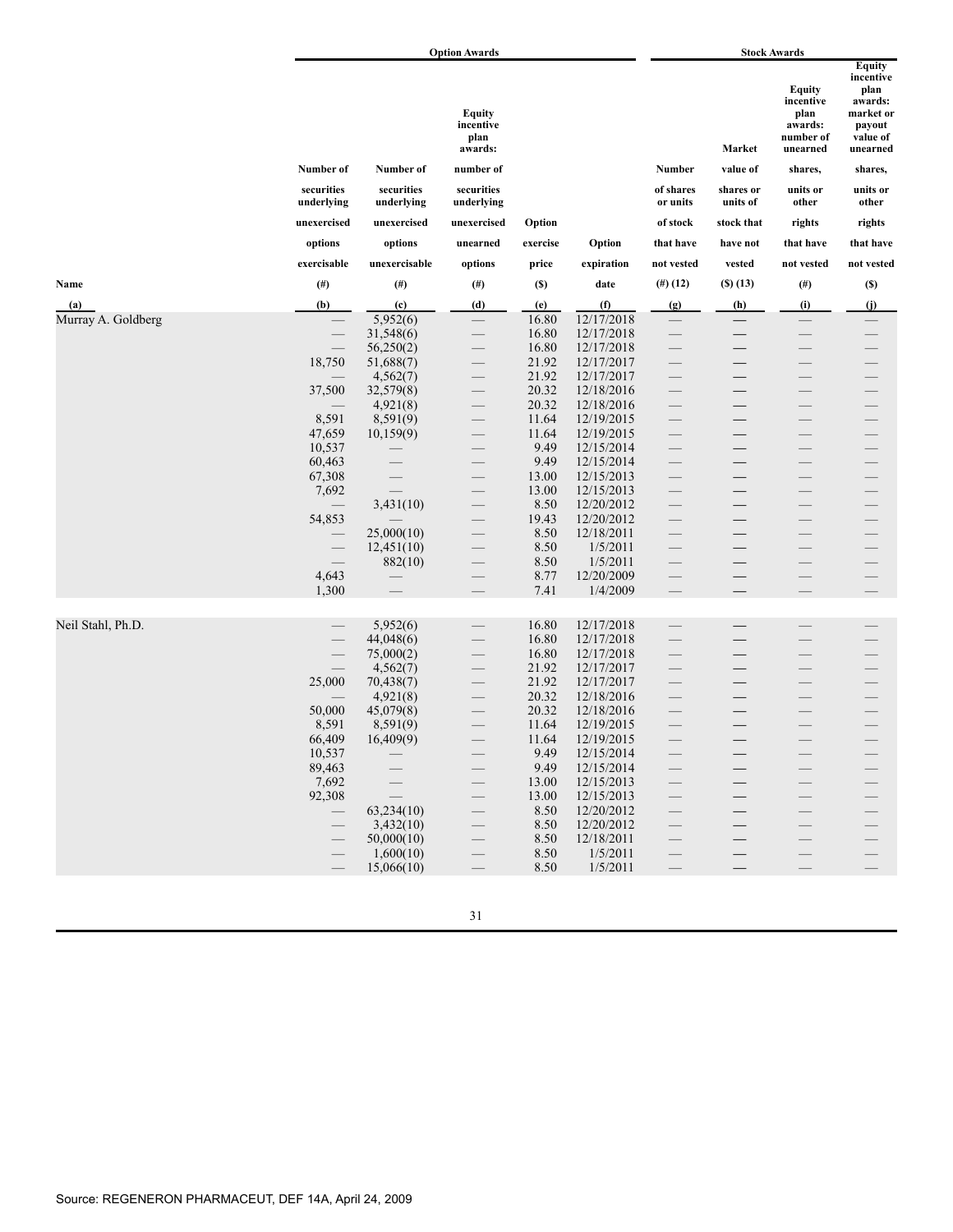|                   |                                 | <b>Option Awards</b>     | <b>Stock Awards</b>                           |          |            |                             |                       |                                                                        |                                                                                       |
|-------------------|---------------------------------|--------------------------|-----------------------------------------------|----------|------------|-----------------------------|-----------------------|------------------------------------------------------------------------|---------------------------------------------------------------------------------------|
|                   |                                 |                          | <b>Equity</b><br>incentive<br>plan<br>awards: |          |            |                             | Market                | <b>Equity</b><br>incentive<br>plan<br>awards:<br>number of<br>unearned | Equity<br>incentive<br>plan<br>awards:<br>market or<br>payout<br>value of<br>unearned |
|                   | Number of                       | Number of                | number of                                     |          |            | Number                      | value of              | shares,                                                                | shares,                                                                               |
|                   | securities<br>underlying        | securities<br>underlying | securities<br>underlying                      |          |            | of shares<br>or units       | shares or<br>units of | units or<br>other                                                      | units or<br>other                                                                     |
|                   | unexercised                     | unexercised              | unexercised                                   | Option   |            | of stock                    | stock that            | rights                                                                 | rights                                                                                |
|                   | options                         | options                  | unearned                                      | exercise | Option     | that have                   | have not              | that have                                                              | that have                                                                             |
|                   | exercisable                     | unexercisable            | options                                       | price    | expiration | not vested                  | vested                | not vested                                                             | not vested                                                                            |
| Name              | $(\#)$                          | $^{(#)}$                 | $^{(#)}$                                      | (S)      | date       | $(\#)(12)$                  | $($ S $)$ $(13)$      | $^{(#)}$                                                               | (S)                                                                                   |
| (a)               | (b)                             | (c)                      | (d)                                           | (e)      | (f)        | (g)                         | (h)                   | (i)                                                                    | (i)                                                                                   |
| Robert J. Terifay |                                 | 5,952(6)                 | $\overline{\phantom{m}}$                      | 16.80    | 12/17/2018 | $\overline{\phantom{m}}$    | —                     | $\hspace{0.1mm}-\hspace{0.1mm}$                                        |                                                                                       |
|                   | $\hspace{0.1mm}-\hspace{0.1mm}$ | 26,548(6)                | $\hspace{0.05cm}$                             | 16.80    | 12/17/2018 | $\hspace{0.05cm}$           |                       |                                                                        |                                                                                       |
|                   | $\qquad \qquad$                 | 48,750(2)                | $\hspace{0.1mm}-\hspace{0.1mm}$               | 16.80    | 12/17/2018 | $\overbrace{\hspace{15em}}$ |                       |                                                                        |                                                                                       |
|                   | 12,500                          | 37,500(3)                | $\overline{\phantom{m}}$                      | 21.92    | 12/17/2017 | $\overbrace{\hspace{15em}}$ |                       |                                                                        |                                                                                       |
|                   | 4,686                           | 14,058(11)               | $\hspace{0.1mm}-\hspace{0.1mm}$               | 21.34    | 2/26/2017  | $\hspace{0.05cm}$           |                       |                                                                        |                                                                                       |
|                   | 19,064                          | 57,192(11)               | $\hspace{0.1mm}-\hspace{0.1mm}$               | 21.34    | 2/26/2017  | $\qquad \qquad -$           |                       |                                                                        |                                                                                       |
|                   |                                 |                          |                                               |          |            |                             |                       |                                                                        |                                                                                       |

(1) This stock option award was granted to the Named Officer on December 17, 2008 and vests at a rate of 25% per year over the first four years of the option term.

(2) This stock option award was granted to the Named Officer on December 17, 2008 and is eligible to vest on December 31, 2011 depending upon the achievement of development and regulatory milestones related to our product candidates as described in the Compensation Discussion and Analysis on page 25. The non-qualified stock option award has a ten-year term.

- (3) This stock option award was granted to the Named Officer on December 17, 2007 and vests at a rate of 25% per year over the first four years of the option term.
- (4) This stock option award was granted to the Named Officer on December 18, 2006 and vests at a rate of 25% per year over the first four years of the option term.
- (5) This stock option award was granted to the Named Officer on December 19, 2005 and vests at a rate of 25% per year over the first four years of the option term.
- (6) These two stock option awards (one a non-qualified stock option and the other an incentive stock option) were granted to the Named Officer on December 17, 2008. The combined non-qualified and incentive stock option award vests at a rate of 25% per year over the first four years of the option term.
- (7) These two stock option awards (one a non-qualified stock option and the other an incentive stock option) were granted to the Named Officer on December 17, 2007. The combined non-qualified and incentive stock option award vests at a rate of 25% per year over the first four years of the option term.
- (8) These two stock option awards (one a non-qualified stock option and the other an incentive stock option) were granted to the Named Officer on December 18, 2006. The combined non-qualified and incentive stock option award vests at a rate of 25% per year over the first four years of the option term.
- (9) These two stock option awards (one a non-qualified stock option and the other an incentive stock option) were granted to the Named Officer on December 19, 2005. The combined non-qualified and incentive stock option award vests at a rate of 25% per year over the first four years of the option term.
- (10) The stock option award was granted to the Named Officer on January 5, 2005, and vests 100% any time after January 5, 2008 if the Company's products achieve gross sales of at least \$100 million during any consecutive twelve-month period (either directly by the Company or through its licensees).
- (11) These two stock option awards (one a non-qualified stock option and the other an incentive stock option) were granted to the Named Officer on February 26, 2007. The combined non-qualified and incentive stock option award vests at a rate of 25% per year over the first four years of the option term.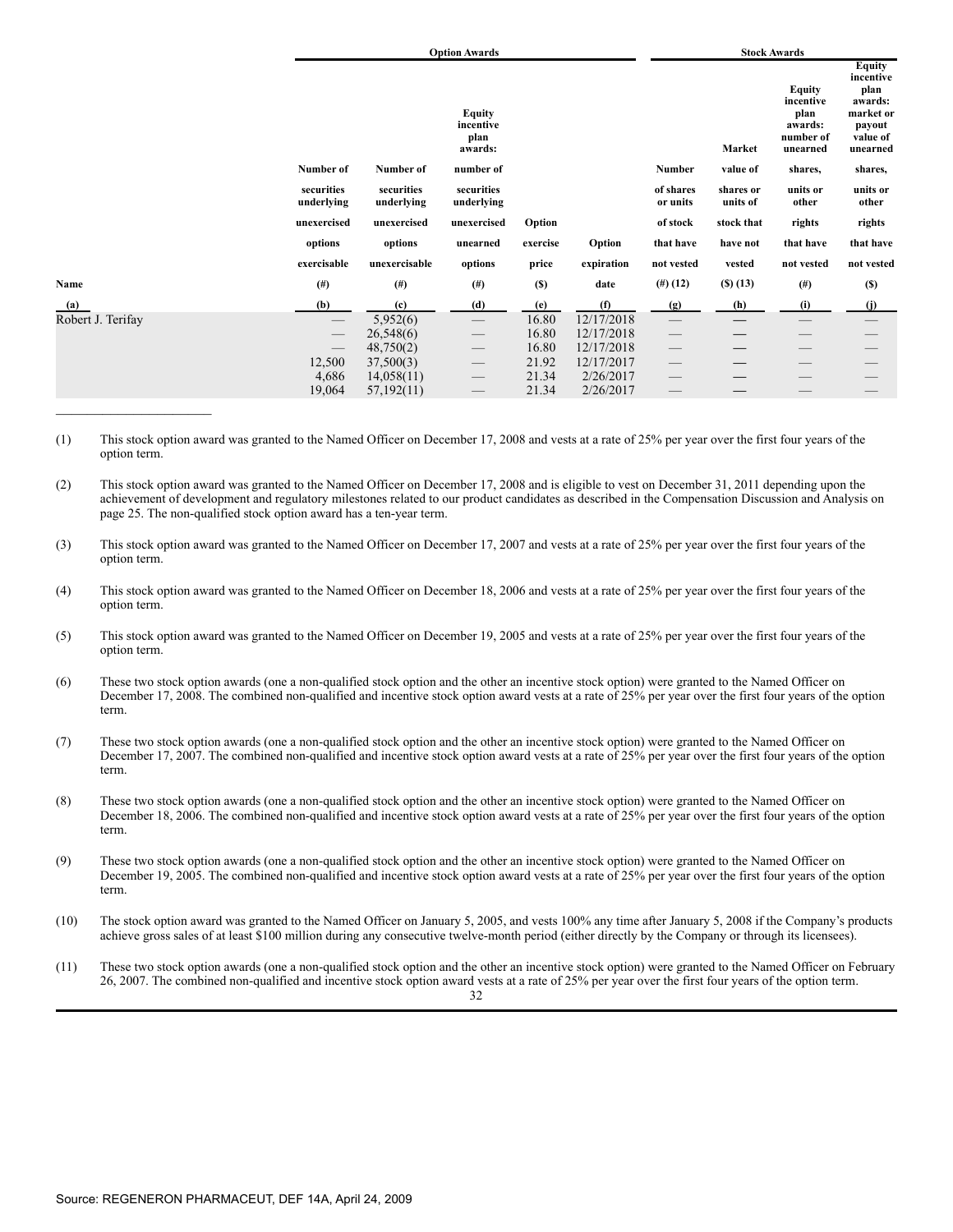(12) The stock award was granted to the Named Officer on December 17, 2007 and vests 100% upon the fifth anniversary of the date of grant.

(13) Reflects the closing price per share of the Company's common stock on the NASDAQ Global Select Market on December 31, 2008. **Option Exercises and Stock Vested**

 The following table and explanatory footnotes provide information with regard to amounts received by our Named Officers during 2008 as a result of the exercise of stock options.

# **OPTION EXERCISES AND STOCK VESTED**

|                                    |                                                | <b>Option awards</b>                  |                                               | Stock awards                              |  |
|------------------------------------|------------------------------------------------|---------------------------------------|-----------------------------------------------|-------------------------------------------|--|
|                                    | Number of<br>shares<br>acquired<br>on exercise | Value<br>realized<br>upon<br>exercise | Number of<br>shares<br>acquired<br>on vesting | <b>Value</b><br>realized<br>on<br>vesting |  |
| Name                               | (# )                                           | $($ S $)$ $(1)$                       | $^{(#)}$                                      | (S)                                       |  |
| (a)                                | (b)                                            | (c)                                   | (d)                                           | (e)                                       |  |
| Leonard S. Schleifer, M.D., Ph.D.  | 73,010                                         | 1,158,669                             |                                               |                                           |  |
| George D. Yancopoulos, M.D., Ph.D. | 100,000                                        | 900,460                               |                                               |                                           |  |
| Murray A. Goldberg                 | 1,700                                          | 14,841                                | $\overbrace{\hspace{25mm}}^{}$                |                                           |  |
| Neil Stahl, Ph.D.                  | 25,000                                         | 362,750                               |                                               |                                           |  |
| Robert Terifay                     |                                                |                                       |                                               |                                           |  |

(1) Amounts reflect the difference between the exercise price of the option(s) and the average of the high and low sales price per share of the Company's common stock on the NASDAQ Global Select Market on the exercise date(s). **Equity Compensation Plan Information**

 The following table shows information with respect to securities authorized for issuance under the equity compensation plans maintained by the Company as of December 31, 2008.

|                                                                                    | (a)<br><b>Number of securities</b><br>to be issued<br>upon exercise of<br>outstanding options, | (b)<br>Weighted-average<br>exercise price of<br>outstanding options, | (c)<br><b>Number of securities</b><br>remaining available for<br>future issuance under<br>equity compensation plans<br>(excluding securities |
|------------------------------------------------------------------------------------|------------------------------------------------------------------------------------------------|----------------------------------------------------------------------|----------------------------------------------------------------------------------------------------------------------------------------------|
| <b>Plan Category</b><br>Equity compensation plans approved by security holders (1) | warrants and rights<br>20,133,910<br>shares of<br>common stock                                 | warrants and rights<br>17.53                                         | reflected in $column(a))$<br>6,912,833 shares<br>of common stock $(3)$                                                                       |
| Equity compensation plans not approved by security holders (2)<br>Total            | $\Omega$<br>20,133,910<br>shares of                                                            | \$0.00<br>17.53                                                      | $44,246$ shares of<br>Class A stock<br>6,957,079 shares<br>of common stock                                                                   |
|                                                                                    | common stock                                                                                   |                                                                      | and Class A stock                                                                                                                            |

<sup>(3)</sup> There is no restriction on the number of shares that may be issued under the Amended and Restated 2000 Long-Term Incentive Plan in the form of Restricted Stock.



 $\mathcal{L}$  , we can also the set of the set of the set of the set of the set of the set of the set of the set of the set of the set of the set of the set of the set of the set of the set of the set of the set of the set of

 $\overline{\phantom{a}}$  , and the set of the set of the set of the set of the set of the set of the set of the set of the set of the set of the set of the set of the set of the set of the set of the set of the set of the set of the s

<sup>(1)</sup> The equity compensation plans approved by the security holders are the Amended and Restated 2000 Long-Term Incentive Plan and the 1990 Long-Term Incentive Plan.

<sup>(2)</sup> The equity compensation plan not approved by the security holders is the Executive Stock Purchase Plan which is described in note 15 to the Company's audited financial statements for the fiscal year ended December 31, 2008 filed with the Securities and Exchange Commission on February 26, 2009.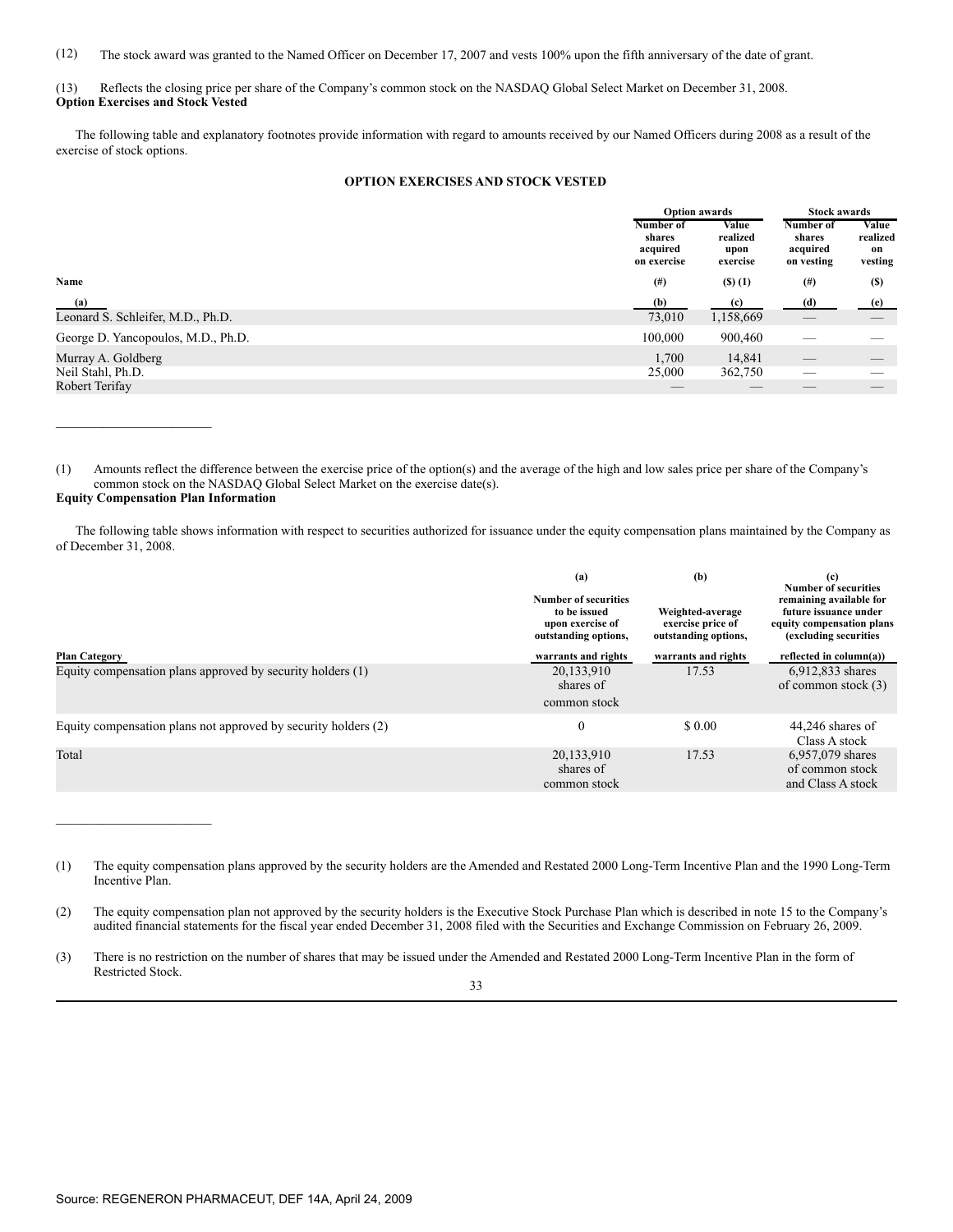#### **Post-Employment Compensation**

 The tables on pages 34 and 36 reflect the severance benefits available to our Named Officers. For our Chief Executive Officer, we show the amounts payable upon his voluntary termination, involuntary or not-for-cause termination, termination in connection with a corporate change of control, and in the event of his disability or death. For the other Named Officers, the only post-termination compensation arrangement is through our change of control severance plan. Consequently, the only amounts payable to them are upon an involuntary or not-for-cause termination in connection with a corporate change of control.

#### *Leonard S. Schleifer, M.D., Ph.D., Employment Agreement*

 We entered into an employment agreement with our Chief Executive Officer, Dr. Schleifer, effective as of December 20, 2002, providing for his employment with the Company through December 31, 2003 and continuing thereafter on a year-by-year basis. On November 14, 2008, this employment agreement was amended and restated to bring the Employment Agreement into compliance with Section 409A of the Internal Revenue Code of 1986, as amended. Pursuant to this agreement, we agreed that in the event that Dr. Schleifer's employment is terminated by us other than for cause (as defined in the agreement) or is terminated by Dr. Schleifer for good reason (as defined in the agreement to include specified acts of constructive termination, together called an "involuntary termination"), we will pay Dr. Schleifer an amount equal to 125% of the sum of his base salary plus his average bonus paid over the prior three years. This amount will be paid in a lump sum severance payment. In addition, we will continue to provide Dr. Schleifer and his dependents medical, dental, and life insurance benefits for eighteen months. Subject to the discussion in the following paragraph, in the event that Dr. Schleifer's employment is terminated for any reason other than for cause, all of his unvested stock options will continue to vest in accordance with the terms of the applicable award grant and he will be entitled to exercise the stock options throughout their original term, which is generally ten years from the date of grant.

 Upon an involuntary termination within three years after a change of control of the Company or within three months prior to such a change of control, we will pay Dr. Schleifer an amount equal to three times the sum of his annual base salary plus his average bonus over the prior three years. This amount will be paid in a lump sum severance payment. In addition, we will continue to provide Dr. Schleifer and his dependents medical, dental, and life insurance benefits for thirty-six months. Upon such an involuntary termination in connection with a change of control, Dr. Schleifer's outstanding stock options will vest immediately and remain exercisable throughout their original term, which is generally ten years from the date of grant. If aggregate severance payments to Dr. Schleifer in connection with a change of control exceed certain thresholds set forth in the Internal Revenue Code, then we will pay him an additional amount to cover any resulting excise tax obligations, unless the excise taxes could be eliminated by reducing Dr. Schleifer's cash severance payments and benefits under the agreement by less than ten percent, in which case such benefits and payments will be reduced accordingly.

 The following table reflects the potential payments to our Chief Executive Officer upon his termination or resignation effective December 31, 2008, under different scenarios, including following a change of control, as well as upon death or disability.

#### **Potential Severance Payments Under Dr. Schleifer's Employment Agreement**

|                                                                | Cash             | Medical<br><b>Insurance</b> | Death        | <b>Disability</b> | Value of<br>Accelerated<br><b>Stock</b> | Total           |
|----------------------------------------------------------------|------------------|-----------------------------|--------------|-------------------|-----------------------------------------|-----------------|
|                                                                | <b>Severance</b> | Continuation                | Benefits (7) | <b>Benefits</b>   | <b>Option Stock</b>                     | Amount          |
| Involuntary Termination Following a Change of<br>Control $(1)$ | \$3,721,000(2)   | 117,608(3)<br>S.            |              |                   | 907.500(4)<br>\$                        | 4,746,108<br>S. |
| <b>Involuntary Termination</b>                                 | \$1,550,417(5)   | 58,804(6)                   |              |                   | $\sim$                                  | .609,221        |
| Death                                                          |                  | 58,804(6)                   |              |                   |                                         | 58,804          |
| Disability                                                     |                  | 58,804(6)                   |              | \$374,325(8)      |                                         | 433,129         |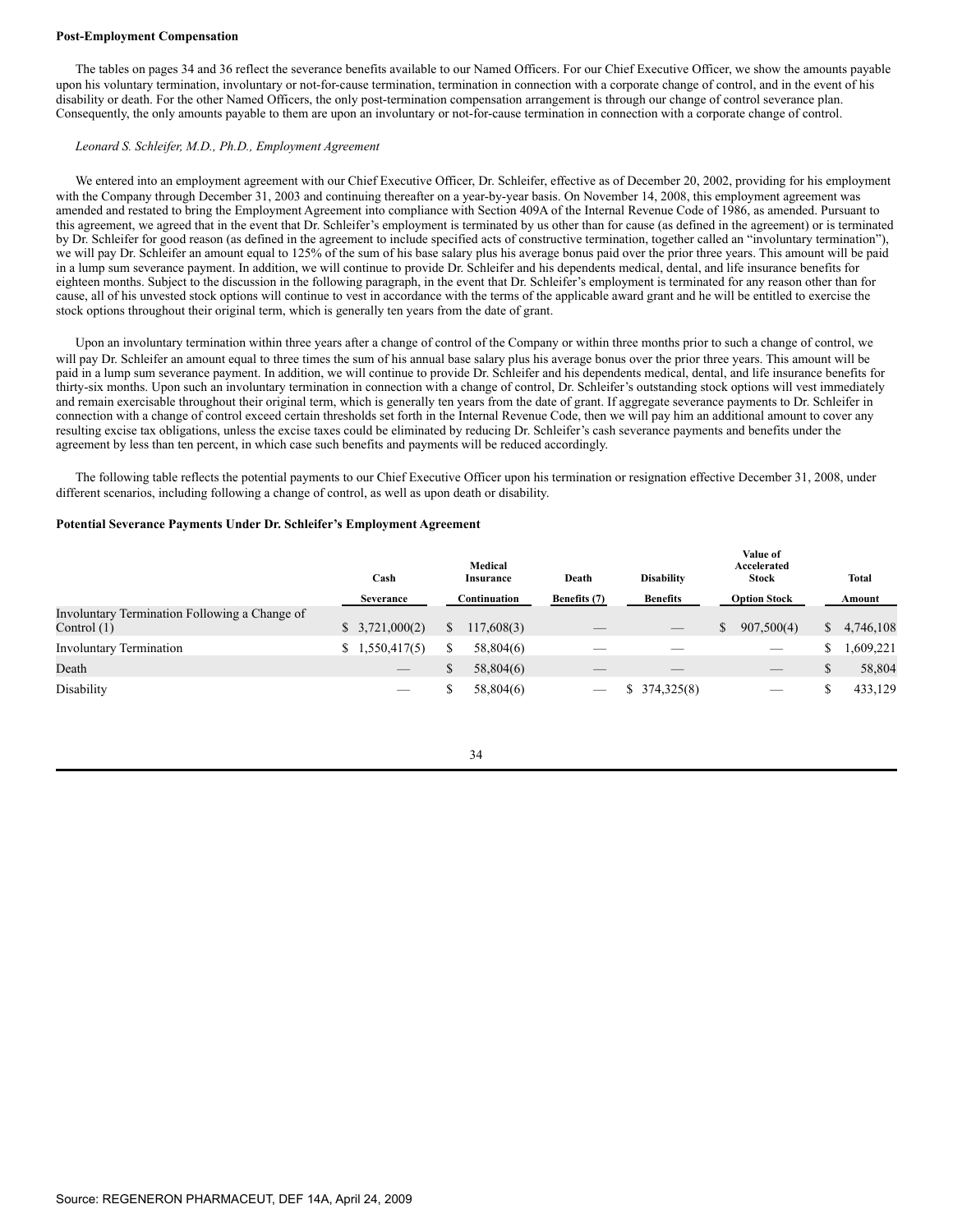- (1) For purposes of these calculations, (i) we used Dr. Schleifer's 2008 base salary and the bonuses paid to Dr. Schleifer in 2006, 2007, and 2008, for performance in 2005, 2006, and 2007, respectively, (ii) we assumed that Dr. Schleifer received his 2008 bonus described in the Summary Compensation Table on page 27, (iii) we took into consideration, for purposes of determining whether Dr. Schleifer was entitled to receive a gross-up payment under the terms of his employment agreement, the fact that Dr. Schleifer's stock options continue to vest according to their original vesting schedule following an involuntary termination (other than in connection with a change of control), (iv) we assumed an 8% annual increase in medical, dental, and life insurance premiums for 2009, 2010, and 2011, (v) we assumed that the medical insurance benefits received in 2009, 2010, and 2011 would be taxable and that Dr. Schleifer would be eligible for a tax gross-up for these benefits under the terms of his employment agreement, (vi) although Dr. Schleifer's employment agreement provides for restrictive covenants, including a six-month non-compete obligation, no specific value has been ascribed to these covenants solely for purposes of this calculation, and (vii) although certain payments to Dr. Schleifer would be subject to potential delays upon separation of service under Section 409A of the Internal Revenue Code, we did not attempt to determine which, if any, payments would be delayed.
- (2) Equal to three times the sum of (a) Dr. Schleifer's 2008 base salary and (b) the average bonus paid to Dr. Schleifer over the prior three years.
- (3) Equal to the estimated cost of providing Dr. Schleifer and his dependents medical, dental and life insurance benefits for thirty-six months.
- (4) Equal to the aggregate amount of the differences between the exercise prices of Dr. Schleifer's accelerated stock options and the closing sales price per share of the Company's common stock on the NASDAQ Global Select Market on December 31, 2008.
- (5) Equal to 1.25 times the sum of (a) Dr. Schleifer's 2008 base salary and (b) the average bonus paid to Dr. Schleifer over the past three years. For purposes of this calculation, we used Dr. Schleifer's bonuses paid in 2006, 2007, and 2008 and assumed that Dr. Schleifer received his 2008 bonus described in the Summary Compensation Table on page 27.
- (6) Equal to the estimated cost of providing Dr. Schleifer and his dependents medical, dental, and life insurance benefits for eighteen months.
- (7) We maintain \$1 million of term life insurance covering Dr. Schleifer payable to his designated beneficiary.

 $\overline{\phantom{a}}$  . The set of the set of the set of the set of the set of the set of the set of the set of the set of the set of the set of the set of the set of the set of the set of the set of the set of the set of the set o

(8) Represents 35% of Dr. Schleifer's 2008 salary over a period of eighteen months. We have assumed long-term disability coverage exists pursuant to Dr. Schleifer's employment agreement for the remaining 65% of Dr. Schleifer's salary. *Change in Control Severance Plan*

 Each of the Named Officers, other than our Chief Executive Officer, participates in our change in control severance plan that was adopted by the board of directors on January 20, 2006. The purposes of the plan are (i) to help us retain key employees, (ii) to help maintain the focus of such employees on our business and to mitigate the distractions caused by the possibility that we may be the target of an acquisition, and (iii) to provide certain benefits to such employees in the event their employment is terminated (or constructively terminated) after, or in contemplation of, a change in control. On November 14, 2008, the change of control severance plan was amended and restated to bring it into compliance with Section 409A of the Internal Revenue Code of 1986, as amended.

 Under the plan, each participant is entitled to receive a cash severance payment in an amount equal to one, or in designated cases, including the Named Officers other than Dr. Schleifer, two, times the sum of the participant's annual base salary and his or her average bonus over the prior three years if, within twenty-four months after or six months before a change in control, either the participant resigns his or her employment for Good Reason (as defined in the plan) or the participant's employment is terminated by the Company for any reason other than Cause (as defined in the plan). This amount will be paid in a lump sum severance payment. A participant so terminated is also entitled to receive a pro rata bonus for the year in which he or she is terminated based on the portion of the year the participant was employed by us. In addition, for either one or two years, as the case may be, plan participants will receive continuation of health care coverage and welfare benefits provided by us, to the extent permitted by our benefit plans, at a cost no greater than what the participant's cost would have been if he or she had continued employment.

 In the event that a plan participant resigns his or her employment for Good Reason (which generally conforms to the definition in Section 409A), or the participant's employment is terminated by the Company for any reason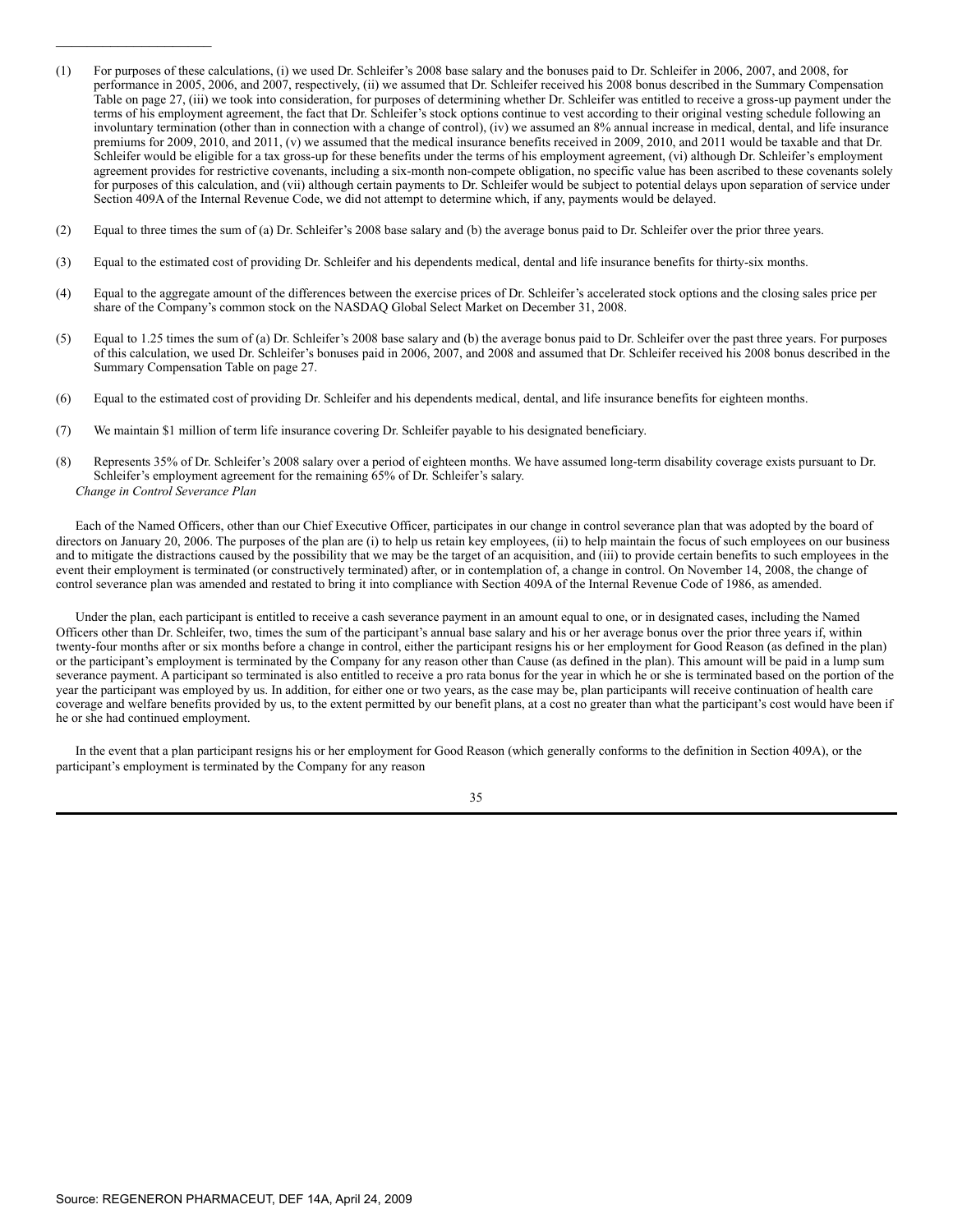other than Cause, in either case within twenty-four months after or six months before a change in control, then the participant's stock options and other equity awards granted under our long-term incentive plans that would have vested prior to or upon the change in control will become vested on the change in control date, and the exercise period of such equity awards, and other equity awards held by the participant that otherwise would have expired, will be extended to the later of (i) thirty days following the first date after a change in control in which the shares underlying the equity award may be traded, and (ii) the permitted exercise date in the plan or grant assuming the change in control happened immediately prior to the participant's termination. However, in no event will any stock option or other equity award be extended (i) beyond the expiration date of the grant, or (ii) such that the grant will be subject to the additional tax under Section 409A of the Internal Revenue Code.

 In the event that a participant would become subject to a "golden parachute" excise tax under Section 4999 of the Internal Revenue Code as a result of severance benefits and payments, the severance benefits and payments owed to the participant shall be reduced to an amount one dollar less than the amount that would subject the participant to the excise tax, unless the total severance benefits/payments net of the excise taxes are greater than the amount that the participant would receive following any such reduction.

 The following table shows the potential payments to our Named Officers (other than our Chief Executive Officer), upon their termination (other than for Cause) or resignation for Good Reason, in the two years following, or the six months prior to, a change of control. The table assumes an effective termination or resignation date of December 31, 2008.

#### **Potential Payments Under Change of Control Severance Plan**

 $\overline{\phantom{a}}$  , and the set of the set of the set of the set of the set of the set of the set of the set of the set of the set of the set of the set of the set of the set of the set of the set of the set of the set of the s

| Cash |                      | Medical<br><b>Insurance</b> | Value of<br><b>Accelerated Stock</b><br><b>Option/Restricted</b> | <b>Total</b>               |
|------|----------------------|-----------------------------|------------------------------------------------------------------|----------------------------|
|      |                      | Continuation (2)            | Stock $(3)$                                                      | Amount (4)                 |
|      | 1,973,533            | \$77,892                    | \$16,785,513                                                     | \$18,836,938               |
|      | 1.277.333            | \$62,258                    | \$2,023,634                                                      | \$3,363,225                |
|      | 1,158,933<br>934,600 | \$37,853<br>\$35,416        | \$2,874,440<br>\$1,096,766                                       | \$4,071,226<br>\$2,066,782 |
|      |                      | Severance (1)               |                                                                  |                            |

- (1) Equal to two times the sum of (a) the Named Officer's 2008 base salary and (b) the average bonus paid to the Named Officer over the prior three years.
- (2) Equal to the estimated cost of providing each Named Officer and his dependents medical, dental, and life insurance benefits for twenty-four months, plus the estimated cost of providing each Named Officer tax and financial planning advisory services for twenty-four months.
- (3) For stock options, equal to the aggregate amount of the differences between the exercise prices of each Named Officer's accelerated "in-the-money" stock options and the closing sales price per share of the Company's common stock on the NASDAQ Global Select Market on December 31, 2008 of \$18.36. The amounts include the acceleration of stock options granted to these Named Officers in January 2005 as part of a stock option exchange program and the performance stock options granted to the Named Officers in December 2008. For Dr. Yancopoulos, the amount also includes the value as of December 31, 2008 of the unvested restricted shares granted to him in 2007.
- (4) In accordance with the terms of the change of control severance plan, the total amount for Dr. Stahl has been reduced to an amount one dollar less than the amount that would subject him to a "golden parachute" excise tax under Section 4999 of the Internal Revenue Code. The total amount for Dr. Yancopoulos has not been "cut back" as he would be in a more favorable net-after tax position without any such reduction. Neither Mr. Goldberg nor Mr. Terifay would be subject to the "golden parachute" excise tax.
- (5) For purposes of these calculations, (i) we used base salaries paid to the Named Officers in 2008, and bonuses paid to the Named Officers in 2006, 2007, and 2008, for performance in 2005, 2006, and 2007, respectively, (ii) we assumed that each Named Officer received his 2008 bonus described in the Summary Compensation Table on page 27, (iii) we took into consideration, for purposes of determining whether each Named Officer was entitled to receive a gross-up payment under the terms of the change in control severance plan, the fact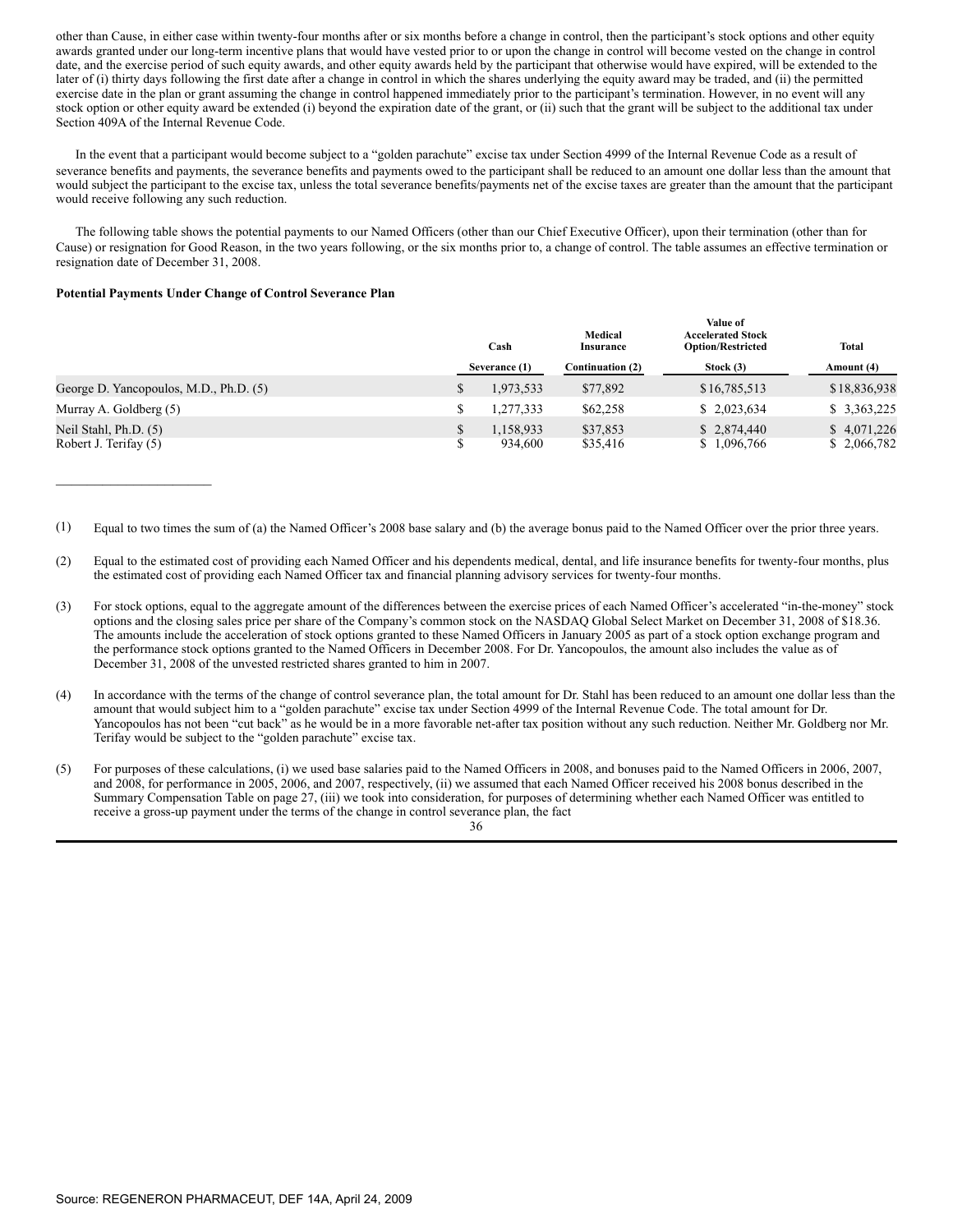that each Named Officer's stock options vest and remain exercisable for the lesser of  $(x)$  the remaining option term or  $(y)$  one year (two years in the case of retirement-eligible executives, including Mr. Goldberg) following an involuntary termination without Cause or termination for Good Reason following a change in control; and parachute payments for time vesting stock options and restricted stock were valued using Internal Revenue Code Revenue Procedure 2003-68 Safe Harbor and Treas. Reg. Section 1.28G-1 Q&A 24(c), (iv) we assumed an 8% annual increase in medical, dental, and life insurance premiums and employer cost of tax and financial planning advisory services for 2009 and 2010, (v) we assumed that the medical insurance benefits received in 2009 and 2010 would be taxable and that the Named Officers would be eligible for a tax gross-up for these benefits under the terms of the change in control severance plan, (vi) although the change in control severance plan provides for restrictive covenants, including a one-year covenant prohibiting the solicitation of company employees, no specific value has been ascribed to these covenants, and (vii) although certain payments to the Named Officers would be subject to potential delays upon separation of service under Section 409A of the Internal Revenue Code, we did not attempt to determine which, if any, payments would be delayed.

#### **OTHER MATTERS**

#### **When are shareholder proposals due for the 2010 Annual Meeting of Shareholders?**

 A shareholder wishing to present a proposal at the 2010 Annual Meeting of Shareholders must submit the proposal in writing and it must be received by the Company at its principal executive offices at 777 Old Saw Mill River Road, Tarrytown, New York 10591 by December 28, 2009, and must satisfy the other conditions established by the Securities and Exchange Commission, in order for such proposal to be considered for inclusion in the Company's proxy statement and form of proxy relating to that meeting.

 Under our By-Laws, proposals of shareholders intended to be submitted for a formal vote (other than proposals to be included in our proxy statement) at the 2010 Annual Meeting may be made only by a shareholder of record who has given notice of the proposal to the Secretary of the Company at our principal executive offices no earlier than 90 days and no later than 60 days prior to the meeting; provided that if less than 70 days notice or public disclosure of the date of the 2010 Annual Meeting is given or made to shareholders, notice by the shareholder in order to be timely must be received not later than the close of business on the tenth day following the day on which such notice of the annual meeting was first mailed or such public disclosure of the annual meeting was made, whichever first occurs. The notice must contain certain information as specified in our By-Laws. Assuming our 2010 Annual Meeting is held on June 11, 2010 in accordance with the Company's past practice, and at least 70 days' notice or prior public disclosure of the date of the 2010 Annual Meeting is given or made to shareholders, notice of such proposals would need to be given no earlier than March 13, 2010 and no later than April 12, 2010. Any proposal received outside of such dates will not be considered "timely" under the federal proxy rules for purposes of determining whether we may use discretionary authority to vote on such proposal.

#### **What happens if multiple shareholders share an address?**

 Applicable rules permit brokerage firms and the Company to send one Annual Report and proxy statement to multiple shareholders who share the same address under certain circumstances. This practice is known as "householding." We believe that householding will provide greater convenience for our shareholders, as well as cost savings for us by reducing the number of duplicate documents that are sent to your home. Consequently, we have implemented the practice of householding for shares held in "street name" and intend to deliver only one Annual Report and one proxy statement to multiple shareholders sharing the same address. If you wish to receive a separate proxy statement for the 2009 Annual Meeting or a 2008 Annual Report, you may find these materials at our internet website (www.regeneron.com) or you may stop householding for your account and receive separate printed copies of these materials by contacting our Investor Relations Department, at Regeneron Pharmaceuticals, Inc., 777 Old Saw Mill River Road, Tarrytown, New York 10591, or by calling us at 914-345-7400 and these materials will be promptly delivered to you. If you hold shares registered in your name (sometimes called a shareholder of record), you can elect householding for your account by contacting us in the same manner described above. Any shareholder may stop householding for your account by contacting our Investor Relations Department at the address and/or phone number included above. If you revoke your consent, you will be removed from the householding program within 30 days of receipt of your revocation and each shareholder at your address will receive individual copies of our disclosure documents.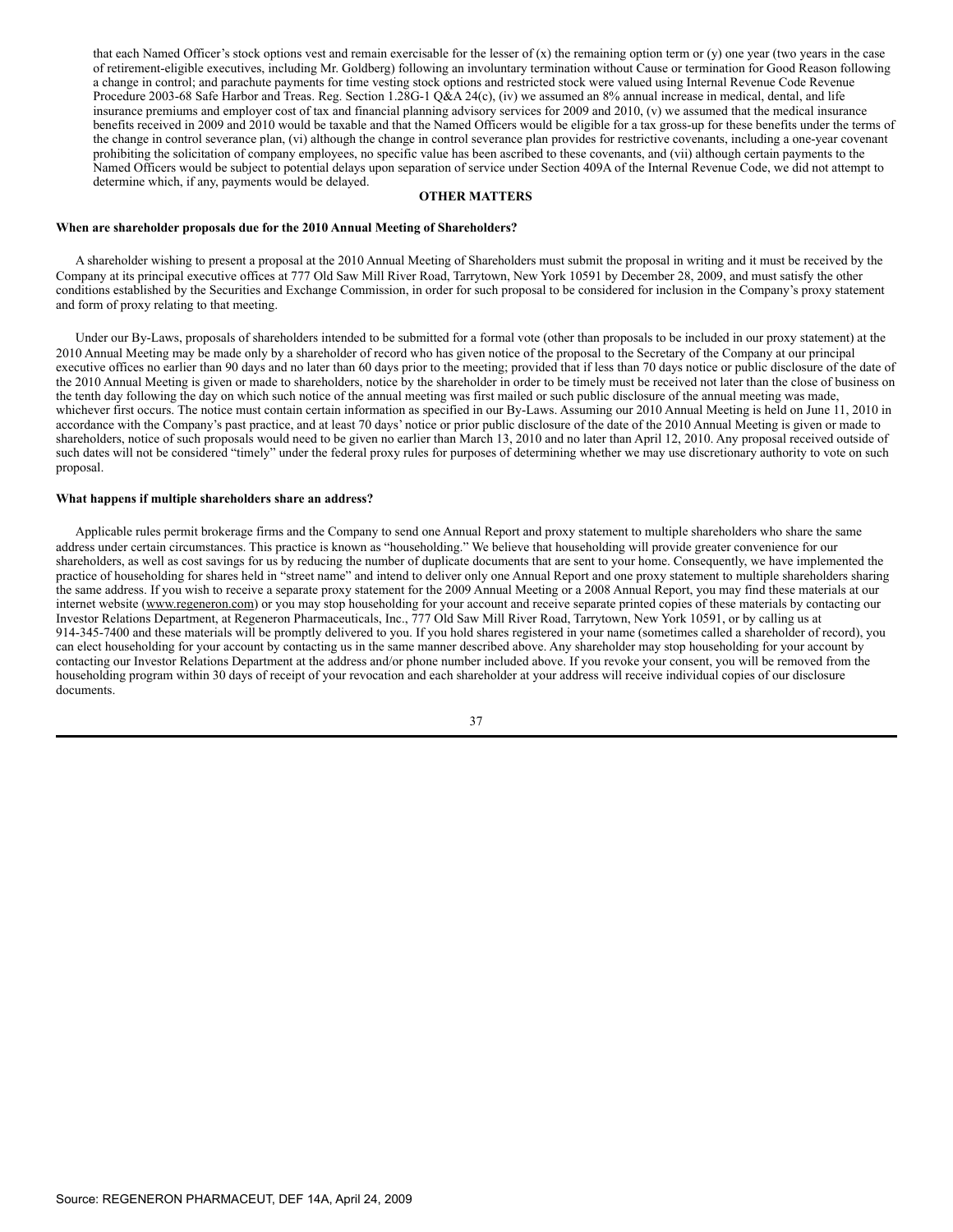#### **Are there any other matters to be addressed at the Annual Meeting?**

We know of no other matters to be brought before the Annual Meeting, except as set forth in this proxy statement. If any other matter is properly presented at the Annual Meeting upon which a vote may properly be taken, shares represented by duly executed and timely submitted proxies will be voted on any such matter in accordance with the judgment of the persons named as proxies in the enclosed proxy card. Discretionary authority for them to do so is contained in the enclosed proxy card.

#### **Who will pay the costs related to this proxy statement and the Annual Meeting?**

The solicitation of proxies is being made on behalf of the Company and we will bear the costs of the solicitation. We will be responsible for paying for all expenses to prepare, print and mail the proxy materials to shareholders. In accordance with the regulations of the Securities and Exchange Commission, we will make arrangements with brokerage houses and other custodians, nominees, and fiduciaries to send proxies and proxy materials to their principals and will reimburse them for their reasonable expenses in so doing. In addition to the solicitation by use of the mails, our officers, directors, and employees may solicit the return of proxies by telephone or personal interviews.

#### **When can you expect to receive a 2008 Annual Report?**

 Our Annual Report for the year ended December 31, 2008 is being mailed or made available electronically to shareholders together with these proxy materials. Both the Annual Report and this proxy statement will be posted both at our corporate website (www.regeneron.com) and at the website identified in the Notice of Annual Meeting accompanying this proxy statement (https://materials.proxyvote.com/75886f) when they are distributed to shareholders. **In addition, interested shareholders may obtain without charge a copy of our Annual Report on Form 10-K (without exhibits), which includes our audited financial statements for the fiscal year ended December 31, 2008, required to be filed with the Securities and Exchange Commission, by making a written request to Regeneron Pharmaceuticals, Inc., 777 Old Saw Mill River Road, Tarrytown, New York 10591, Attention: Investor Relations, or by calling our Investor Relations Department at (914) 345-7400.**

#### **In the future, how can you receive the Company's proxy materials and annual report electronically instead of receiving these materials through the mail?**

 Instead of receiving copies of future Company proxy statements and annual reports in the mail, shareholders may elect to receive an e-mail with a link to these documents on the Internet. Receiving these documents online saves the Company the cost of producing and mailing documents to your home or business and gives you an automatic link to the proxy voting site.

 If your shares are registered in your name or you hold shares in the Company Stock Fund in the Company's 401(k) Savings Plan, to enroll in the electronic delivery service, vote your shares through the Internet atwww.proxyvote.com and, when prompted, indicate that you agree to receive or access shareholder communications electronically in future years. If your shares are not registered in your name, to enroll in the electronic delivery service, check the information provided to you by your bank or broker, or contact your bank or broker for instructions on how to elect to view future proxy statements and annual reports over the Internet.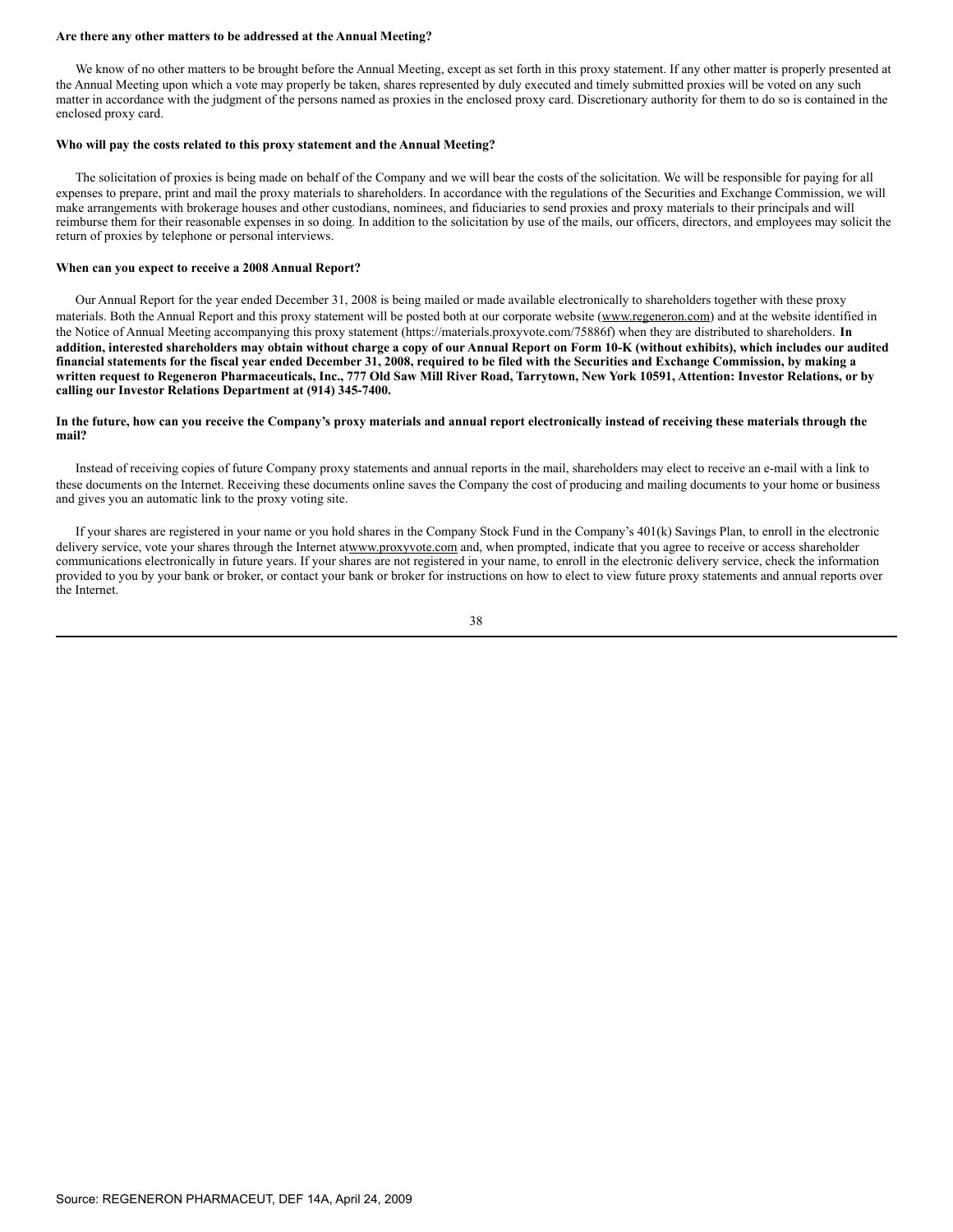# *REGENERON PHARMACEUTICALS, INC. 777 OLD SAW MILL RIVER ROAD TARRYTOWN, NY 10591-6707*

#### **VOTE BY INTERNET -www.proxyvote.com**

Use the Internet to transmit your voting instructions and for electronic delivery of information up until 11:59 P.M. Eastern Time on June 11, 2009. Have your proxy card in hand when you access the web site and follow the instructions to obtain your records and to create an electronic voting instruction form.

#### **ELECTRONIC DELIVERY OF FUTURE PROXY MATERIALS**

If you would like to reduce the costs incurred by our company in mailing proxy materials, you can consent to receiving all future proxy statements, proxy cards and annual reports electronically via e-mail or the Internet. To sign up for electronic delivery, please follow the instructions above to vote using the Internet and, when prompted, indicate that you agree to receive or access proxy materials electronically in future years.

#### **VOTE BY PHONE - 1-800-690-6903**

Use any touch-tone telephone to transmit your voting instructions up until 11:59 P.M. Eastern Time on June 11, 2009. Have your proxy card in hand when you call and then follow the instructions.

#### **VOTE BY MAIL**

Mark, sign and date your proxy card and return it in the postage-paid envelope we have provided or return it to Vote Processing, c/o Broadridge, 51 Mercedes Way, Edgewood, NY 11717.

#### **PLEASE SIGN, DATE AND RETURN PROMPTLY IN THE ENCLOSED ENVELOPE.**

| TO VOTE, MARK BLOCKS BELOW IN BLUE OR BLACK INK AS FOLLOWS:                                                                                                                                                                                                                                                                                                                                                                                                                                                                                                                                                            |        |        |                             | M12880-#1640 | KEEP THIS PORTION FOR YOUR RECORDS  |   |        |                            |
|------------------------------------------------------------------------------------------------------------------------------------------------------------------------------------------------------------------------------------------------------------------------------------------------------------------------------------------------------------------------------------------------------------------------------------------------------------------------------------------------------------------------------------------------------------------------------------------------------------------------|--------|--------|-----------------------------|--------------|-------------------------------------|---|--------|----------------------------|
| THIS PROXY CARD IS VALID ONLY WHEN SIGNED AND DATED.                                                                                                                                                                                                                                                                                                                                                                                                                                                                                                                                                                   |        |        |                             |              | DETACH AND RETURN THIS PORTION ONLY |   |        |                            |
| REGENERON PHARMACEUTICALS, INC.                                                                                                                                                                                                                                                                                                                                                                                                                                                                                                                                                                                        |        |        | <b>For Withhold For All</b> |              |                                     |   |        |                            |
|                                                                                                                                                                                                                                                                                                                                                                                                                                                                                                                                                                                                                        | All    | All    | <b>Except</b>               |              |                                     |   |        |                            |
| The Board of Directors recommends a vote FOR the<br>election of all Director Nominees named below and                                                                                                                                                                                                                                                                                                                                                                                                                                                                                                                  |        |        |                             |              |                                     |   |        |                            |
| <b>FOR Proposal 2.</b>                                                                                                                                                                                                                                                                                                                                                                                                                                                                                                                                                                                                 | $\Box$ | $\Box$ | $\Box$                      |              |                                     |   |        |                            |
| <b>Vote on Directors</b><br>1. Election of Directors<br>Nominees:<br>01) Charles A. Baker<br>02) Michael S. Brown, M.D.<br>03) Arthur F. Ryan<br>04) George L. Sing<br>To withhold authority to vote for any<br>individual nominee(s), mark "For All<br>Except" and write the number(s) of the<br>nominee(s) on the line below.                                                                                                                                                                                                                                                                                        |        |        |                             |              |                                     |   |        |                            |
| <b>Vote on Proposal</b>                                                                                                                                                                                                                                                                                                                                                                                                                                                                                                                                                                                                |        |        |                             |              |                                     |   |        | <b>For Against Abstain</b> |
| Proposal to ratify the appointment of PricewaterhouseCoopers LLP as the Company's independent registered public accounting<br>2.<br>firm for the fiscal year ending December 31, 2009.                                                                                                                                                                                                                                                                                                                                                                                                                                 |        |        |                             |              |                                     | □ | $\Box$ | □                          |
| In their discretion, the named proxies may vote on such other matters as may properly come before the Annual Meeting and any<br>adjournments or postponements thereof.                                                                                                                                                                                                                                                                                                                                                                                                                                                 |        |        |                             |              |                                     |   |        |                            |
| SHARES REPRESENTED BY THIS PROXY WILL BE VOTED AT THE MEETING AND AT ANY ADJOURNMENTS OR<br>POSTPONEMENTS THEREOF IN ACCORDANCE WITH THE SHAREHOLDER'S SPECIFICATIONS ABOVE. IF YOU<br>SIGN AND RETURN YOUR PROXY CARD IN A TIMELY MANNER, BUT DO NOT INDICATE HOW THESE SHARES<br>ARE TO BE VOTED. THIS PROXY WILL BE VOTED FOR THE ELECTION AS DIRECTORS OF THE NOMINEES<br>NAMED ABOVE AND FOR PROPOSAL 2. THIS PROXY ALSO CONFERS DISCRETIONARY AUTHORITY WITH<br>RESPECT TO MATTERS NOT KNOWN OR DETERMINED AT THE TIME OF THE MAILING OF THE NOTICE OF<br>THE ANNUAL MEETING OF SHAREHOLDERS TO THE UNDERSIGNED. |        |        |                             |              |                                     |   |        |                            |
| PLEASE DATE, SIGN AND MAIL YOUR PROXY CARD PROMPTLY                                                                                                                                                                                                                                                                                                                                                                                                                                                                                                                                                                    |        |        |                             |              |                                     |   |        |                            |
| <b>Note:</b> Please sign exactly as your name or names appear(s) on this proxy card. When<br>shares are held jointly, each holder should sign. When signing as an executor,<br>administrator, attorney, trustee or guardian, please give full title as such. If the signer                                                                                                                                                                                                                                                                                                                                             |        |        |                             |              |                                     |   |        |                            |

#### Source: REGENERON PHARMACEUT, DEF 14A, April 24, 2009

is a corporation, please sign full corporate name by duly authorized officer, giving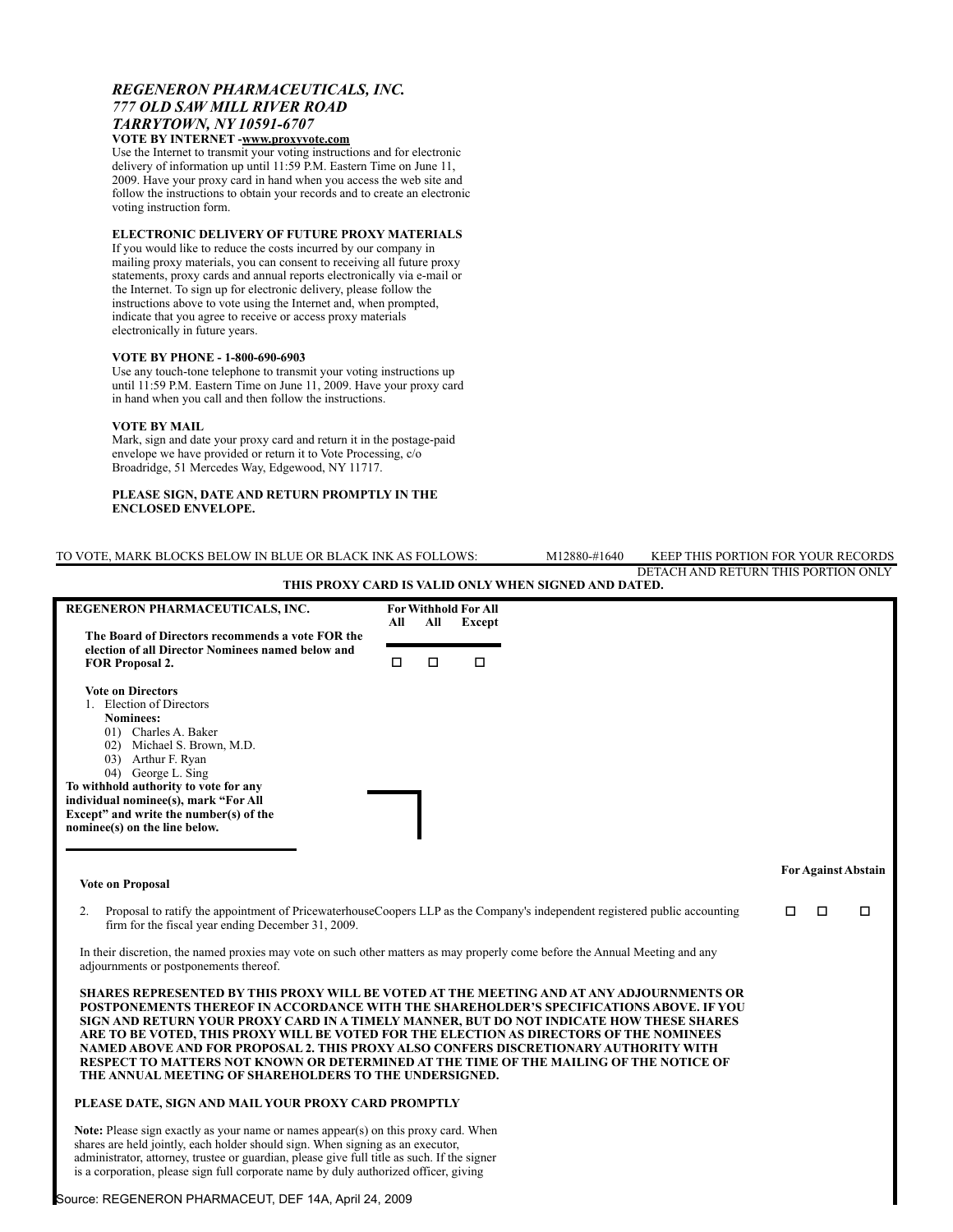| full title as such. If signer is a partnership, please sign in partnership name by |  |  |  |
|------------------------------------------------------------------------------------|--|--|--|
| authorized person.                                                                 |  |  |  |

| Signature      |      |
|----------------|------|
| <b>[PLEASE</b> |      |
| SIGN           | Date |
| WITHIN         |      |
| BOX]           |      |



Signature (Joint Owners) Date